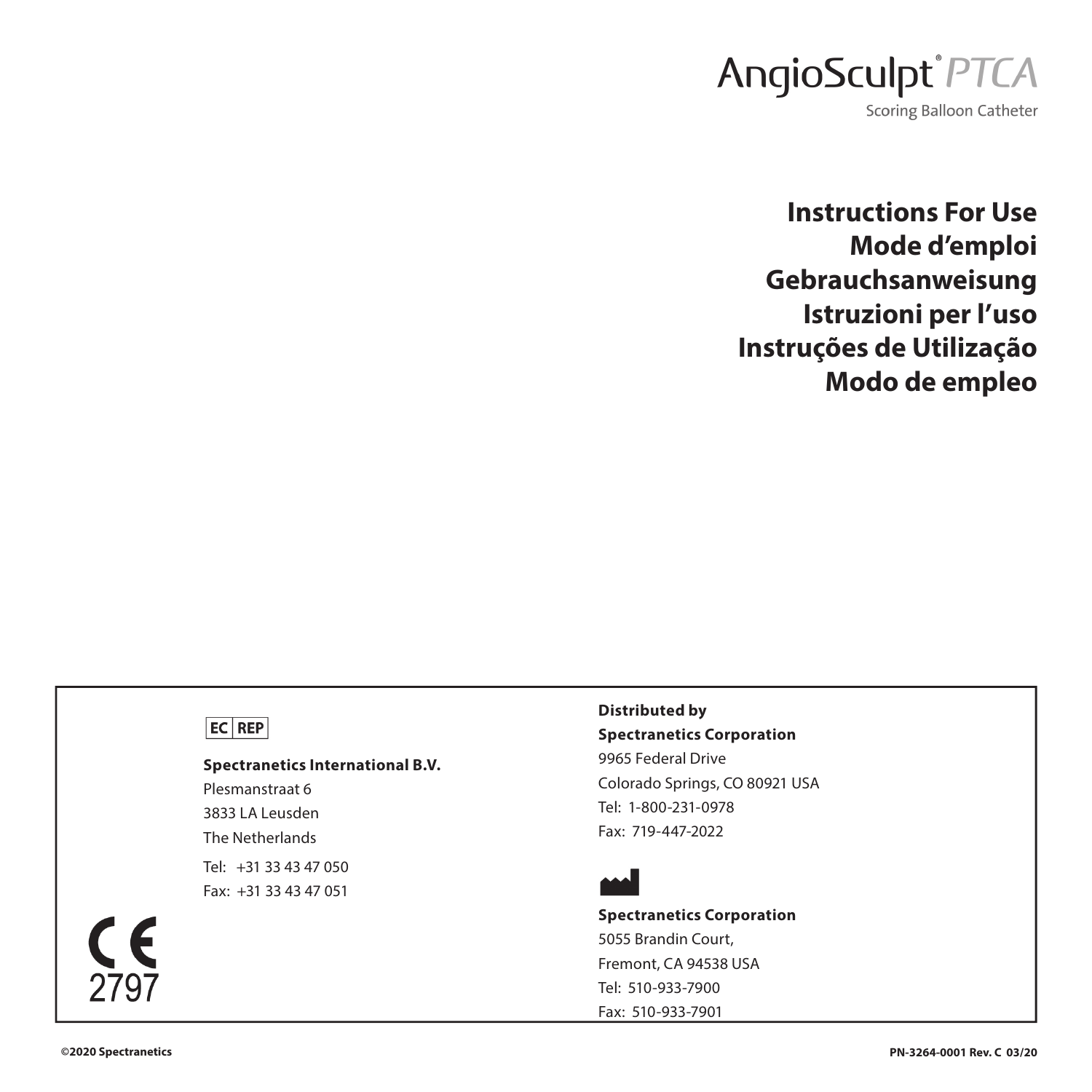| <b>REF</b>                                     | <b>Catalog Number</b><br>Numéro de référence<br>Katalognummer<br>Numero di catalogo<br>Número de Catálogo<br>Número de catálogo                                                                                                                                                                                                                          |                       | <b>Use-by Date</b><br>Date limite d'utilisation<br>Verfallsdatum<br>Data di scadenza<br>Data de Validade<br>Fecha de caducidad                                                                                                                                                                                                                                                                                                                                                                                                                                                                                                                                                                                                                                                                             |
|------------------------------------------------|----------------------------------------------------------------------------------------------------------------------------------------------------------------------------------------------------------------------------------------------------------------------------------------------------------------------------------------------------------|-----------------------|------------------------------------------------------------------------------------------------------------------------------------------------------------------------------------------------------------------------------------------------------------------------------------------------------------------------------------------------------------------------------------------------------------------------------------------------------------------------------------------------------------------------------------------------------------------------------------------------------------------------------------------------------------------------------------------------------------------------------------------------------------------------------------------------------------|
| <b>LOT</b>                                     | <b>Lot Number</b><br>Numéro de lot<br>Chargen-Nr.<br>Numero di lotto<br>Número de Lote<br>Número de lote                                                                                                                                                                                                                                                 | <b>QTY</b>            | Quantity<br>Quantité<br>Menge<br>Quantità<br>Quantidade<br>Cantidad                                                                                                                                                                                                                                                                                                                                                                                                                                                                                                                                                                                                                                                                                                                                        |
|                                                | <b>Balloon Outer Diameter</b><br>Diamètre extérieur du ballonnet<br>Ballonaußendurchmesser<br>Diametro esterno del palloncino<br>Diâmetro Exterior do Balão<br>Diámetro exterior del balón                                                                                                                                                               | Pressure atm<br>(kPa) | Pressure atm (kPa)<br>Atm de pression (kPa)<br>Druck atm (kPa)<br>Pressione atm (kPa)<br>Pressão atm (kPa)<br>Presión atm (kPa)                                                                                                                                                                                                                                                                                                                                                                                                                                                                                                                                                                                                                                                                            |
|                                                | <b>Balloon Length</b><br>Longueur du ballonnet<br>Ballonlänge<br>Lunghezza del palloncino<br>Comprimento do Balão<br>Longitud del balón                                                                                                                                                                                                                  |                       | Non-Pyrogenic<br>Apyrogène<br>Pyrogenfrei<br>Apirogeno<br>Não Pirogénico<br>Apirógeno                                                                                                                                                                                                                                                                                                                                                                                                                                                                                                                                                                                                                                                                                                                      |
| <b>Nominal</b><br>Pressure (NP)                | <b>Nominal Pressure (NP)</b><br>Pression nominale (PN)<br>Nenndruck (NP)<br>Pressione nominale (PN)<br>Pressão Nominal (PN)<br>Presión nominal (NP)                                                                                                                                                                                                      | <b>Rx ONLY</b>        | CAUTION: Federal (USA) law restricts this device to sale by or<br>on the order of a physician.<br>Mise en garde : Aux États-Unis, la législation fédérale interdit la vente<br>de ce dispositif sauf par un médecin ou sur ordonnance médicale<br>Vorsicht: Laut US-amerikanischem Bundesgesetz darf dieses<br>Instrument nur von Ärzten oder auf ärztliche Verordnung verkauft<br>werden.<br>Attenzione: Le leggi federali degli Stati Uniti autorizzano la vendita di<br>questo prodotto esclusivamente dietro prescrizione di un medico.<br>Atenção: A lei federal dos EUA restringe a venda deste dispositivo a<br>um médico ou a pedido de um médico.<br>Precaución: Las leyes federales de EE. UU. permiten<br>la venta de este dispositivo únicamente a médicos o bajo prescripción<br>facultativa. |
| <b>Rated Burst</b><br><b>Pressure</b><br>(RBP) | <b>Rated Burst Pressure (RBP)</b><br>Pression de rupture nominale (RBP)<br>Angegebener Berstdruck (RBP)<br>Pressione nominale di scoppio<br>Pressão de Ruptura Nominal (PRN)<br>Presión nominal de estallido (PNE)                                                                                                                                       |                       | <b>Consult Instructions for Use (IFU)</b><br>Consulter le mode d'emploi (IFU)<br>Gebrauchsanweisung beachten<br>Consultare le istruzioni per l'uso (IFU).<br>Consultar as Instruções de Utilização (IDU)<br>Consulte las instrucciones de uso (IFU)                                                                                                                                                                                                                                                                                                                                                                                                                                                                                                                                                        |
| $GW =$                                         | <b>Max. Guidewire Compatibility</b><br>Compatibilité max. du quide métallique<br>Max. Kompatibilität des Führungsdrahts<br>Compatibilità max con la quida<br>Compatibilidade Máx. do Fio Guia<br>Compatibilidad máxima de la quía                                                                                                                        | 60°C / 140°F          | <b>Upper Limit of Temperature</b><br>Limite supérieure de température<br>Obere Temperaturgrenze<br>Limite termico superiore<br>Limite Superior de Temperatura<br>Límite superior de temperatura                                                                                                                                                                                                                                                                                                                                                                                                                                                                                                                                                                                                            |
| Min. Guide<br><b>Catheter ID</b><br>(MGCID)    | Min. Guide Catheter ID (MGCID)<br>DI min. du cathéter-quide (MGCID)<br>Min. Führungskatheter-Innendurchmesser (MGCID)<br>DI min. catetere guida (MGCID)<br>DI Mín. do Catéter Guia (DIMCG)<br>D.I. mínimo del catéter quía (MGCID)                                                                                                                       |                       | <b>Keep Dry</b><br>Garder au sec<br>Trocken aufbewahren<br>Conservare all'asciutto<br>Manter Seco<br>Manténgase seco                                                                                                                                                                                                                                                                                                                                                                                                                                                                                                                                                                                                                                                                                       |
|                                                | <b>Caution: Do not exceed rated burst pressure</b><br>Mise en garde : Ne pas dépasser la pression de rupture nominale<br>Vorsicht: Angegebenen Berstdruck nicht überschreiten<br>Attenzione: Non superare la pressione nominale di scoppio<br>Atenção: Não exceder a pressão de ruptura nominal<br>Precaución: No exceda la presión nominal de estallido | <b>STERILE EO</b>     | <b>Sterilized Using Ethylene Oxide</b><br>Stérilisé à l'oxyde d'éthylène<br>Mit Ethylenoxid sterilisiert<br>Sterilizzato con ossido di etilene<br>Esterilizado por Óxido de Etileno<br>Esterilizado con óxido de etileno                                                                                                                                                                                                                                                                                                                                                                                                                                                                                                                                                                                   |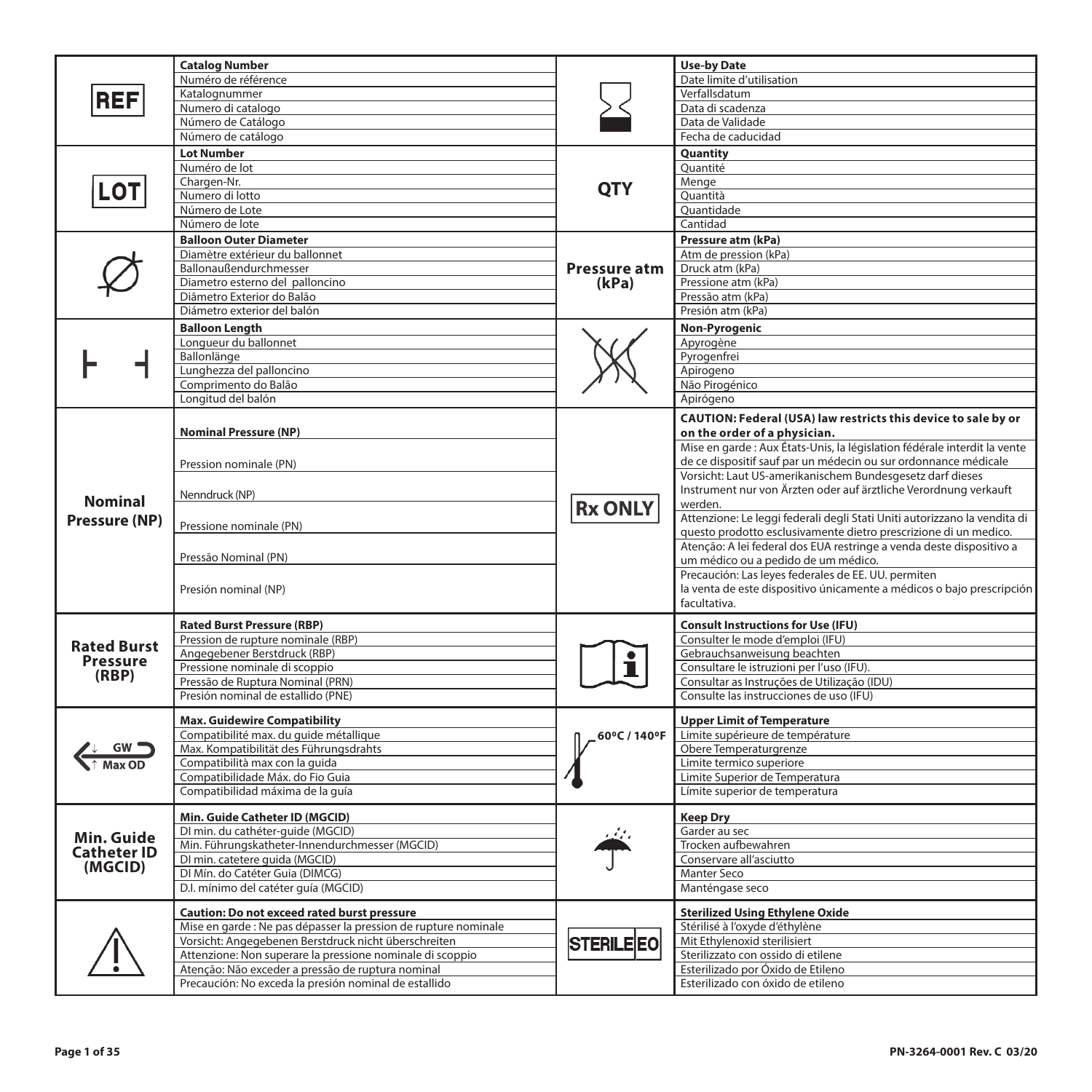|                          | Do not use if package is damaged<br>Ne pas utiliser si l'emballage est endommagé<br>Bei beschädigter Verpackung nicht verwenden<br>Non utilizzare se la confezione è danneggiata<br>Não utilizar se a embalagem estiver danificada<br>No utilice este dispositivo si el envase está dañado |        | Manufacturer<br>Fabricant<br>Hersteller<br>Fabbricante<br>Fabricante<br>Fabricante                                                                                                                                                                                                                                  |
|--------------------------|--------------------------------------------------------------------------------------------------------------------------------------------------------------------------------------------------------------------------------------------------------------------------------------------|--------|---------------------------------------------------------------------------------------------------------------------------------------------------------------------------------------------------------------------------------------------------------------------------------------------------------------------|
|                          | <b>Single Use</b><br>A usage unique<br>Einmalgebrauch<br>Monouso<br>Utilização Única<br>Para un solo uso                                                                                                                                                                                   | EC REP | Authorized Representative in the European Union<br>Représentant autorisé dans la Communauté européenne<br>Autorisierte Vertretung in der Europäischen Gemeinschaft<br>Rappresentante autorizzato per l'Unione Europea<br>Representante Autorizado na União Europeia<br>Representante autorizado en la Unión Europea |
| <b>Distributed</b><br>by | <b>Distributed by</b><br>Distribué par<br>Vertrieb durch<br>Distribuito da<br>Distribuído por<br>Distribuido por                                                                                                                                                                           |        | Importer<br>Importateur<br>Importeur<br>Importatore<br>Importador<br>Importadora                                                                                                                                                                                                                                    |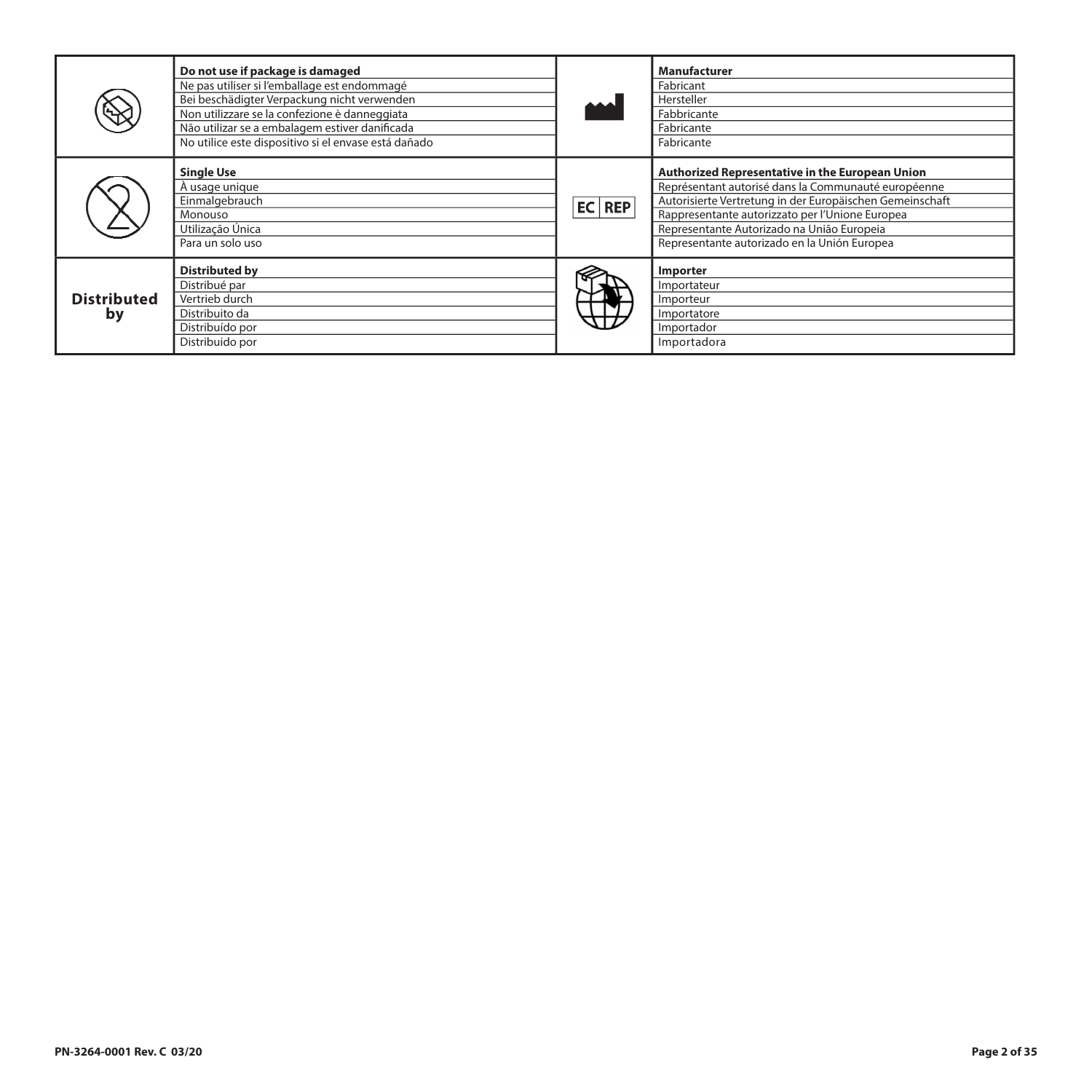**NOTE:** These instructions apply to all balloon diameters and lengths.

**STERILE:** Sterilized with ethylene oxide gas. **Do not use if the package is open or damaged**.

**CONTENTS:** One (1) AngioSculpt® Scoring Balloon Catheter.

**STORAGE:** Store in a dry, dark, cool place.

#### **DEVICE DESCRIPTION**

The AngioSculpt catheter comprises a standard balloon catheter that incorporates a nitinol component. The proximal end of the catheter is a common PTCA catheter design comprising a hypotube connected to a plastic hub. The hub-hypotube contact area is supported by a relatively soft strain relief to avoid kinking. The hub is used to inflate the balloon and can be connected to a standard inflation device. The distal part of the catheter consists of a conventional nylon balloon and a laser-cut nitinol scoring element having three or more spiral struts that wrap around the balloon. The struts create focal concentrations of dilating force, which minimizes balloon slippage and assists in the luminal expansion of stenotic coronary arteries. The catheter is compatible with standard 0.014" coronary guide wires and 6F guiding catheters. The catheter length is approximately 137 cm and is offered in diameters of 2.0 - 3.5 mm in 0.5 mm increments. The working length of the scoring element ranges from 10-20 mm. The catheter is supplied sterile and intended for a single use. Figure 1 below depicts the AngioSculpt catheter.

Figure 1: AngioSculpt Catheter



#### **INDICATIONS**

The AngioSculpt Scoring Balloon Catheter is indicated for the treatment of a hemodynamically significant coronary artery stenosis, including in-stent restenosis.

#### **CONTRAINDICATIONS**

The AngioSculpt catheter should not be used for the following:

- Coronary artery lesions unsuitable for treatment by percutaneous revascularization.
- Coronary artery spasm in the absence of a significant stenosis.

#### **WARNINGS**

This device is intended for single (one) use only. Do not resterilize and/or reuse, as this can potentially result in compromised device performance and increased risk of inappropriate resterilization and cross contamination.

To reduce the potential for vessel damage, the inflated diameter of the balloon should approximate the diameter of the vessel just proximal and distal to the stenosis.

PTCA in patients who are not acceptable candidates for coronary artery bypass graft surgery require careful consideration, including possible hemodynamic support during PTCA, as treatment of this patient population carries special risk.

When the catheter is exposed to the vascular system, it should be manipulated while under high quality fluoroscopic observation. Do not advance or retract the catheter unless the balloon is fully deflated under vacuum. If resistance is met during manipulation, determine the cause of the resistance before proceeding.

Balloon pressure should not exceed the rated burst pressure (RBP). [The RBP is based on results of in-vitro testing. At least 99.9% of the balloons (with a 95% confidence) will not burst at or below their RBP. Use of a pressure monitoring device is recommended to prevent overpressurization.]

PTCA with the AngioSculpt device should only be performed at hospitals where emergency coronary artery bypass graft surgery can be quickly performed on site (or at a nearby facility) in the event of a potentially injurious or life-threatening complication.

Use only the recommended balloon inflation medium. Never use air or any gaseous medium to inflate the balloon.

Proceed cautiously when using the AngioSculpt catheter in a freshly deployed bare metal or drug eluting stent. The AngioSculpt catheter has not been tested for post-dilation of stents or in lesions distal to freshly deployed stents in clinical studies. Bench testing has shown no additional risk when inserting or withdrawing the AngioSculpt catheter through stents (no interference with stent struts, no retention of or damage to AngioSculpt catheter).

Use the catheter prior to the "Use Before" (expiration) date specified on the package.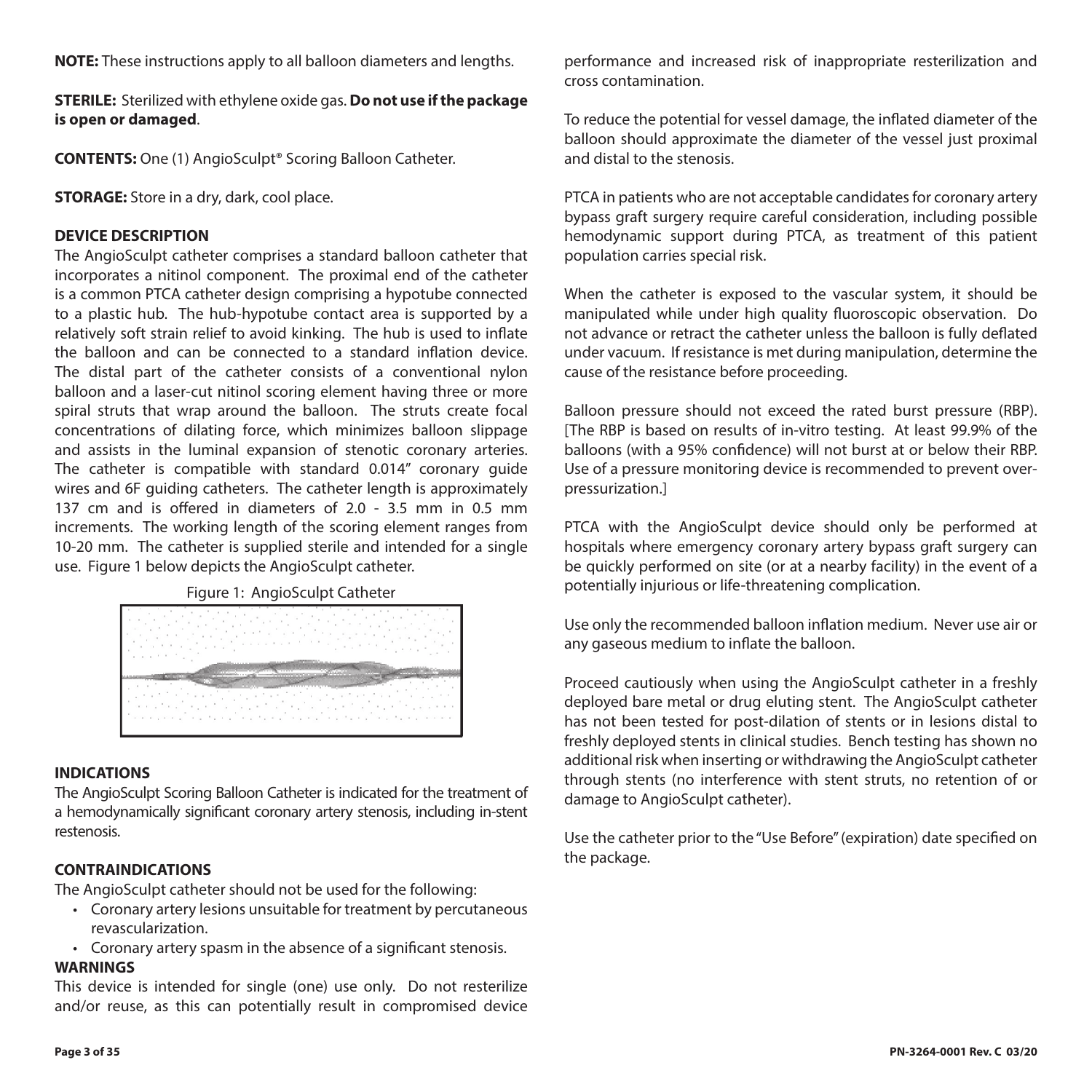#### **PRECAUTIONS**

Prior to angioplasty, the catheter should be examined to verify functionality, device integrity and to ensure that its size and length are suitable for the specific procedure for which it is to be used.

Only physicians trained in the performance of percutaneous transluminal coronary angioplasty should use the catheter system.

During and after the procedure, appropriate antiplatelet, anticoagulant and coronary vasodilator therapy consistent with institutional practice or coronary stent procedures should be provided to the patient.

Do not rotate the catheter shaft in excess of 180 degrees when the tip is constrained.

Do not rotate the catheter luer hub in excess of five (5) turns during use.

Do not advance or retract the AngioSculpt catheter over the floppy portion of the guide wire.

Catheter manipulation, including advancement and retraction, should be performed by grasping the hypotube shaft.

If unusual resistance is felt when the catheter is being manipulated or if it is suspected that the guide wire has become kinked, carefully remove the entire catheter system (AngioSculpt catheter and steerable guide wire) as a unit.

If fluoroscopic guidance indicates that the AngioSculpt catheter has advanced beyond the end of the guide wire, withdraw the catheter and reload the wire before advancing again.

#### **COMPLICATIONS**

Possible complications include, but are not limited to, those listed in Table 1 below:

#### **Table 1: Possible Complications**

- Death
- Heart Attack (Acute myocardial infarction)
- Total occlusion of the treated coronary artery
- Coronary artery dissection, perforation, rupture, or injury
- Pericardial tamponade
- No / slow reflow of treated vessel
- Emergency coronary artery bypass (CABG)
- Emergency percutaneous coronary intervention
- CVA/stroke
- Pseudo-aneurysm
- Re-stenosis of the dilated vessel
- Unstable chest pain (angina)
- Thrombo-embolism or retained device components
- Irregular heart rhythm (arrhythmias, including life-threatening ventricular fibrillation)
- Severe low (hypotension) / high (hypertension) blood pressure
- Coronary artery spasm
- Hemorrhage or hematoma
- Need for blood transfusion
- Surgical repair of vascular access site
- Creation of a pathway for blood flow between the artery and the vein in the groin (Arteriovenous fistula)
- Drug reactions, allergic reactions to x-ray dye (contrast medium)
- Infection

#### **SUMMARY OF CLINICAL STUDIES**

#### **Study Design**

A multi-center, non-randomized, single-arm, prospective clinical study was conducted to evaluate the safety and efficacy of the Angiosculpt catheter in a wide range of coronary artery lesions in native vessels and following in-stent restenosis. The study population was adult patients scheduled to undergo clinically indicated percutaneous coronary intervention. Following informed consent, 45 patients meeting the study inclusion criteria underwent treatment with the AngioSculpt catheter.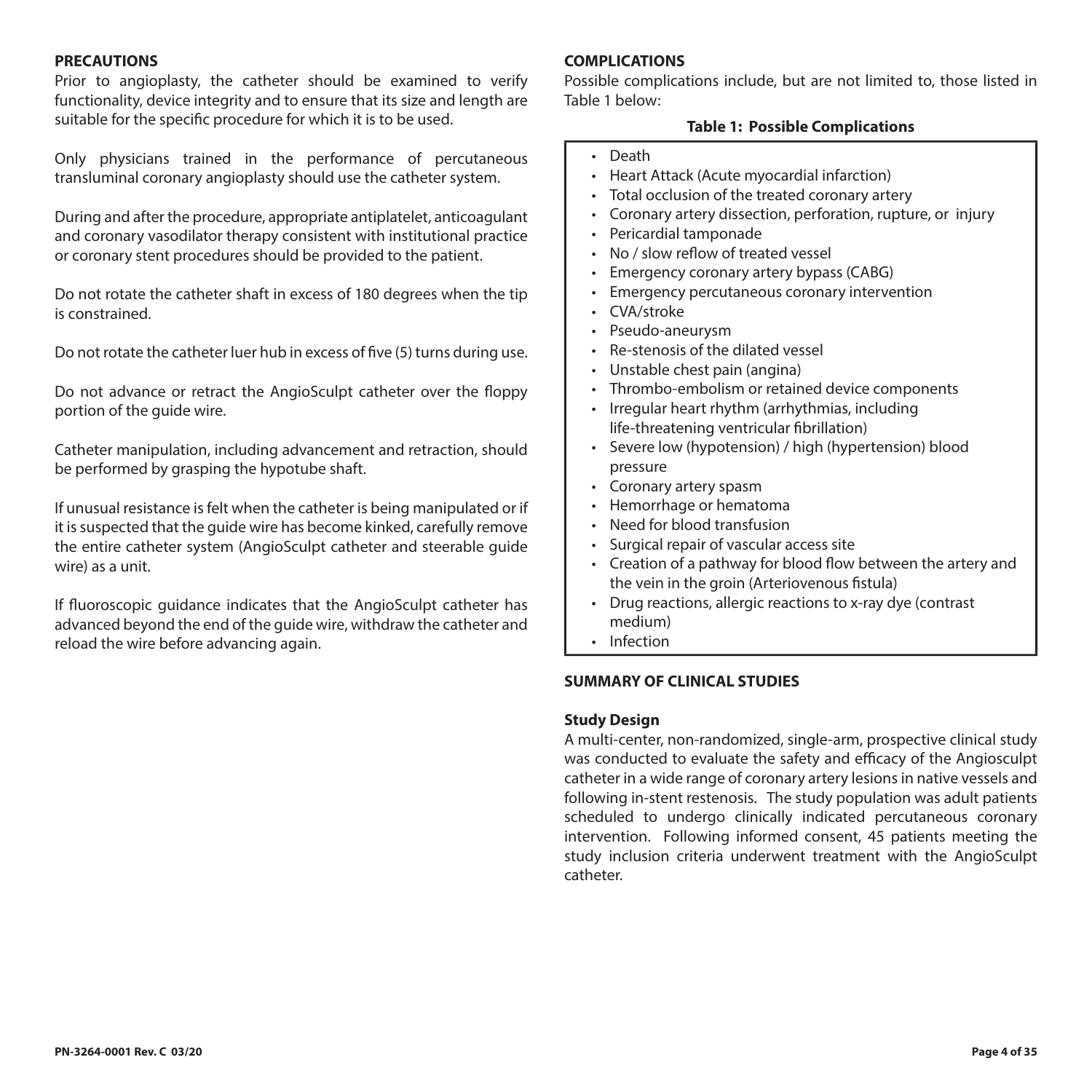#### **Patient Selection**

The following key inclusion criteria were utilized for patient selection:

- Planning to undergo clinically indicated percutaneous coronary intervention in native coronary arteries including in-stent restenosis
- Target lesion reference vessel size 2.0-4.0 mm diameter
- Target lesion length ≤ 30 mm
- Target lesion severity ≥ 60% diameter stenosis

Patients meeting the above criteria were to be excluded for any of the following reasons:

- Target lesion in left main coronary artery
- Target lesion in degenerated saphenous vein graft
- Target lesion in a severe angulation >60 degrees
- Target lesion distal to freshly deployed stent
- Target lesion demonstrating major dissection prior to deployment of AngioSculpt catheter
- Visible thrombus (by angiography) at target lesion site

#### **Objectives**

The primary safety objective was to demonstrate the incidence and severity of device-related complications (MACE: death, Q wave/non-Q wave MI, TLR) at one month follow-up.

The primary performance objective was to demonstrate successful percutaneous revascularization (defined as a reduction in target lesion diameter stenosis to ≤ 50% following completion of all interventions and the absence of in-hospital MACE).

#### **Methods**

Patients were treated in standard fashion and according to institutional practice for percutaneous coronary interventions including the use of anti-coagulants (e.g. heparin) and antiplatelet agents (ASA, clopidogrel). There was no attempt to alter standard practice for these study patients other than using the investigational device.

Coronary angiography in the views best demonstrating the target lesion was performed prior to device deployment. When technically possible, IVUS of the target lesion was performed prior to device deployment at one of the two clinical sites.

A cineangiogram was taken of the deployed device immediately prior to and during inflation. Coronary angiography of the target lesion following completion of each device treatment (and prior to adjunctive stent placement) was performed in the original views. IVUS of the target lesion was performed following device treatment (and prior to adiunctive stent placement).

Additional clinically indicated interventions (e.g. stent placement) were performed and coronary angiography of the target lesion following completion of all interventions was performed in the original views.

Post-intervention medication was administered according to institutional protocol for percutaneous coronary interventions involving stents. EKG was recorded immediately post-procedure and at 24 hours or pre-discharge (whichever was earlier). CPK (and Troponin-I if CPK is abnormally elevated), at 4 and 12 hours post-procedure and at 24 hours/pre-discharge (whichever was earlier) were recorded.

Patients treated with the AngioSculpt catheter underwent a followup examination 14-28 days from the interventional procedure which consisted of an office visit or telephone questionnaire for assessment of vital status, post-discharge myocardial infarction, post-discharge CABG surgery/PCI, angina class, and an EKG assessment.

#### **Results**

Following informed consent, 45 consecutive patients (age  $63\pm10.7$ years, males 69%) referred for percutaneous coronary intervention and meeting the study inclusion criteria underwent treatment with the AngioSculpt catheter. The age and gender of the patients studied reflect the typical distribution in non-selected patients referred for percutaneous coronary intervention.

Patients were treated with standard peri-procedural medications including aspirin, clopidogrel, intravenous heparin and glycoprotein 2b/3a inhibitors at the discretion of the investigator.

All patients were available and underwent clinical follow-up at 14-28 days following treatment with the AngioSculpt catheter.

The AngioSculpt catheter was utilized in 45 patients and a total of 46 lesions. Of these 46 lesions, 32 were in native vessels and 14 were in-stent restenosis (ISR). The AngioSculpt was used as a standalone treatment in 10 lesions (9 ISR and 1 native vessel) and was used in combination with stenting in the remaining 36 lesions. In these cases, the AngioSculpt was intentionally undersized relative to the reference vessel diameter in order to facilitate stent placement (i.e. "pre-dilation").

There were no device-related major adverse clinical events (MACE: death, Q wave or non-Q wave myocardial infarction, ischemia driven target lesion revascularization) encountered during hospitalization or during the follow-up period (24.8±8.5 days). There were no device-related coronary artery perforations. There were no device malfunctions.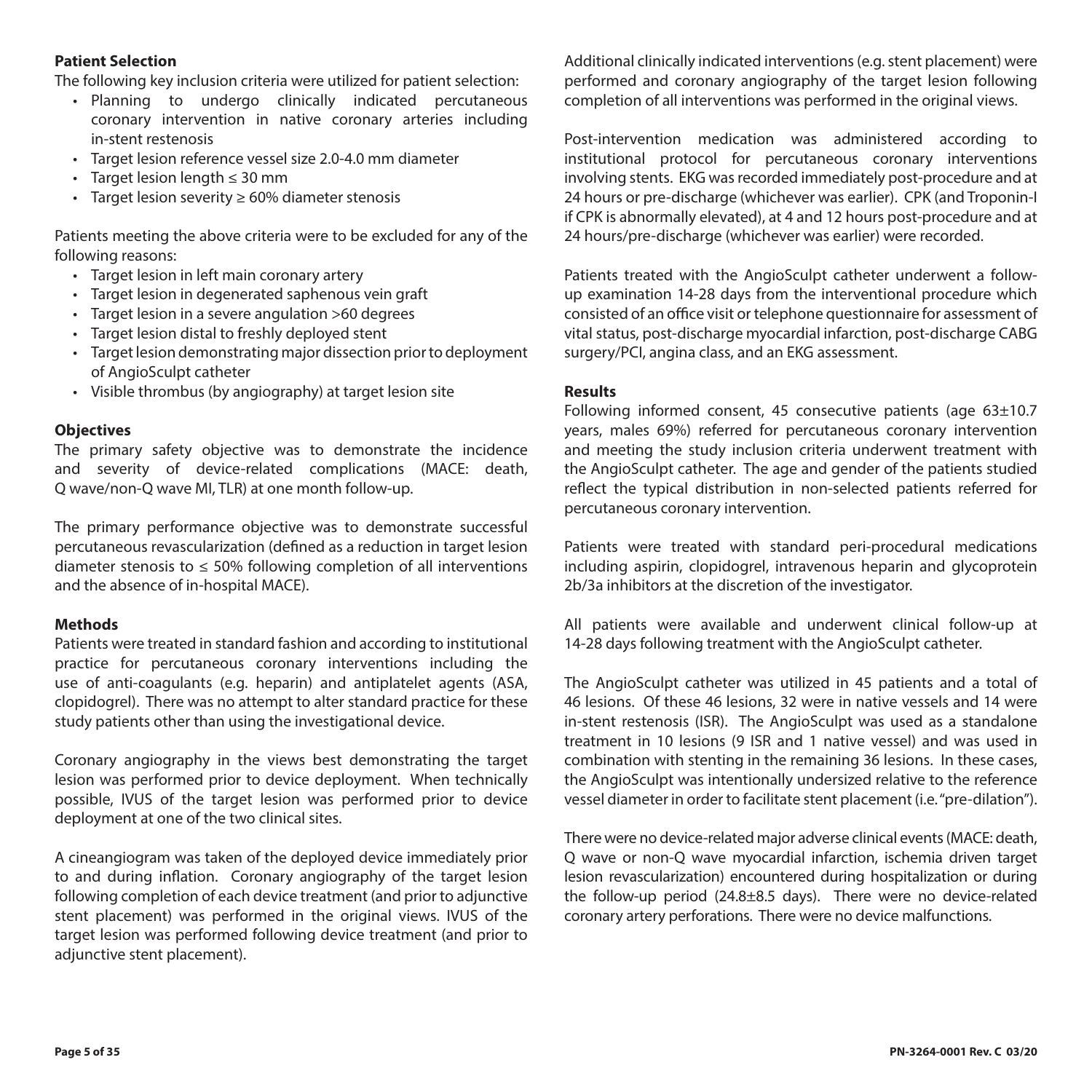One patient was re-hospitalized during the follow-up period due to an episode of supra-ventricular tachycardia that was documented to be a pre-existing condition and unrelated to the AngioSculpt catheter. A second patient suffered a perforation of a diagonal branch coronary artery that was associated with a non-Q wave MI during treatment with a conventional angioplasty balloon and in a location and artery that were remote from the site treated with the AngioSculpt. This patient did not require surgical intervention and did not experience any additional MACE during follow-up.

The AngioSculpt catheter was successfully deployed in all 46 lesions. In all 46 attempted lesions, the primary performance endpoint of reduction of the lesion diameter stenosis to ≤ 50% at the completion of the interventional procedure was successfully achieved. In all lesions treated, the AngioSculpt catheter demonstrated stable position during deployment without any significant slippage on angiography. The angiographic results are summarized in Table 2.

|                    | Pre-AS<br>$(n=46)$ | AS<br>Alone<br>$(n=10)$ | AS<br>Pre-Stent<br>$(n=36)$ | Post-<br>Stent<br>$(n=36)$ |
|--------------------|--------------------|-------------------------|-----------------------------|----------------------------|
| <b>RVD</b><br>(mm) | $2.87 + 0.41$      | N/A                     | N/A                         | N/A                        |
| Length<br>(mm)     | $15.67 + 6.14$     | N/A                     | N/A                         | N/A                        |
| DS<br>(%)          | 75.27±12.91        | $17.46 \pm 8.15*$       | 38.68±17.19*                | $3.81 + 3.75$              |
| <b>MLD</b><br>(mm) | $0.75 + 0.35$      | $2.49 \pm 0.43*$        | $1.83 \pm 0.59*$            | $2.91 \pm 0.47$            |

**Table 2: Angiographic Results**

*RVD= reference vessel diameter DS= diameter stenosis*

*MLD= minimum luminal diameter*

*\*p<0.001 compared to pre-AngioSculpt*

Intra-vascular ultrasound (IVUS) was performed pre and post treatment with the AngioSculpt catheter to evaluate the morphologic effects of the device on the plaque and to further confirm device safety. The IVUS results demonstrated plaque scoring and luminal expansion following treatment with the AngioSculpt catheter. There were no perforations or other evidence of unanticipated vessel injury on IVUS evaluation. The IVUS results are summarized in Table 3.

#### **Table 3: IVUS Results**

|                            | Pre-AS<br>$(n=30)$ | <b>ISR Post-AS</b><br>$(n=11)$ | De Novo<br>Post-AS<br>$(n=19)$ | De Novo<br>Post-Stent<br>$(n=19)$ |
|----------------------------|--------------------|--------------------------------|--------------------------------|-----------------------------------|
| <b>MLA</b><br>$\rm (mm^2)$ | $2.01 + 0.71$      | $4.55 + 2.2*$                  | $2.65 \pm 0.9*$                | $6.28 + 2.02$                     |

*MLA= minimum luminal area \*p<0.001 compared to pre-AngioSculpt*

The AngioSculpt catheter was successfully deployed in all 46 lesions. In four lesions, the stenosis was so severe that it could not be crossed initially by either the IVUS catheter or the AngioSculpt catheter and was therefore pre-dilated with a small balloon catheter (1.5/2.0 mm) following which the AngioSculpt catheter was successfully deployed.

There were no instances of device malfunction, retained device components or embolization. Each device was carefully inspected following completion of the procedure. There was no evidence of any damage or deterioration in any of the devices.

#### **MATERIALS REQUIRED FOR USE WITH THE ANGIOSCULPT CATHETER:**

#### **WARNING: Use single use items only. Do not resterilize or reuse.**

- Femoral, brachial or radial quiding catheter ( $\geq$  6F)
- Hemostatic valve
- Contrast medium diluted 1:1 with normal saline
- Sterile heparinized normal saline
- 10cc and 20cc syringes for flushing and balloon prep
- Inflation device (indeflator)
- 0.014" coronary guide wire
- Guide wire introducer
- Guide wire torque device
- Radiographic contrast
- Manifold (for pressure monitoring and contrast injection), extension pressure tubing

#### **INSTRUCTIONS FOR USE**

*Prior to use of the AngioSculpt, examine carefully for damage and device integrity. Do not use if the catheter has bends, kinks, missing components or other damage.*

1. Premedicate patients with ASA, Clopidogrel/Ticlopidine, intravenous anti-coagulants, coronary vasodilators and GP2b/3a blockers according to institutional protocol for percutaneous coronary interventions involving stents.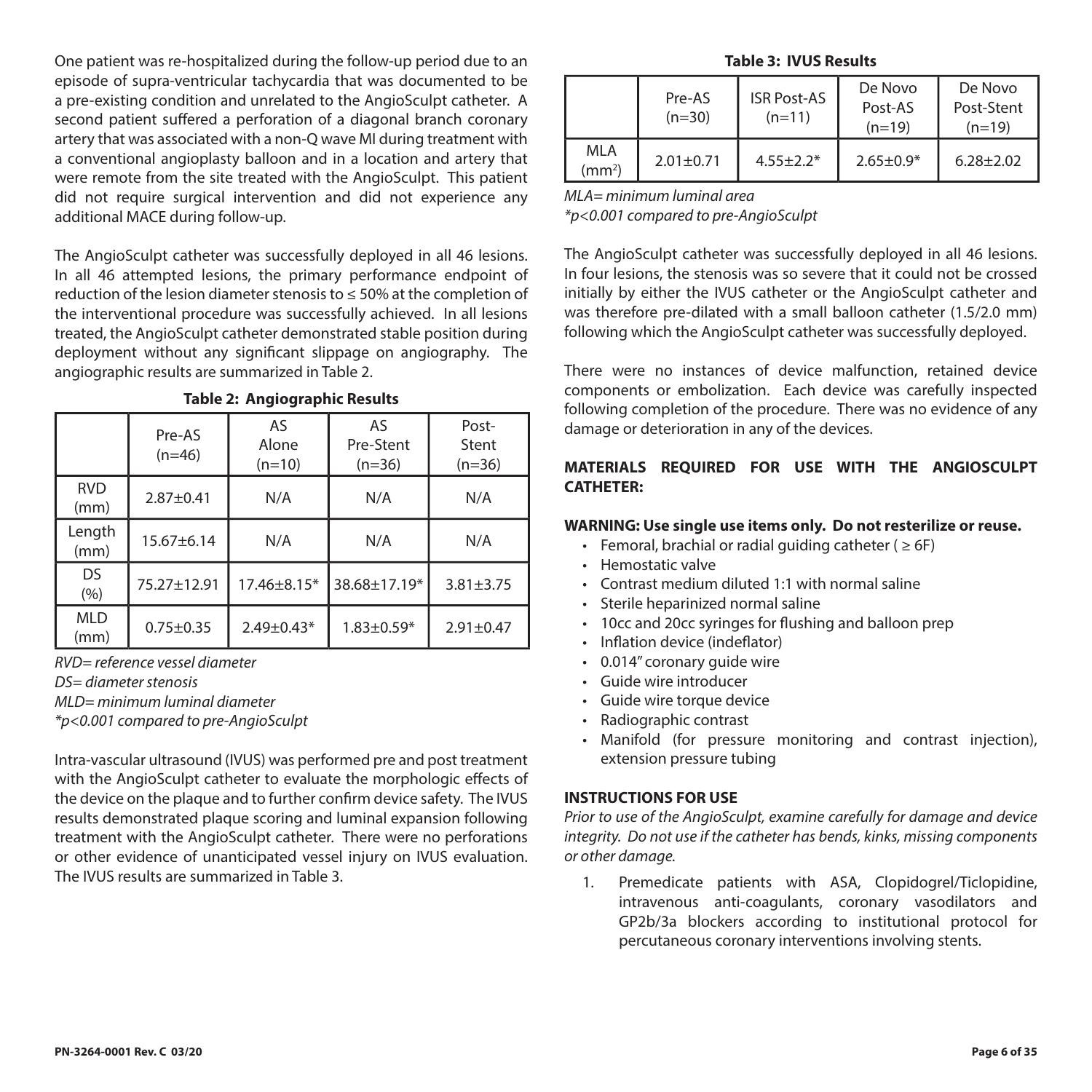- 2. Perform coronary angiogram in the view best demonstrating the target lesion prior to device deployment.
- 3. Position 0.014" coronary guide wire of choice beyond the target lesion.
- 4. Using sterile technique, remove an appropriately sized (≤ 1.0 x reference vessel diameter (RVD)) AngioSculpt device from the sterile package and place on the sterile field.
- 5. Inspect the device to ensure that all components are intact.
- 6. Flush the guide wire lumen with saline by carefully inserting the distal catheter tip into the distal end of a 10 cc syringe and injecting saline until droplets emerge from the proximal guide wire lumen.
- 7. Attach 20 cc syringe filled with 2-3 cc of radiographic contrast to the catheter balloon inflation port.
- 8. Aspirate/remove air from the catheter balloon lumen using the 20 cc syringe filled with 2-3 cc of radiographic contrast and leave on vacuum for 30 seconds.
- 9. Gently release vacuum from the 20 cc syringe and remove it from the balloon inflation port.
- 10. Attach inflation device (indeflator), filled with 50:50 mixture of radiographic contrast and normal saline, to the balloon inflation port by creating a meniscus. Avoid introducing air bubbles into the catheter balloon lumen.
- 11. Aspirate using the inflation device, locking in vacuum. **NOTE: All air must be removed from the balloon and displaced with contrast medium prior to inserting into the body (repeat steps 9-11, if necessary).**
- 12. Advance AngioSculpt device over the coronary guide wire to the target lesion (may predilate with a 2.0-2.5 mm diameter balloon catheter if needed to cross the lesion). **NOTE: When backloading the catheter onto the guide wire, the catheter should be supported, ensuring that the guide wire does not come in contact with the balloon.**
- 13. Inflate the AngioSculpt balloon per the following recommended protocol:
	- 2 atmospheres
	- increase the inflation pressure by 2 atmospheres every 10- 15 seconds until full device inflation is achieved
	- may inflate to a maximum pressure that is ≤ RBP at the discretion of the physician (bearing in mind the estimated inflated diameter of the device at a given pressure)
- 14. Perform coronary angiogram (in the same view(s) as step 2) of the target lesion following completion of device treatment (and prior to adjunctive stent placement).
- 15. To remove the AngioSculpt device, apply negative pressure to the inflation device and confirm that the balloon is fully deflated. The catheter should be retracted only by grasping the hypotube shaft.
- 16. Inspect all components to ensure that the device is intact. Follow institutional procedures for disposal of biohazards. If device malfunction occurs or any defects are noted on inspection, flush the guide wire lumen and clean the outer surface of the device with saline, store the device in a sealed plastic bag and contact AngioScore, Inc. or the EC Authorized Representative for further instructions.
- 17. Complete any additional interventions as clinically indicated (e.g. stent placement).
- 18. Remove the coronary guidewire and perform coronary angiography (in the same view(s) as step 2) of the target lesion following completion of all interventions.
- 19. Remove all catheters and manage the arterial access site according to institutional protocol.
- 20. Continue treatment with ASA, Clopidogrel/Ticlopidine, and GP2b/3a blockers according to institutional protocol for percutaneous coronary interventions involving stents.

#### **FRANÇAIS**

**REMARQUE :** Ce mode d'emploi s'applique aux ballonnets de tous diamètres et longueurs.

**STÉRILE :** Stérilisation par oxyde d'éthylène (gaz). **Ne pas utiliser si l'emballage est ouvert ou endommagé.**

**CONTENU :** Un (1) cathéter à ballonnet pour rainurage AngioSculpt®.

**CONSERVATION :** Conserver à l'abri de la lumière dans un endroit frais et sec.

#### **DESCRIPTION DE L'APPAREIL**

Le cathéter AngioSculpt se compose d'un cathéter à ballonnet standard muni d'un composant en nitinol. L'extrémité proximale du cathéter est conçue sur le modèle standard des cathéters pour angioplastie coronarienne transluminale percutanée (ACTP) et comprend un tube hypodermique (hypotube) fixé à un raccord en plastique. La zone de contact entre le raccord et l'hypotube est soutenue par un dispositif anti-tension relativement léger destiné à éviter tout risque de pliage. Le raccord sert à gonfler le ballonnet et peut être branché à un appareil de gonflage standard. La partie distale du cathéter est composée d'un ballonnet classique en nylon et d'un élément de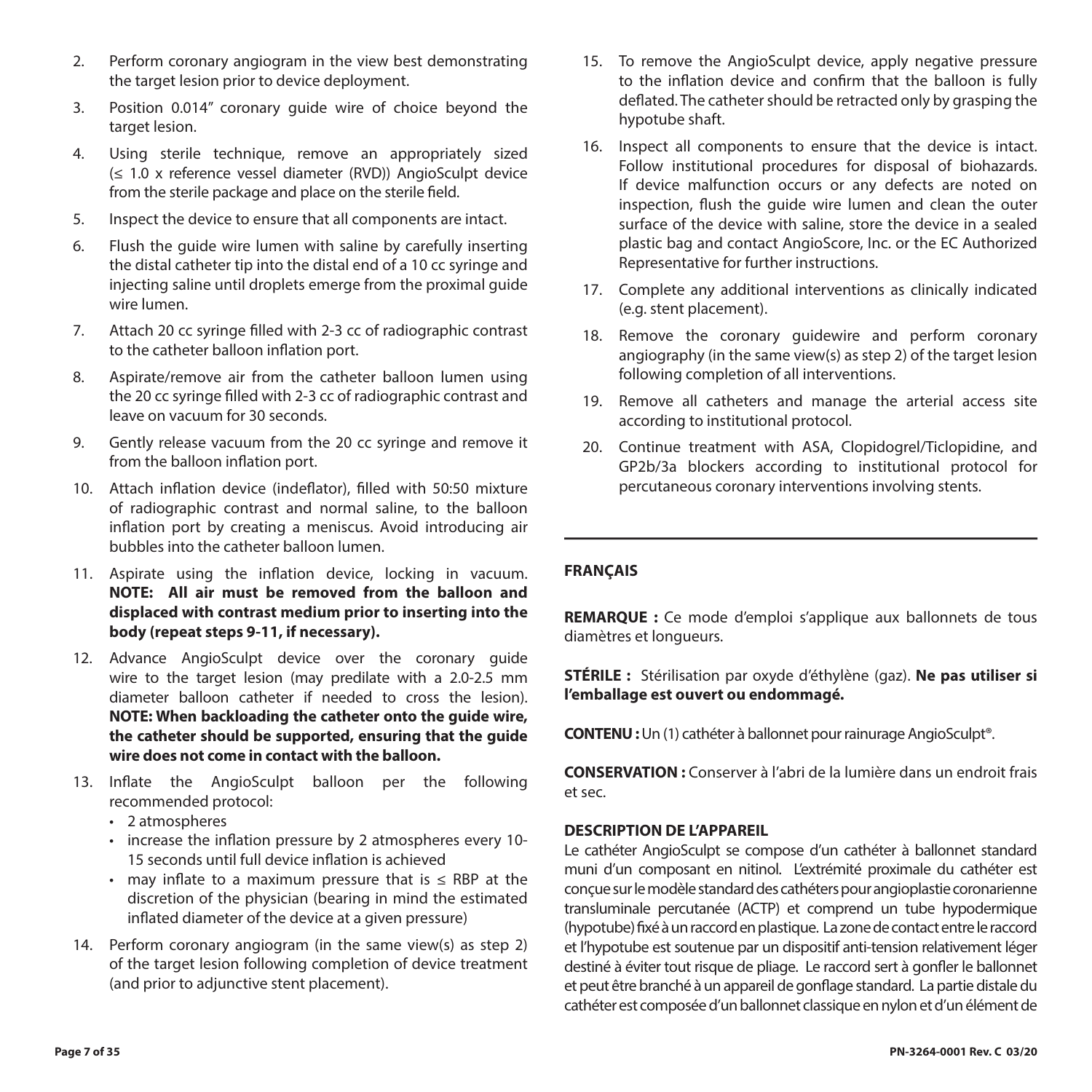rainurage en nitinol découpé au laser qui comporte trois branches spiralées ou plus, entourant le ballonnet. Les branches concentrent les forces de dilatation, ce qui diminue le risque de glissement du ballonnet et facilite l'élargissement des artères coronaires sténosées. Le cathéter est compatible avec les guides métalliques coronariens standards de 0,014 po. (0,36 mm) et les cathéters guides de 6 Fr. Le cathéter mesure environ 137 cm de long et existe en différents diamètres, compris entre 2,0 et 3,5 mm, en incréments de 0,5 mm. La longueur utile de l'élément de rainurage est comprise entre 10 et 20 mm. Le cathéter est fourni sous emballage stérile et est destiné à un usage unique. La figure 1 ci-dessous illustre le cathéter AngioSculpt.





#### **INDICATIONS**

Le cathéter à ballonnet pour rainurage AngioSculpt est indiqué pour le traitement des sténoses coronariennes significatives sur le plan hémodynamique, y compris la resténose intrastent.

#### **CONTRE-INDICATIONS**

Ne pas utiliser le cathéter AngioSculpt dans les situations suivantes:

- Lésions d'une artère coronaire non adaptées au traitement par revascularisation percutanée.
- Spasme d'une artère coronaire sans sténose significative.

#### **AVERTISSEMENTS**

Cet appareil est prévu pour un usage unique. Ne pas le re-stériliser ni le réutiliser, car cela peut altérer le bon fonctionnement de l'appareil et augmenter le risque de re-stérilisation inappropriée et de contamination croisée.

Afin de réduire le risque de lésion vasculaire, le diamètre du ballonnet gonflé doit être à peu près équivalent au diamètre du vaisseau en position proximale et distale par rapport à la sténose.

Il est nécessaire de porter une attention particulière aux procédures d'ACTP chez les patients non éligibles pour la chirurgie de pontage coronarien par greffe, y compris d'envisager un éventuel soutien hémodynamique pendant l'ACTP, car le traitement de cette population de patients comporte des risques particuliers.

Lorsque le cathéter se trouve dans le système vasculaire, il doit être manipulé sous observation fluoroscopique de haute qualité. Ne pas avancer ou rétracter le cathéter tant que le ballonnet ne s'est pas entièrement dégonflé sous vide. En cas de résistance pendant la manipulation, déterminer la cause avant de poursuivre la procédure.

La pression du ballonnet ne doit pas excéder la pression de rupture (RBP). [La RBP repose sur les résultats de tests in vitro. Au moins 99,9 % des ballonnets (avec un taux de confiance de 95 %) n'éclateront pas à une pression inférieure ou égale à leur RBP. Il est recommandé d'utiliser un appareil de surveillance de la pression pour éviter tout risque de surpression.]

L'ACTP avec le dispositif d'AngioSculpt devra obligatoirement être réalisée dans un hôpital où il est possible de procéder rapidement à un pontage coronarien en urgence (ou dans un établissement proche) en cas de complications graves ou menaçant le pronostic vital.

Utiliser uniquement le produit recommandé pour le gonflage du ballonnet. Ne jamais utiliser d'air ni de produit gazeux pour gonfler le ballonnet.

Procéder avec précaution lors de l'utilisation du cathéter AngioSculpt sur un métal nu récemment déployé ou sur un stent à élution médicamenteuse. Le cathéter AngioSculpt n'a pas été testé au cours d'études cliniques pour la post-dilatation des stents ni sur les lésions distales des stents récemment déployés. Les tests de laboratoire n'ont révélé aucun risque supplémentaire lors de l'insertion ou du retrait du cathéter AngioSculpt au travers de stents (les branches des stents n'ont causé aucune gêne et le cathéter AngioSculpt n'a jamais été coincé ni endommagé).

Utiliser le cathéter avant la date de péremption indiquée sur l'emballage.

#### **PRÉCAUTIONS**

Avant l'angioplastie, examiner le cathéter pour vérifier son bon fonctionnement ainsi que l'intégrité de l'appareil et pour s'assurer que ses dimensions conviennent pour la procédure à laquelle il est destiné.

Le cathéter ne doit être utilisé que par des médecins formés aux procédures d'angioplastie coronarienne transluminale percutanée.

Pendant et après l'intervention, administrer au patient un traitement antiagrégant plaquettaire, anticoagulant et vasodilatateur coronarien approprié et conforme aux pratiques de l'établissement ou aux procédures de pose des stents coronariens.

Ne pas faire pivoter la tige du cathéter de plus de 180 degrés lorsque son extrémité est en butée.

Ne pas faire pivoter le raccord luer du cathéter de plus de cinq (5) tours pendant l'utilisation.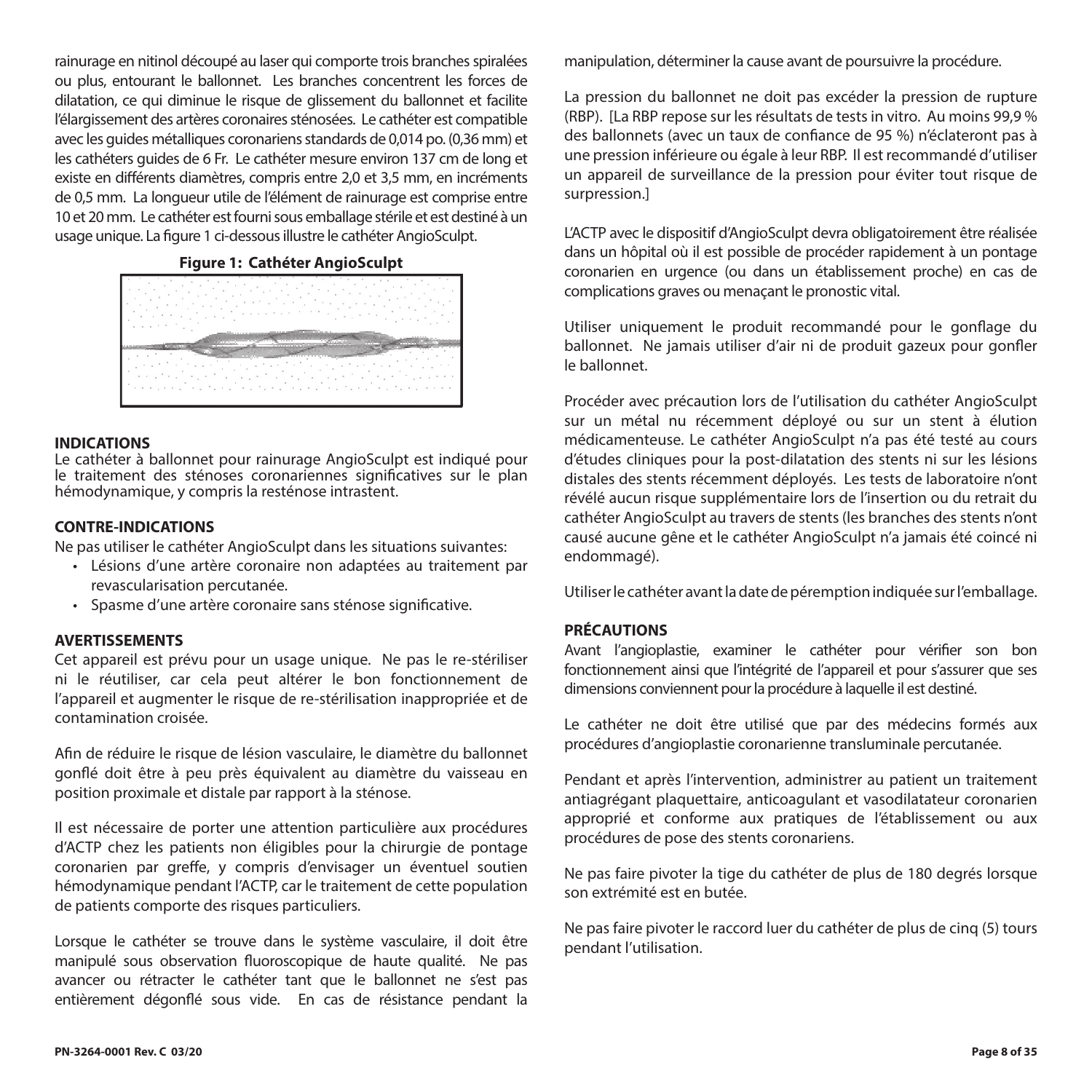Ne pas avancer ou rétracter le cathéter AngioSculpt sur la partie souple du guide métallique.

Toujours manipuler le cathéter, y compris au moment de l'avancer ou de le rétracter, en maintenant la tige de l'hypotube.

En cas de résistance inhabituelle lors de la manipulation du cathéter, ou si l'on pense que le guide métallique est plié, retirer avec précaution l'ensemble du système du cathéter (le cathéter AngioSculpt et le guide orientable) en un seul bloc.

Si la fluoroscopie indique que le cathéter AngioSculpt a progressé audelà de l'extrémité du guide métallique, retirer le cathéter et replacer le guide avant de continuer à avancer.

#### **COMPLICATIONS**

La liste des complications possibles comprend notamment les éléments cités dans le tableau 1 ci-dessous:

#### **Tableau 1 : Complications possibles**

- Décès
- Attaque cardiaque (infarctus aigu du myocarde)
- Occlusion totale de l'artère coronaire traitée
- Dissection, perforation, rupture ou lésion de l'artère coronaire
- Tamponnade péricardique
- Aucun flux / reflux dans le vaisseau traité
- Pontage coronarien par greffe en urgence
- Intervention coronarienne percutanée en urgence
- AVC
- Pseudo-anévrysme
- Resténose du vaisseau dilaté
- Douleurs thoraciques instables (angor)
- Thromboembolie ou retenue de composants de l'appareil
- Rythme cardiaque irrégulier (arythmies, y compris fibrillation ventriculaire menaçant le pronostic vital)
- Pression artérielle très basse (hypotension) / très élevée (hypertension)
- Spasme de l'artère coronaire
- Hémorragie ou hématome
- Nécessité d'une transfusion sanguine
- Réparation chirurgicale du site d'accès vasculaire
- Création d'une voie de passage sanguine entre l'artère et la veine de l'aine (fistule artérioveineuse)
- Réactions médicamenteuses, réactions allergiques au produit de contraste
- Infection

#### **RÉSUMÉ D'ÉTUDES CLINIQUES**

#### **Conception de l'étude**

Une étude clinique prospective multicentrique non randomisée comportant un seul groupe a été réalisée afin d'évaluer la sécurité et l'efficacité du cathéter Angiosculpt sur un grand nombre de lésions d'artères coronaires natives et après resténose intrastent. La population étudiée était constituée de patients adultes prévus pour une intervention coronarienne percutanée cliniquement indiquée. Après avoir signé le formulaire de consentement éclairé, 45 patients correspondant aux critères d'inclusion de l'étude ont été traités avec le cathéter AngioSculpt.

#### **Sélection des patients**

Les critères d'inclusion majeurs ci-dessous ont servi à sélectionner les patients:

- Intervention coronarienne percutanée cliniquement indiquée sur les artères coronaires natives, y compris pour la resténose intrastent, prévue
- Diamètre du vaisseau de référence de la lésion cible compris entre 2 et 4 mm
- Longueur de la lésion cible ≤ 30 mm
- Gravité de la lésion cible : diamètre de la sténose ≥ 60 %

Certaines patients correspondant à ces critères ont été exclus pour l'une ou plusieurs des raisons suivantes:

- Lésion cible située dans la principale artère coronaire gauche
- Lésion cible située dans un greffon de saphène dégénéré
- Lésion cible située dans un angle important > 60 degrés
- Lésion cible distale d'un stent récemment déployé
- Lésion cible présentant une dissection importante avant le déploiement du cathéter AngioSculpt
- Thrombus visible (par angiographie) sur le site de la lésion cible

#### **Objectifs**

L'objectif de sécurité primaire consistait à démontrer l'incidence et la gravité des complications liées à l'appareil (événements cardiaques délétères majeurs (MACE) : décès, IDM avec et sans onde Q, revascularisation de la lésion cible) après un mois.

L'objectif de performance primaire consistait à démontrer la réussite de la revascularisation percutanée (définie par une réduction du diamètre de la sténose de la lésion cible à ≤ 50% après réalisation de l'ensemble des interventions et en l'absence de MACE survenus à l'hôpital).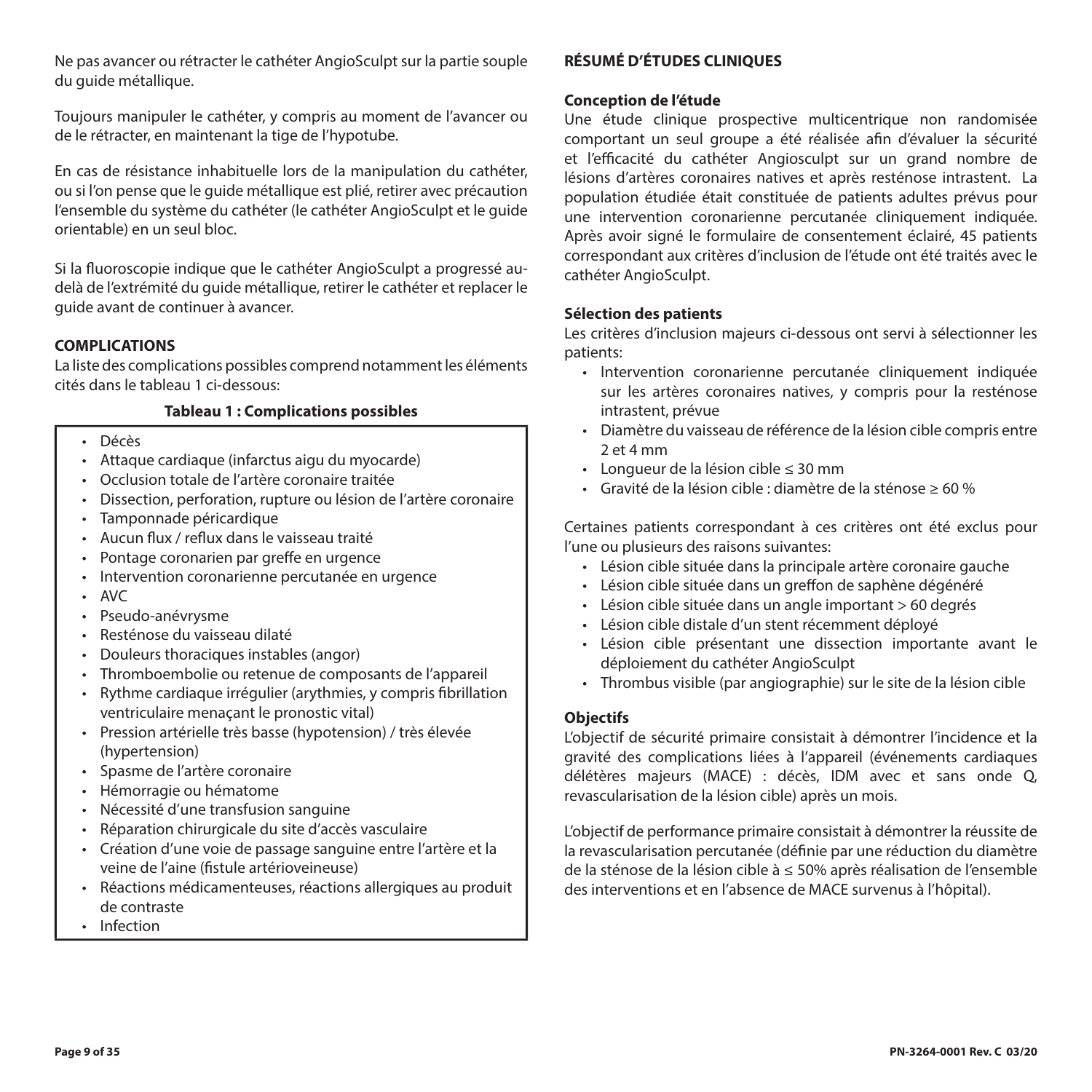#### **Méthodes**

Les patients ont été traités de manière classique et conformément aux pratiques de l'établissement relatives aux interventions coronariennes percutanées, y compris le recours aux anticoagulants (par exemple à l'héparine) et aux antiagrégants plaquettaires (acide acétylsalicylique, clopidogrel). Il n'y a eu aucune tentative de modification des pratiques classiques pour ces patients autre que l'utilisation de l'appareil à l'étude.

Avant déploiement de l'appareil, un examen par coronarographie a été réalisé pour obtenir les meilleures vues de la lésion cible. Dans les cas où cela était techniquement possible, une échographie intravasculaire (IVUS) a été réalisée avant déploiement de l'appareil sur l'un des deux sites cliniques.

Des clichés cinéangiographiques de l'appareil déployé ont été pris juste avant et pendant le gonflage. Des clichés coronarographiques de la lésion cible après réalisation de chaque traitement par l'appareil (et avant la pose d'un stent complémentaire) ont été pris aux mêmes endroits que précédemment. Une IVUS de la lésion cible a également été réalisée après traitement par l'appareil (et avant la pose d'un stent complémentaire).

Des interventions supplémentaires cliniquement indiquées (par exemple la pose d'un stent) ont été effectuées et des clichés coronarographiques de la lésion cible après réalisation de l'ensemble des interventions ont été pris aux mêmes endroits que précédemment.

Un traitement médicamenteux suivant l'intervention a été administré aux patients conformément au protocole de l'établissement relatif aux interventions coronariennes percutanées avec pose de stents. Un ECG a été enregistré immédiatement après la procédure puis à 24 heures ou avant la sortie (si celle-ci avait lieu avant 24 heures). Les CPK (et la troponine-I si les CPK étaient anormalement élevées) ont été mesurées 4 et 12 heures après la procédure puis à 24 heures/avant la sortie (si celle-ci avait lieu avant 24 heures).

Les patients traités avec le cathéter AngioSculpt ont subi un examen de suivi entre 14 et 28 jours après l'intervention, qui a consisté en une consultation ou un questionnaire téléphonique afin d'évaluer le pronostic vital, un infarctus du myocarde après la sortie, un pontage coronarien/une intervention coronarienne percutanée après la sortie, la classe de l'angor, et un examen ECG.

#### **Résultats**

Après avoir signé le formulaire de consentement éclairé, 45 patients consécutifs (âgés de 63 ans ± 10,7, 69 % d'hommes) envoyés pour une intervention coronarienne percutanée et correspondant aux critères d'inclusion de l'étude ont été traités avec le cathéter AngioSculpt. L'âge et le sexe des patients de l'étude reflètent la répartition typique chez des patients non sélectionnés et candidats à une intervention coronarienne percutanée.

Les patients ont reçu des médicaments standard avant, pendant et après la procédure, tels que l'aspirine, le clopidogrel, l'héparine par voie intraveineuse et les inhibiteurs de la glycoprotéine 2b/3a, selon le choix de l'investigateur.

Tous les patients étaient disponibles et ont été soumis à un suivi clinique entre 14 et 28 jours après le traitement par cathéter AngioSculpt.

Le cathéter AngioSculpt a été utilisé sur 45 patients pour un total de 46 lésions. Sur ces 46 lésions, 32 étaient situées dans des vaisseaux natifs et 14 étaient des lésions de resténose intrastent. Le cathéter AngioSculpt a été utilisé comme seul traitement pour 10 lésions (9 lésions de resténose intrastent et 1 vaisseau natif) et en association avec un stent pour les 36 autres lésions. Pour ces cas, le diamètre du cathéter AngioSculpt a été intentionnellement choisi pour être inférieur à celui du vaisseau de référence de façon à faciliter la pose du stent (c'est-à-dire une « pré-dilatation »).

Aucun événement clinique indésirable majeur en rapport avec l'appareil (MACE : décès, infarctus du myocarde avec ou sans onde Q, revascularisation de la lésion cible due à une ischémie) n'a été constaté au cours de l'hospitalisation ou pendant la période de suivi (24,8 jours ± 8,5). Il n'est survenu aucune perforation de l'artère coronaire liée à l'appareil. L'appareil n'a présenté aucun dysfonctionnement.

L'un des patients a été hospitalisé de nouveau pendant la période de suivi à cause d'un épisode de tachycardie supraventriculaire préexistant à l'intervention (fait documenté) et sans rapport avec le cathéter AngioSculpt. Un autre patient a été victime de la perforation d'une branche diagonale de l'artère coronaire associée à un IDM sans onde Q au cours d'un traitement avec ballonnet d'angioplastie traditionnel, à un endroit et sur une artère situés à distance du site traité par AngioSculpt. Ce patient n'a pas eu besoin d'une intervention chirurgicale et n'a été touché par aucun autre MACE pendant le suivi.

Le cathéter AngioSculpt a été déployé avec succès sur l'ensemble des 46 lésions. Pour ces 46 lésions candidates, l'objectif de performance primaire, à savoir la diminution du diamètre de la sténose de ≤ 50 % au terme de l'intervention, a été atteint. Pour toutes les lésions traitées, le cathéter AngioSculpt a gardé une position stable au cours du déploiement sans constatation significative de glissement à l'angiographie. Les résultats angiographiques sont synthétisés dans le tableau 2.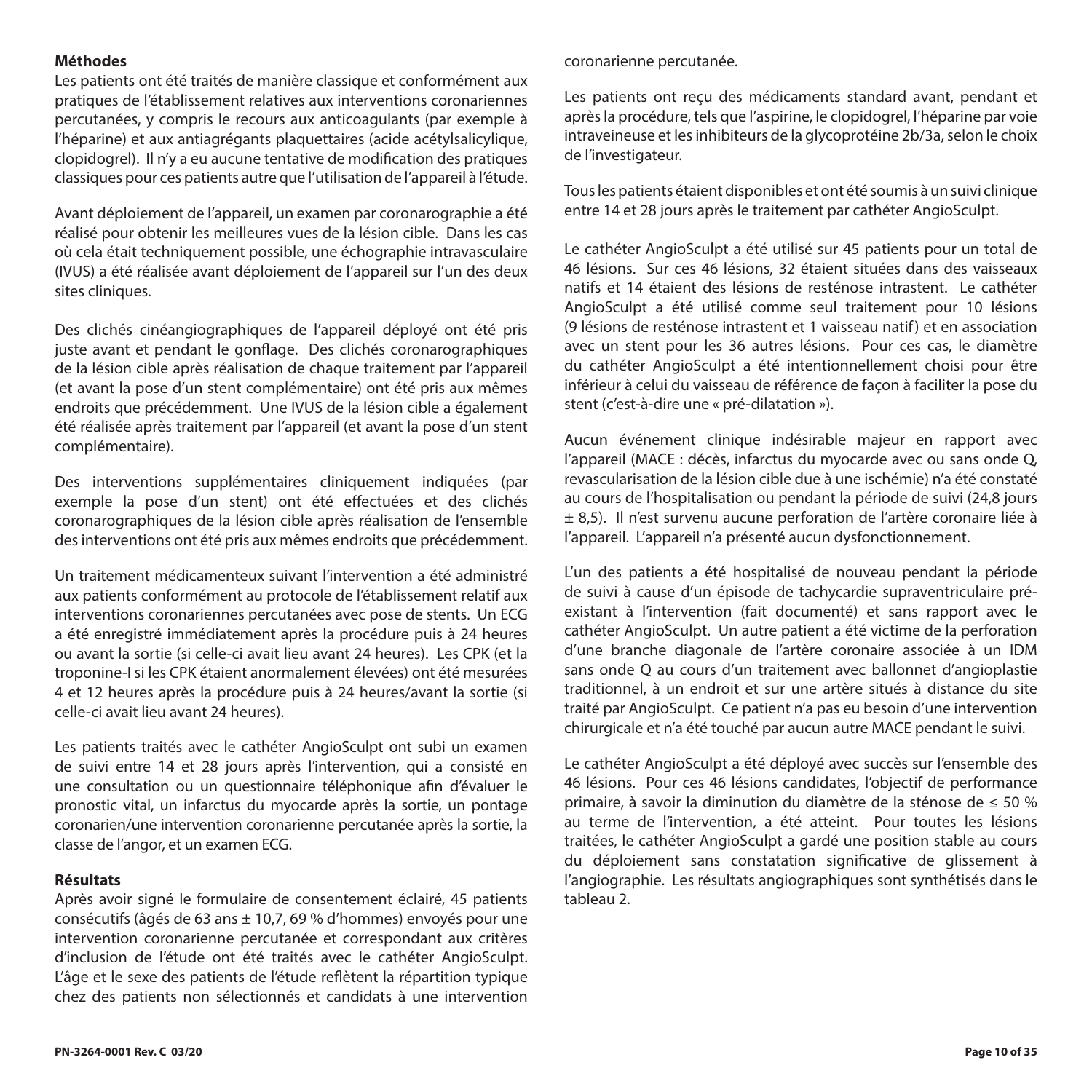|  |  |  | Tableau 2 : Résultats angiographiques |  |
|--|--|--|---------------------------------------|--|
|--|--|--|---------------------------------------|--|

|                    | Avant AS<br>$(n=46)$ | AS seul<br>$(n=10)$ | AS Avant le<br>stent<br>$(n=36)$ | Après le stent<br>$(n=36)$ |
|--------------------|----------------------|---------------------|----------------------------------|----------------------------|
| <b>DVR</b>         | $2,87 \pm 0,41$      | S/O                 | S/O                              | S/O                        |
| Longueur<br>(mm)   | $15,67 \pm 6,14$     | S/O                 | S/O                              | S/O                        |
| DS<br>(% )         | $75,27 \pm 12,91$    | $17,46 \pm 8,15*$   | $38,68 \pm 17,19*$               | $3,81 \pm 3,75$            |
| <b>DLM</b><br>(mm) | $0.75 \pm 0.35$      | $2,49 \pm 0,43*$    | $1,83 \pm 0.59*$                 | $2,91 \pm 0,47$            |

*DVR = diamètre du vaisseau de référence*

*DS = diamètre de la sténose*

*DLM = diamètre luminal minimal*

*\*p < 0,001 par rapport à avant AngioSculpt*

Un examen par échographie intravasculaire (IVUS) a été réalisé avant et après le traitement par cathéter AngioSculpt afin d'évaluer les effets morphologiques de l'appareil sur la plaque ainsi que pour confirmer qu'il est sans danger. Les résultats de l'IVUS ont montré un rainurage de la plaque et un agrandissement de la lumière après le traitement par cathéter AngioSculpt. L'examen n'a montré aucune perforation ni autre indication de lésion non prévue du vaisseau. Les résultats de l'IVUS sont synthétisés dans le tableau 3.

#### **Tableau 3 : Résultats de l'IVUS**

|                            | Avant AS<br>$(n=30)$ | AS seul<br>$(n=11)$ | AS Avant le<br>stent<br>$(n=19)$ | Après le stent<br>$(n=19)$ |
|----------------------------|----------------------|---------------------|----------------------------------|----------------------------|
| <b>SLM</b><br>$\rm (mm^2)$ | $2,01 \pm 0,71$      | $4.55 \pm 2.2^*$    | $2,65 \pm 0.9*$                  | $6,28 \pm 2,02$            |

*SLM = surface luminale minimale*

*\*p < 0,001 par rapport à avant AngioSculpt*

Le cathéter AngioSculpt a été déployé avec succès sur l'ensemble des 46 lésions. Pour quatre lésions, la sténose était si importante qu'elle n'a pu être franchie ni par le cathéter de l'IVUS ni par le cathéter AngioSculpt. Elle a donc dû être pré-dilatée à l'aide d'un petit cathéter à ballonnet (1,5/2 mm), permettant ensuite la réussite du déploiement du cathéter AngioSculpt.

Aucune situation de dysfonctionnement de l'appareil ou de retenue de l'un de ses composants ni d'embolie n'a été rencontrée. Chaque appareil a été soigneusement inspecté au terme de la procédure. Aucune constatation de dommage ni de détérioration des appareils n'a été faite.

#### **MATÉRIELS NÉCESSAIRES POUR L'UTILISATION DU CATHÉTER ANGIOSCULPT:**

#### **MISE EN GARDE : N'utiliser que des éléments à usage unique. Ne pas re-stériliser ou réutiliser.**

- Cathéter quide fémoral, huméral ou radial ( $\geq$  6Fr)
- Valve hémostatique
- Produit de contraste dilué à 1:1 avec du sérum physiologique
- Sérum physiologique stérile hépariné
- Seringues de 10 cc et 20 cc pour le rinçage et la préparation du ballonnet
- Appareil de gonflage (indeflator)
- Guide métallique coronarien de 0,014 po. (0,36 mm)
- Introducteur pour le guide métallique
- Appareil de torsion du guide métallique
- Produit de contraste radiographique
- Tubulure d'admission (pour la surveillance de la pression et l'injection du produit de contraste), tubulure supplémentaire supportant la pression

#### **MODE D'EMPLOI**

*Avant d'utiliser le cathéter AngioSculpt, vérifier que l'appareil est complet et en bon état. Ne pas l'utiliser s'il est tordu, plié, endommagé d'une manière quelconque ou s'il manque des éléments.*

- 1. Administrer aux patients un pré-traitement médicamenteux composé d'acide acétylsalicylique, de clopidogrel/ticlopidine, d'anti-coagulants intraveineux, de vasodilatateurs coronariens et d'inhibiteurs de la GP2b/3a conformément au protocole de l'établissement relatif aux interventions coronariennes percutanées avec pose de stent.
- 2. Avant déploiement de l'appareil, réaliser un examen par coronarographie pour obtenir les meilleures vues de la lésion cible.
- 3. Placer le guide métallique coronaire 0,014 po. (0,36 mm) de votre choix de l'autre côté de la lésion cible.
- 4. En utilisant une technique stérile, sortir de son emballage stérile un appareil AngioSculpt de taille appropriée (≤ 1 x le diamètre du vaisseau de référence (DVR)) et le placer sur le champ stérile.
- 5. Vérifier que tous les composants de l'appareil sont intacts.
- 6. Rincer la lumière du guide métallique avec du sérum physiologique en insérant avec précaution l'extrémité distale du cathéter dans l'embout distal d'une seringue de 10 cc puis en injectant le sérum physiologique jusqu'à voir des gouttelettes sortir de la lumière proximale du guide.
- 7. Raccorder une seringue de 20 cc contenant 2-3 cc de produit de contraste radio-opaque au port de gonflage du cathéter à ballonnet.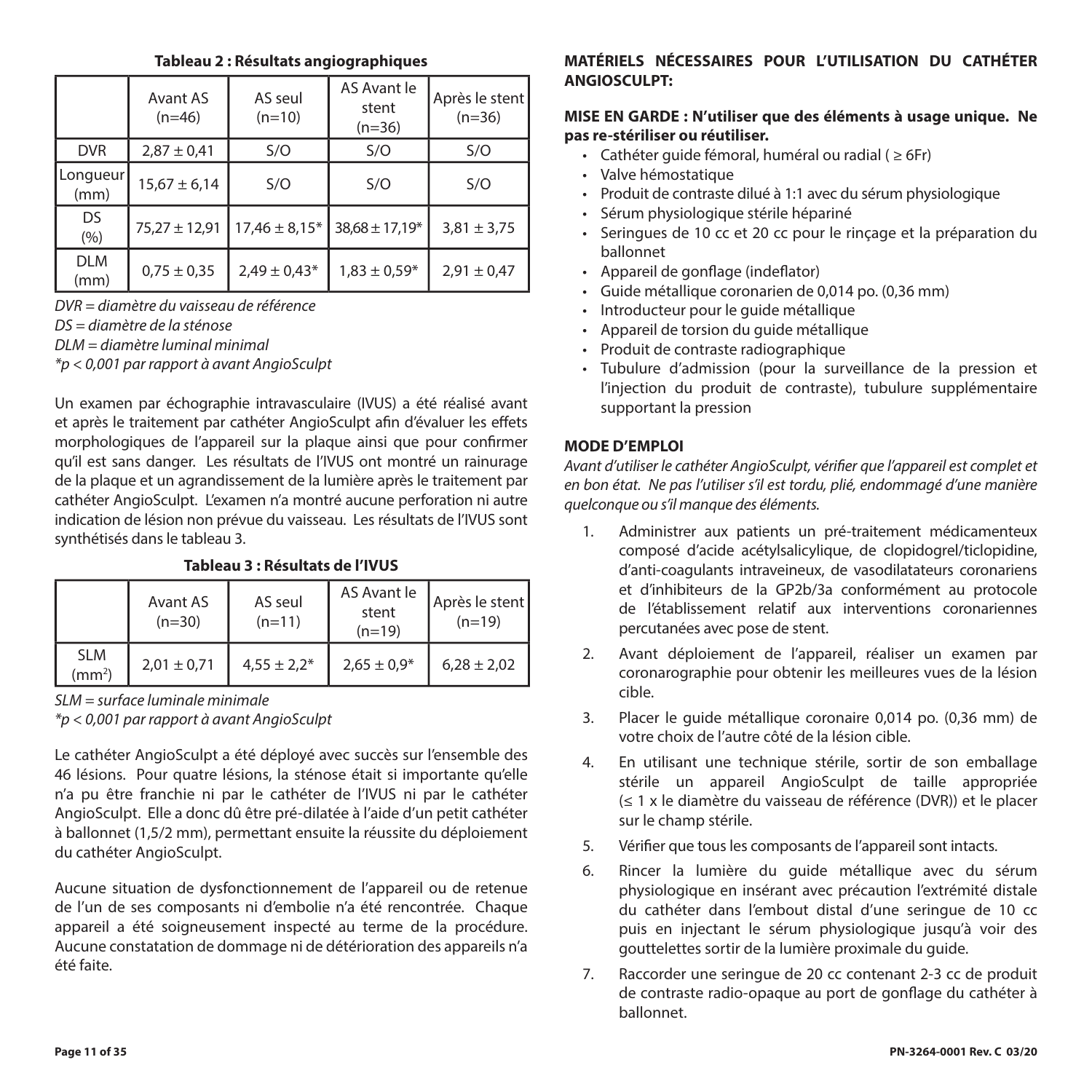- 9. Relâcher doucement le vide de la seringue de 20 cc puis la détacher du port de gonflage du ballonnet.
- 10. Fixer un appareil de gonflage (indeflator) contenant un mélange à 50:50 de produit de contraste radiographique et de sérum physiologique au port de gonflage du ballonnet en créant un ménisque. Éviter d'introduire des bulles d'air dans la lumière du cathéter à ballonnet.
- 11. Aspirer à l'aide de l'appareil de gonflage et bloquer en position vide. **REMARQUE : Avant insertion du ballonnet dans le corps, tout l'air doit avoir été expulsé et remplacé par le produit de**

**contraste (répéter les étapes 9 à 11 si nécessaire).**

- 12. Faire progresser l'appareil AngioSculpt sur le guide métallique coronarien jusqu'à la lésion cible (on peut prédilater à l'aide d'un cathéter à ballonnet d'un diamètre de 2-2,5 mm si ceci est nécessaire pour franchir la lésion). **REMARQUE : Pendant le passage du cathéter sur le guide métallique, le cathéter doit être soutenu et le guide métallique ne doit pas entrer en contact avec le ballonnet.**
- 13. Gonfler le ballonnet AngioSculpt conformément au protocole recommandé décrit ci-dessous:
	- 2 atmosphères
	- augmenter la pression de gonflage de 2 atmosphères toutes les 10 à 15 secondes jusqu'au gonflage complet de l'appareil
	- le médecin peut choisir de gonfler jusqu'à une pression maximale inférieure ou égale à la RBP (en gardant à l'esprit le diamètre estimé de l'appareil gonflé pour une pression donnée)
- 14. Prendre des clichés coronarographiques (même(s) vue(s) que pour l'étape 2) de la lésion cible au terme du traitement par l'appareil (et avant la pose du stent complémentaire).
- 15. Pour retirer l'AngioSculpt, appliquer une dépression à l'appareil de gonflage et vérifier que le ballonnet est totalement dégonflé. Le cathéter ne doit être rétracté qu'en saisissant la tige de l'hypotube.
- 16. Vérifier tous les composants pour s'assurer que l'appareil est intact. Suivre les procédures de l'établissement relatives à la mise au rebut de produits présentant un risque biologique. En cas de dysfonctionnement de l'appareil ou d'anomalie constatée lors de la vérification, rincer la lumière du guide métallique et nettoyer la surface externe de l'appareil avec du sérum physiologique, conserver l'appareil dans un sac plastique hermétiquement fermé et contacter AngioScore, Inc. ou son représentant européen autorisé pour obtenir les consignes complémentaires.
- 17. Réaliser toutes les autres interventions cliniquement indiquées,

le cas échéant (par exemple la pose d'un stent).

- 18. Retirer le guide métallique coronarien et prendre des clichés coronarographiques (même(s) vue(s) que pour l'étape 2) de la lésion cible au terme de toutes les interventions.
- 19. Retirer tous les cathéters et refermer le site d'accès artériel conformément au protocole de l'établissement.
- 20. Poursuivre l'administration d'acide acétylsalicylique, de clopidogrel/ ticlopidine, et d'inhibiteurs de la GP2b/3a conformément au protocole de l'établissement relatif aux interventions coronariennes percutanées avec pose de stent.

#### **DEUTSCH**

**HINWEIS:** Diese Anweisung gilt für alle Ballondurchmesser und -längen.

**STERIL:** Mit Ethylenoxidgas sterilisiert. **Bei geöffneter oder beschädigter Packung nicht verwenden.**

**INHALT:** Ein (1) AngioSculpt®-Ballonkatheter mit Anritzelement.

**LAGERUNG:** Trocken, dunkel und kühl lagern.

#### **BESCHREIBUNG DES PRODUKTS**

Der AngioSculpt-Katheter besteht aus einem standardmäßigen Ballonkatheter mit einer Nitinolkomponente. Das Design des proximalen Katheterendes entspricht dem eines normalen PTCA-Katheters mit einem an ein Ansatzstück aus Kunststoff angeschlossenen Hypotube-Schaft. Der Kontaktbereich von Ansatzstück und Hypotube wird durch eine relativ weiche Zugentlastung stabilisiert, um ein Abknicken zu vermeiden. Das Ansatzstück dient zum Befüllen des Ballons und kann an ein standardmäßiges Befüllungsgerät angeschlossen werden. Der distale Katheterbereich besteht aus einem konventionellen Nylonballon und einem lasergeschnittenen Anritzelement aus Nitinol mit drei oder mehr um den Ballon gewickelten Stützspiralen. Dadurch konzentriert sich der Aufweitungsdruck stärker auf den Bereich der Stützen, so dass das Rutschverhalten des Ballons minimiert und die luminale Aufweitung stenotischer Koronararterien erleichtert wird. Der Katheter ist mit standardmäßigen Koronarführungsdrähten (0,014 Zoll) und Führungskathetern von 6 Charr kompatibel. Die Katheterlänge beträgt ca. 137 cm; das Sortiment umfasst Durchmesser von 2,0 – 3,5 mm in Stufen von je 0,5 mm. Die Nutzlänge des Anritzelements liegt zwischen 10 und 20 mm. Der Katheter wird steril geliefert und ist zur einmaligen Verwendung bestimmt. Der AngioSculpt-Katheter ist hier in Abbildung 1 zu sehen.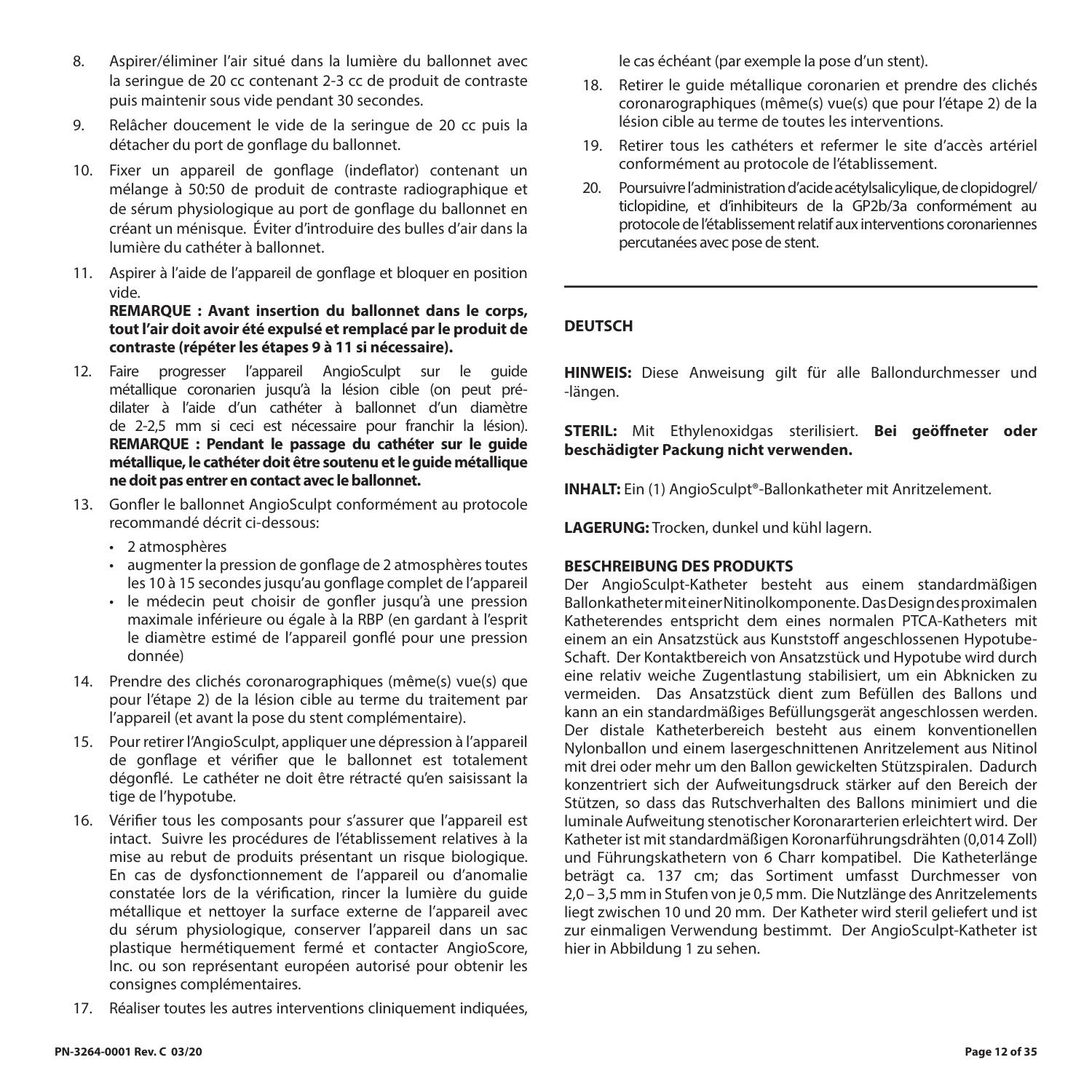**Abbildung 1: AngioSculpt-Katheter:**



#### **INDIKATIONEN**

Der AngioSculpt-Ballonkatheter mit Anritzelement ist zur Behandlung hämodynamisch signifikanter Koronararterienstenosen – einschließlich stentinterner Restenosen – indiziert.

#### **KONTRAINDIKATIONEN**

In folgenden Fällen ist der AngioSculpt-Katheter nicht zu verwenden:

- bei Koronararterienläsionen, die für eine perkutane Revaskularisationsbehandlung nicht geeignet sind
- bei Koronararterienspasmen ohne Vorliegen einer signifikanten Stenose.

#### **WARNHINWEISE**

Dieses Produkt ist lediglich zur einmaligen Verwendung (1 Mal) bestimmt. Nicht erneut sterilisieren und/oder wieder verwenden, da dies möglicherweise eine Beeinträchtigung der Produktleistung und ein erhöhtes Risiko einer unangemessenen erneuten Sterilisation und Kreuzkontamination zur Folge haben kann.

Um das Risiko einer Gefäßschädigung zu reduzieren, sollte der Durchmesser des befüllten Ballons ungefähr dem Durchmesser des Gefäßes unmittelbar proximal und distal der Stenose entsprechen.

PTCA-Verfahren bei Patienten, die keine geeigneten Kandidaten für einen chirurgischen Koronararterien-Bypass darstellen, sind sorgsam zu erwägen, u.a. im Hinblick auf eine evtl. hämodynamische Unterstützung während des PTCA-Verfahrens, da die Behandlung dieser Patientenpopulation mit speziellen Risiken verbunden ist.

Innerhalb des Gefäßsystems ist der Katheter unter qualitativ hochwertiger Durchleuchtungskontrolle zu manipulieren. Den Katheter ausschließlich bei vollständig vakuumentleertem Ballon vorschieben bzw. zurückziehen. Sollte während des Manipulierens Widerstand spürbar sein, vor dem weiteren Vorgehen die Ursache des Widerstands ermitteln.

Der Ballondruck darf den Nennberstdruck (RBP) nicht überschreiten. [Der Nennberstdruck stützt sich auf die Ergebnisse von In-vitro-Tests. Mindestens 99,9 % der Ballons (mit einem Vertrauensbereich von 95 %) bersten bei bzw. unter ihrem Nennberstdruck nicht. Um eine zu starke Druckbelastung zu vermeiden, empfiehlt sich der Einsatz eines

Drucküberwachungsgeräts.]

PTCA-Verfahren mit dem AngioSculpt-Produkt dürfen nur in Krankenhäusern durchgeführt werden, in denen eine Koronararterien-Bypass-Notoperation vor Ort (bzw. in einer nahegelegenen Einrichtung) rasch durchführbar ist, falls eine potenziell gesundheits- oder lebensbedrohliche Komplikation eintreten sollte.

Nur das empfohlene Ballonbefüllungsmedium verwenden. Zum Befüllen des Ballons niemals Luft oder gasförmige Medien verwenden.

Beim Einsatz des AngioSculpt-Katheters in einem frisch platzierten Stent aus blankem Metall oder mit Wirkstoffabgabe vorsichtig vorgehen. Der AngioSculpt-Katheter wurde im Rahmen klinischer Studien keiner Prüfung auf die Post-Dilatation von Stents oder auf sein Verhalten in Läsionen distal frisch platzierter Stents unterzogen. Vergleichsprüfungen ergaben kein zusätzliches Risiko beim Einführen bzw. Zurückziehen des AngioSculpt-Katheters durch Stents hindurch (keine Stent-Streben-Behinderung, keine Hemmung oder Beschädigung des AngioSculpt-Katheters).

Den Katheter vor dem auf der Packung angegebenen Verfallsdatum verwenden.

#### **VORSICHTSHINWEISE**

Vor dem Angioplastie-Verfahren ist der Katheter im Hinblick auf Funktionalität und Produktintegrität zu untersuchen; außerdem ist sicherzustellen, dass Größe und Länge des Katheters für das vorgesehene spezifische Verfahren geeignet sind.

Nur Ärzte, die in der Durchführung von perkutanen transluminalen Koronarangioplastie-Verfahren geschult sind, dürfen dieses Kathetersystem verwenden.

Während und nach dem Verfahren muss der Patient eine angemessene, der Krankenhauspraxis bzw. Koronar-Stent-Verfahren entsprechende Antithrombozyten-, Antikoagulantien- und Koronarvasodilatatorentherapie erhalten.

Den Katheterschaft maximal um 180 Grad drehen, wenn die Spitze nicht frei beweglich ist.

Das Luer-Ansatzstück des Katheters während des Einsatzes maximal um fünf (5) Umdrehungen drehen.

Den AngioSculpt-Katheter nicht über den flexiblen Abschnitt des Führungsdrahts vorschieben bzw. zurückziehen.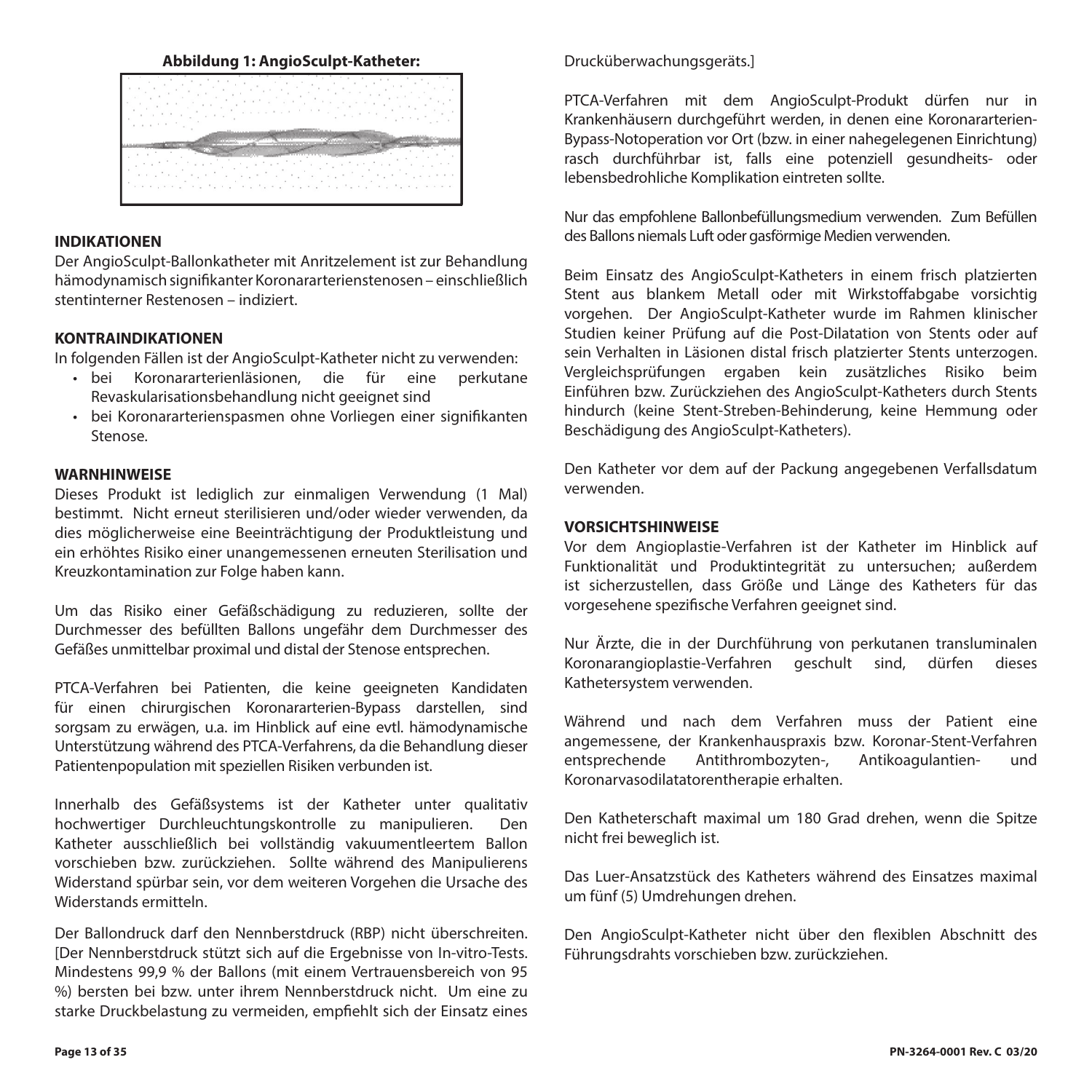Den Katheter zum Manipulieren, einschließlich Vorschieben und Zurückziehen, nur am Hypotube-Schaft fassen.

Ist beim Manipulieren des Katheters ungewöhnlicher Widerstand spürbar oder ist zu vermuten, dass der Führungsdraht abgeknickt ist, das gesamte Kathetersystem (AngioSculpt-Katheter und steuerbaren Führungsdraht) gemeinsam als Einheit entfernen.

Zeigt die Durchleuchtungskontrolle, dass der AngioSculpt-Katheter über das Ende des Führungsdrahts hinaus vorgeschoben wurde, den Katheter zurückziehen und den Draht vor dem erneuten Vorschieben neu laden.

#### **KOMPLIKATIONEN**

Zu den möglichen Komplikationen zählen u.a. die hier in Tabelle 1 angeführten:

#### **Tabelle 1: Mögliche Komplikationen**

- **Fxitus**
- Herzinfarkt (akuter Myokardinfarkt)
- Totalverschluss der behandelten Koronararterie
- Koronararteriendissektion, -perforation, -ruptur oder -schädigung
- Perikardtamponade
- ausbleibender / langsamer Fluss im behandelten Gefäß
- Koronararterien-Bypass-Notoperation (CABG)
- notfallmäßige perkutane Koronarintervention
- zerebrovaskulärer Vorfall/Schlaganfall
- Pseudoaneurysma
- Restenose des aufgeweiteten Gefäßes
- instabile Angina (Brustschmerz)
- Thromboembolie oder im Körper verbliebene Produktkomponenten
- Herzrhythmusstörungen (Arrhythmie, einschließlich lebensbedrohlichem Vorhofflimmern)
- extrem niedriger bzw. hoher Blutdruck (Hypotonie / Hypertonie)
- Koronararterienspasmus
- Blutung oder Hämatom
- Notwendigkeit einer Bluttransfusion
- chirurgischer Verschluss der Gefäßzugangsstelle
- Entstehung eines Blutflussweges zwischen Leistenarterie und -vene (arteriovenöse Fistel)
- Wirkstoffreaktionen, allergische Reaktionen auf Röntgenfarbstoffe (Kontrastmittel)
- Infektion

#### **ZUSAMMENFASSUNG DER KLINISCHEN STUDIEN**

#### **Studienaufbau**

Es wurde eine multizentrische, nicht randomisierte, prospektive klinische Studie mit einem Therapiearm durchgeführt, um die Sicherheit und Wirksamkeit des AngioSculpt-Katheters bei einem breiten Spektrum von Koronararterienläsionen in natürlichen Gefäßen und nach stent-interner Restenose zu untersuchen. Bei der Studienpopulation handelte es sich um erwachsene Patienten, bei denen eine klinisch indizierte perkutane Koronarintervention vorgesehen war. Nach einem Informations- und Einwilligungsprozess unterzogen sich 45 Patienten, welche die Aufnahmekriterien der Studie erfüllten, einer Behandlung mit dem AngioSculpt-Katheter.

#### **Patientenauswahl**

Die Patientenauswahl wurde unter Berücksichtigung der folgenden Haupt-Aufnahmekriterien vorgenommen:

- beabsichtigte klinisch indizierte perkutane Koronarintervention in natürlichen Koronararterien, einschließlich stent-interner Restenose
- Zielläsion-Bezugsgefäßgröße von 2,0 4,0 mm Durchmesser
- Zielläsionslänge von ≤ 30 mm
- Zielläsion-Schweregrad von ≥ 60 % Stenosedurchmesser.

Patienten, welche die obigen Kriterien erfüllten, wurden bei Vorliegen folgender Gründe ausgeschlossen:

- Zielläsion in linker Koronarhauptarterie
- Zielläsion in degeneriertem V. saphena-Graft
- Zielläsion in einer starken Windung von >60 Grad
- Zielläsion distal eines frisch platzierten Stents
- Zielläsion mit erkennbarer größerer Dissektion vor dem Verlegen des AngioSculpt-Katheters
- unter Angiographie sichtbarer Thrombus an der Zielläsion.

#### **Zielsetzungen**

Die primäre sicherheitsspezifische Zielsetzung bestand im Nachweis der Häufigkeit und des Schweregrads produktbezogener Komplikationen (schwerwiegende klinische Komplikationen [MACE]: Exitus, Myokardinfarkt mit/ohne Q-Zacke oder Revaskularisation der ursprünglichen Zielläsion).

Die primäre leistungsspezifische Zielsetzung bestand im Nachweis einer erfolgreichen perkutanen Revaskularisation (definiert als Reduzierung des Zielläsion-Stenosedurchmessers auf ≤ 50 % nach Abschluss aller Interventionen und Ausbleiben von schwerwiegenden klinischen Komplikationen während des Krankenhausaufenthalts).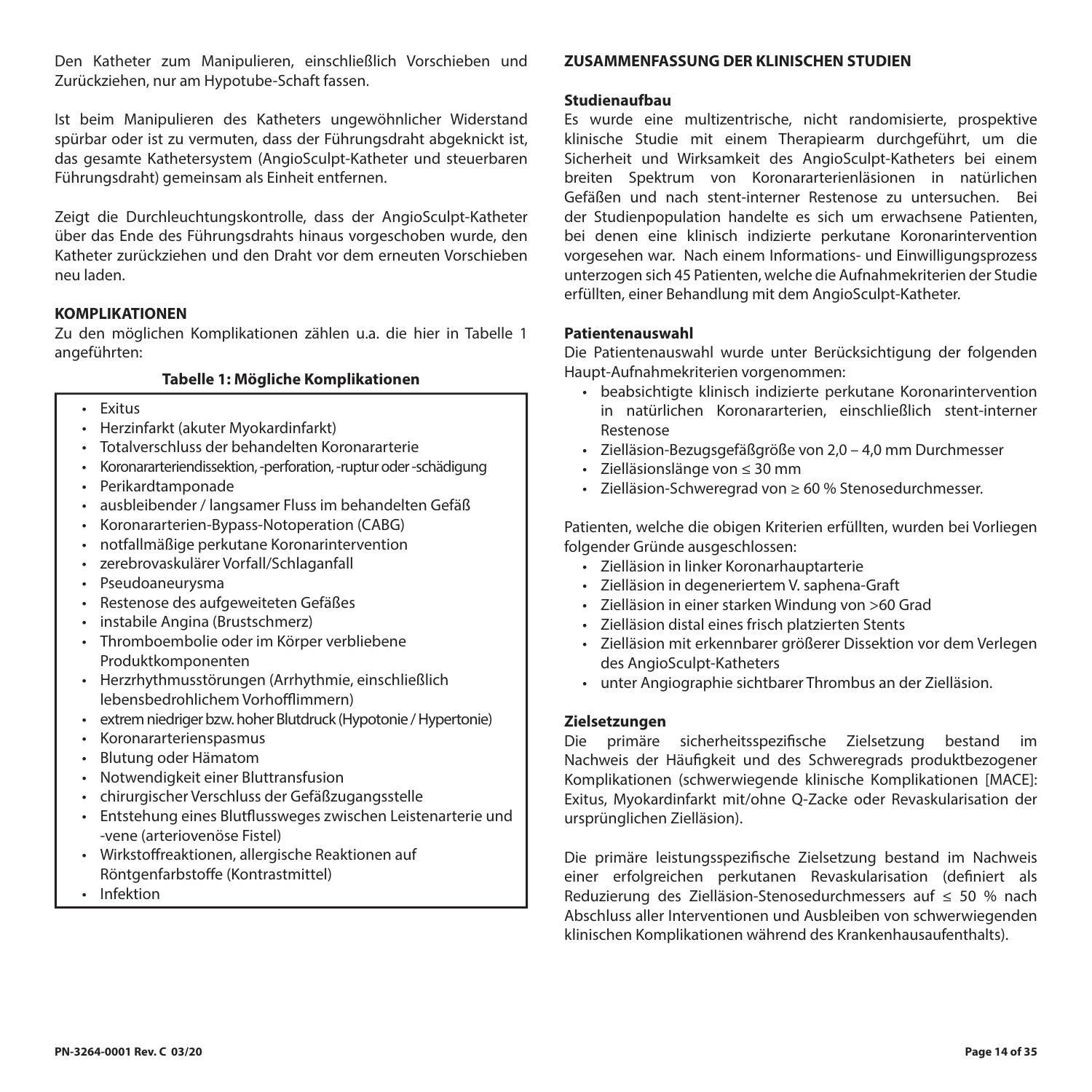#### **Methodik**

Die Patienten wurden in üblicher Weise und gemäß Krankenhauspraxis für perkutane Koronarinterventionen behandelt, u.a. mit Antikoagulantien (z.B. Heparin) und Antithrombozytenmitteln (ASA, Clopidogrel). Außer der Anwendung des Prüfprodukts wurde bei diesen Studienpatienten kein Versuch unternommen, die standardmäßige Praxis zu modifizieren.

Vor der Verlegung des Produkts wurde eine Koronarangiographie mit den am besten geeigneten Ansichten für die Darstellung der Zielläsion durchgeführt. Wo technisch möglich, wurde vor der Verlegung des Produkts an einem der beiden klinischen Standorte eine intravaskuläre Ultraschalluntersuchung (IVUS) der Zielläsion durchgeführt.

Unmittelbar vor und während des Befüllens wurde ein Kineangiogramm des verlegten Produkts angefertigt. Nach Abschluss jeder Behandlung mit dem Produkt (und vor zusätzlichen Stent-Implantationen) wurde eine Angiographie der Zielläsion in den ursprünglichen Ansichten durchgeführt. Nach der Behandlung mit dem Prüfprodukt (jedoch vor einer evtl. Stentimplantation) wurde eine intravaskuläre Ultraschalluntersuchung der Zielläsion durchgeführt.

Es wurden weitere klinisch indizierte Interventionen (z.B. Stent-Implantation[en]) vorgenommen, und nach Abschluss aller Interventionen wurde eine Koronarangiographie der Zielläsion in den ursprünglichen Ansichten durchgeführt.

Post-interventionelle Medikamente wurden gemäß den Vorschriften der Krankenhausordnung für perkutane Koronarinterventionen mit Stents verabreicht. Ein EKG wurde unmittelbar postoperativ sowie 24 Stunden postoperativ bzw. unmittelbar vor der Entlassung (zum jeweils früheren Zeitpunkt) aufgenommen. CPK-Werte (und Troponin-I-Werte bei überhöhten CPK-Werten) wurden 4 und 12 Stunden nach dem Verfahren sowie 24 Stunden nach dem Verfahren bzw. unmittelbar vor der Entlassung (zum jeweils früheren Zeitpunkt) erfasst.

Mit dem AngioSculpt-Katheter behandelte Patienten wurden 14 – 28 Tage nach dem Interventionsverfahren einer Nachsorgeuntersuchung unterzogen. Die Untersuchung erfolgte in der Praxis oder in Form einer telefonischen Befragung zur Ermittlung des Vitalstatus, eines evtl. Myokardinfarkts oder CAB-Eingriffs/PCI-Verfahrens nach der Entlassung sowie der Anginaklasse. Eine EKG-Beurteilung fand ebenfalls statt.

#### **Ergebnisse**

Nach der Erteilung ihrer Einverständniserklärung wurden nacheinander 45 Patienten (im Alter von 63 ±10,7 Jahren, zu 69 % männlich), die für eine perkutane Koronarintervention überwiesen worden waren und die Aufnahmenkriterien der Studie erfüllten, einer Behandlung mit dem AngioSculpt-Katheter unterzogen. Alter und Geschlecht der untersuchten Patienten reflektierten die typische Verteilung bei nicht ausgewählten Patienten, die für eine perkutane Koronarintervention überwiesen werden.

Die Patienten wurden nach dem Ermessen des Prüfers mit standardmäßigen verfahrensbegleitenden Medikamenten behandelt, u.a. mit Aspirin, Clopidogrel, i.v.-Heparin und Glycoprotein-2b/3a-Hemmern.

Alle Patienten waren nach der Behandlung mit dem AngioSculpt-Katheter zur Nachsorgeuntersuchung nach 14 – 28 Tagen verfügbar und unterzogen sich dieser Untersuchung.

Der AngioSculpt-Katheter wurde bei 45 Patienten und für insgesamt 46 Läsionen eingesetzt. Von diesen 46 Läsionen befanden sich 32 in natürlichen Gefäßen und 14 in stent-internen Restenosen (ISR). Der AngioSculpt-Katheter wurde bei 10 Läsionen (9 ISR und 1 natürliches Gefäß) als alleinige Behandlung eingesetzt und bei den restlichen 36 Läsionen in Verbindung mit Stent-Implantationen. Bei diesen Fällen wurde die Größe des AngioSculpt-Katheters im Verhältnis zum Bezugsgefäßdurchmesser absichtlich zu klein bemessen, um die Stent-Implantation (d.h. eine "Vor-Dilatation") zu ermöglichen.

Es kam zu keinen produktbezogenen schwerwiegenden klinischen Komplikationen (MACE: Exitus, Myokardinfarkt mit oder ohne Q-Zacke, auf Grund von Ischämie erforderliche Revaskularisation der Zielläsion) im Verlauf des Krankenhausaufenthalts oder des Nachsorgezeitraums (24,8  $\pm$  8,5 Tage). Es kam zu keinen produktbezogenen Koronararterienperforationen. Es gab kein Produktversagen.

Ein Patient wurde während des Nachsorgezeitraums erneut in das Krankenhaus eingewiesen, und zwar auf Grund einer supraventrikulären Tachykardie, die als bereits bestehender Zustand dokumentiert war und nicht mit dem AngioSculpt-Katheter in Zusammenhang stand. Ein zweiter Patient erlitt eine Perforation einer Diagonalverzweigung einer Koronararterie, die mit einem Myokardinfarkt ohne Q-Zacke während der Behandlung mit einem konventionellen Angioplastieballon zusammenhing, und zwar an einer Stelle und in einer Arterie, die von der mit dem AngioSculpt-Katheter behandelten entfernt lag. Dieser Patient erforderte keine chirurgische Intervention und erlitt keine weiteren schwerwiegenden klinischen Komplikationen im Verlauf der Nachsorge.

Der AngioSculpt-Katheter wurde bei allen 46 Läsionen erfolgreich verlegt. Bei allen 46 Läsionen, bei denen Behandlungsversuche unternommen wurden, wurde das primäre Leistungsendziel der Reduzierung des Läsionsstenosedurchmessers auf ≤ 50 % nach Abschluss des Interventionsverfahrens mit Erfolg erreicht. Bei allen behandelten Läsionen zeigte der AngioSculpt-Katheter bei der Angiographie während des Verlegens eine stabile Lage ohne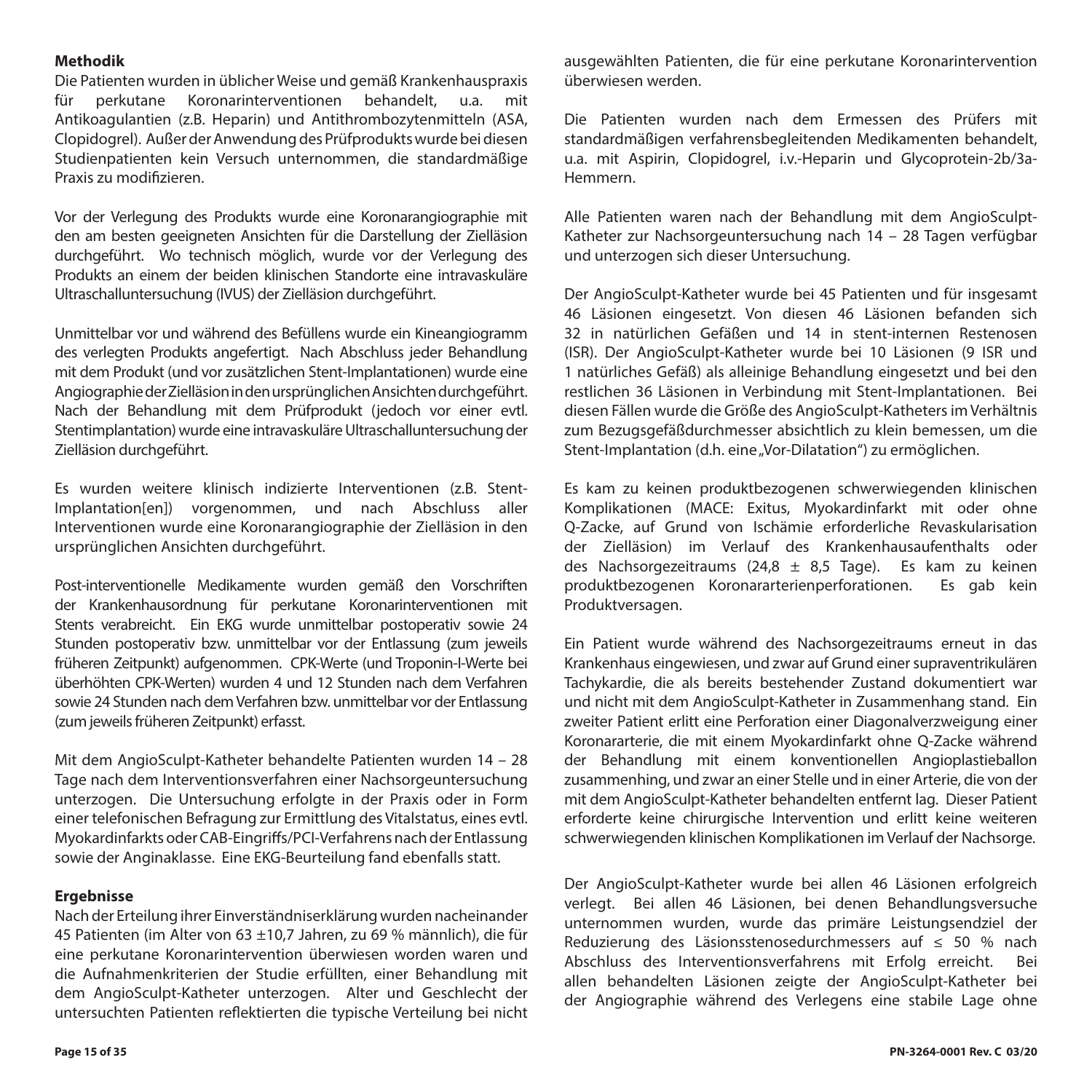signifikantes Verrutschen. Die Angiographie-Ergebnisse sind in Tabelle 2 zusammengefasst.

|                    | Vor der AS-<br>Behandlung<br>$(n = 46)$ | Nur AS-<br>Behandlung<br>$(n = 10)$ | AS-Behandlung<br>vor der Stent-<br>Implantation<br>$(n = 36)$ | Nach der Stent-<br>Implantation<br>$(n = 36)$ |
|--------------------|-----------------------------------------|-------------------------------------|---------------------------------------------------------------|-----------------------------------------------|
| <b>BGD</b>         | $2,87 \pm 0,41$                         | N/Z                                 | N/Z                                                           | N/Z                                           |
| Länge<br>(mm)      | $15,67 \pm 6,14$                        | N/Z                                 | N/Z                                                           | N/Z                                           |
| <b>SD</b><br>(% )  | $75,27 \pm 12,91$                       | $17,46 \pm 8,15*$                   | $38,68 \pm 17,19*$                                            | $3,81 \pm 3,75$                               |
| <b>MLD</b><br>(mm) | $0.75 \pm 0.35$                         | $2,49 \pm 0,43*$                    | $1,83 \pm 0.59*$                                              | $2,91 \pm 0,47$                               |

#### **Tabelle 2: Angiographie-Ergebnisse**

*BGD = Bezugsgefäßdurchmesser*

*SD = Stenosedurchmesser*

*MLD = Mindestlumendurchmesser*

*\*p<0,001 im Vergleich zum Zustand vor der AngioSculpt-Behandlung*

Vor und nach der Behandlung mit dem AngioSculpt-Katheter wurden intravaskuläre Ultraschalluntersuchungen (IVUS) durchgeführt, um die morphologische Wirkung des Produkts auf Plaque zu ermitteln und die Produktsicherheit weiter zu bestätigen. Die IVUS-Ergebnisse zeigten Plaque-Anritzung und Lumenaufweitung nach der Behandlung mit dem AngioSculpt-Katheter. Die intravaskuläre Ultraschalluntersuchung ergab keine Perforationen oder sonstigen Anzeichen unerwarteter Gefäßschädigungen. Die IVUS-Ergebnisse sind in Tabelle 3 zusammengefasst.

**Tabelle 3: IVUS-Ergebnisse**

|                            | Vor der AS-     | Nur AS-         | vor der Stent-  | 1 AS-Behandlung   Nach der Stent- |
|----------------------------|-----------------|-----------------|-----------------|-----------------------------------|
|                            | Behandlung      | Behandlung      | Implantation    | Implantation                      |
|                            | $(n = 30)$      | $(n = 11)$      | $(n = 19)$      | $(n = 19)$                        |
| <b>MLA</b><br>$\rm (mm^2)$ | $2,01 \pm 0,71$ | $4,55 \pm 2,2*$ | $2,65 \pm 0.9*$ | $6,28 \pm 2,02$                   |

*MLA = Mindestlumenfläche*

*\*p<0,001 im Vergleich zum Zustand vor der AngioSculpt-Behandlung*

Der AngioSculpt-Katheter wurde in allen 46 Läsionen erfolgreich verlegt. Bei vier Läsionen war die Stenose so stark, dass sie zunächst weder mit dem IVUS-Katheter noch mit dem AngioSculpt-Katheter passierbar war und daher mit einem kleinen Ballonkatheter (1,5/2,0 mm) prädilatiert werden musste, wonach der AngioSculpt-Katheter erfolgreich verlegt werden konnte.

Es gab kein Produktversagen, keine im Körper verbliebene Produktkomponenten und keine Embolien. Jedes Produkt wurde nach dem Abschluss des Verfahrens sorgfältig inspiziert. Kein Produkt wies Anzeichen von Beschädigungen oder Verschleiß auf.

#### **ERFORDERLICHE ARTIKEL FÜR DEN EINSATZ DES ANGIOSCULPT-KATHETERS:**

#### **WARNHINWEIS: Nur Einmal-Artikel verwenden. Nicht erneut sterilisieren oder wieder verwenden.**

- Femoral-, Brachial- oder radialer Führungskatheter ( ≥ 6 Charr)
- Hämostaseventil
- Kontrastmittel, im Verhältnis 1:1 mit physiologischer Kochsalzlösung verdünnt
- sterile heparinisierte physiologische Kochsalzlösung
- 10-mL- und 20-mL-Spritzen für das Spülen und Präparieren des Ballons
- Befüllungsgerät (Indeflator)
- 0,014-Zoll-Koronarführungsdraht
- Führungsdrahteinführbesteck
- Führungsdraht-Torquer
- Röntgenkontrastmittel
- Verteiler (für die Drucküberwachung und Kontrastmittelinjektion), Druckleitungsverlängerung.

#### **GEBRAUCHSANWEISUNG**

*Den AngioSculpt-Katheter vor seinem Einsatz sorgfältig im Hinblick auf Beschädigungen und Produktintegrität untersuchen. Den Katheter im Fall von Biegungen, Knicken, fehlenden Komponenten oder sonstigen Beschädigungen nicht verwenden.*

- 1. Gemäß den Vorschriften der Krankenhausordnung für perkutane Koronarinterventionen mit Stentimplantation eine Prämedikation des Patienten mit ASA, Clopidogrel/Ticlopidin, intravenös verabreichten Antikoagulantien, Koronar-Vasodilatatoren und GP2b/3a-Blockern vornehmen.
- 2. Vor der Verlegung des Katheters eine Koronarangiographie mit der am besten geeigneten Ansicht für die Darstellung der Zielläsion durchführen.
- 3. Einen Koronarführungsdraht (0,014 Zoll ca. 0,35 mm) eigener Wahl hinter der Zielläsion positionieren.
- 4. Unter Anwendung steriler Kautelen einen AngioSculpt-Katheter geeigneter Größe ( ≤ 1,0 x Bezugsgefäßdurchmesser [BGD]) aus der sterilen Packung nehmen und im Sterilfeld ablegen.
- 5. Das Produkt überprüfen, um sicherzustellen, dass alle Komponenten intakt sind.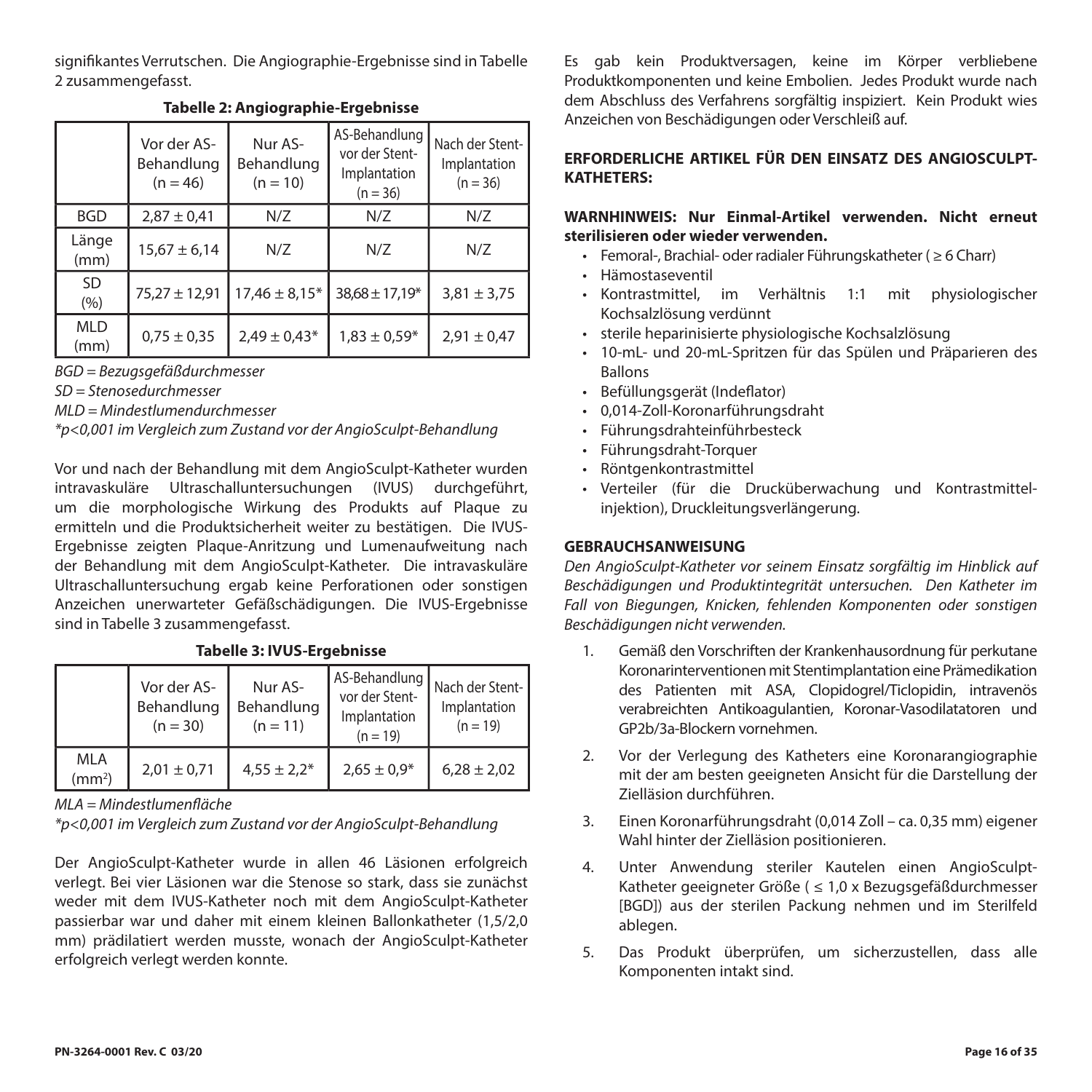- 6. Das Führungsdrahtlumen mit Kochsalzlösung spülen; dazu die distale Katheterspitze behutsam in das distale Ende einer 10-mL-Spritze einführen und die Kochsalzlösung injizieren, bis Tröpfchen aus dem proximalen Führungsdrahtlumen austreten.
- 7. Eine mit 2 3 mL röntgenpositivem Kontrastmittel gefüllte 20-mL-Spritze an den Befüllungsanschluss des Katheterballons anschließen.
- 8. Mit Hilfe der mit 2 3 mL röntgenpositivem Kontrastmittel gefüllten 20-mL-Spritze Luft aus dem Katheterballonlumen aspirieren/entfernen; 30 Sekunden lang ein Vakuum beibehalten.
- 9. Das Vakuum in der 20-mL-Spritze behutsam belüften und die Spritze vom Befüllungsanschluss des Ballons abnehmen.
- 10. Ein mit einer Mischung aus röntgenpositivem Kontrastmittel und physiologischer Kochsalzlösung (1:1) gefülltes Befüllungsgerät (Indeflator) durch Meniskusbildung an den Befüllungsanschluss des Ballons anschließen. Dabei das Einbringen von Luftblasen in das Katheterballonlumen vermeiden.
- 11. Durch Aspirieren mit dem Befüllungsgerät ein Vakuum erzeugen.

**HINWEIS: Die gesamte Luft muss aus dem Ballon entfernt und durch Kontrastmittel ersetzt worden sein, bevor der Katheter in den Körper eingeführt wird (die Schritte 9 – 11 ggf. wiederholen).**

12. Das AngioSculpt-Produkt über den Koronarführungsdraht zur Zielläsion vorschieben. (Gegebenenfalls mit einem Ballonkatheter eines Duchmessers von 2,0 – 2,5 mm eine Prädilatation vornehmen, um die Läsion passierbar zu machen.)

**HINWEIS: Beim Laden des Katheters auf den Führungsdraht muss der Katheter stabilisiert werden, so dass der Führungsdraht nicht mit dem Ballon in Kontakt kommt.**

- 13. Den AngioSculpt-Ballon gemäß folgender Protokollempfehlung befüllen:
	- 2 Atmosphären
	- den Befüllungsdruck alle 10 15 Sekunden um 2 Atmosphären steigern, bis das Produkt vollständig befüllt ist
	- evtl. nach Ermessen des Arztes mit einem Maximaldruck von ≤ RBP befüllen (wobei der geschätzte Durchmesser des befüllten Produkts bei einem bestimmten Druck zu bedenken ist).
- 14. Nach Abschluss der Behandlung mit dem Produkt (und vor einer evtl. zusätzlichen Stentimplantation) ein Koronarangiogramm der Zielläsion in der/den gleichen Ansicht(en) anfertigen wie in Schritt 2.
- 15. Zum Entfernen des AngioSculpt-Katheters das Befüllungsgerät mit Unterdruck beaufschlagen und bestätigen, dass der Ballon völlig entleert ist. Der Katheter darf zum Herausziehen nur am Hypotube-Schaft gefasst werden.
- 16. Alle Komponenten inspizieren, um sicherzustellen, dass das Produkt intakt ist. Das Produkt unter Beachtung der Krankenhausordnung zur Entsorgung von Biomüll entsorgen. Sollte es zu einem Produktversagen kommen oder sollten bei der Inspektion Defekte bemerkbar sein, das Führungsdrahtlumen spülen und das Äußere des Produkts mit Kochsalzlösung reinigen, das Produkt in einem verschlossenen Kunststoffbeutel verwahren und von AngioScore, Inc. bzw. von der autorisierten EU-Vertretung weitere Anweisungen einholen.
- 17. Eventuelle weitere Interventionen gemäß klinischer Indikation durchführen (z.B. Stent-Implantation[en]).
- 18. Nach Abschluss aller Interventionen den Koronarführungsdraht entfernen und eine Koronarangiographie der Zielläsion mit den gleichen Ansichten wie in Schritt 2 durchführen.
- 19. Alle Katheter entfernen und die arterielle Zugangsstelle gemäß Krankenhausordnung versorgen.
- 20. Die Behandlung mit ASA, Clopidogrel/Ticlopidin und GP2b/3a-Blockern gemäß den Vorschriften der Krankenhausordnung für perkutane Koronarinterventionen mit Stent-Implantation weiterführen.

#### **ITALIANO**

**NOTA -** Le presenti istruzioni sono valide per i palloncini di tutti i vari diametri e varie lunghezze.

**STERILE -** Sterilizzato mediante ossido di etilene. **Non utilizzare se la confezione è aperta o danneggiata.**

**CONTENUTO -** Un (1) catetere incisore a palloncino AngioSculpt®.

**CONSERVAZIONE -** Conservare in luogo fresco e asciutto, al riparo dalla luce.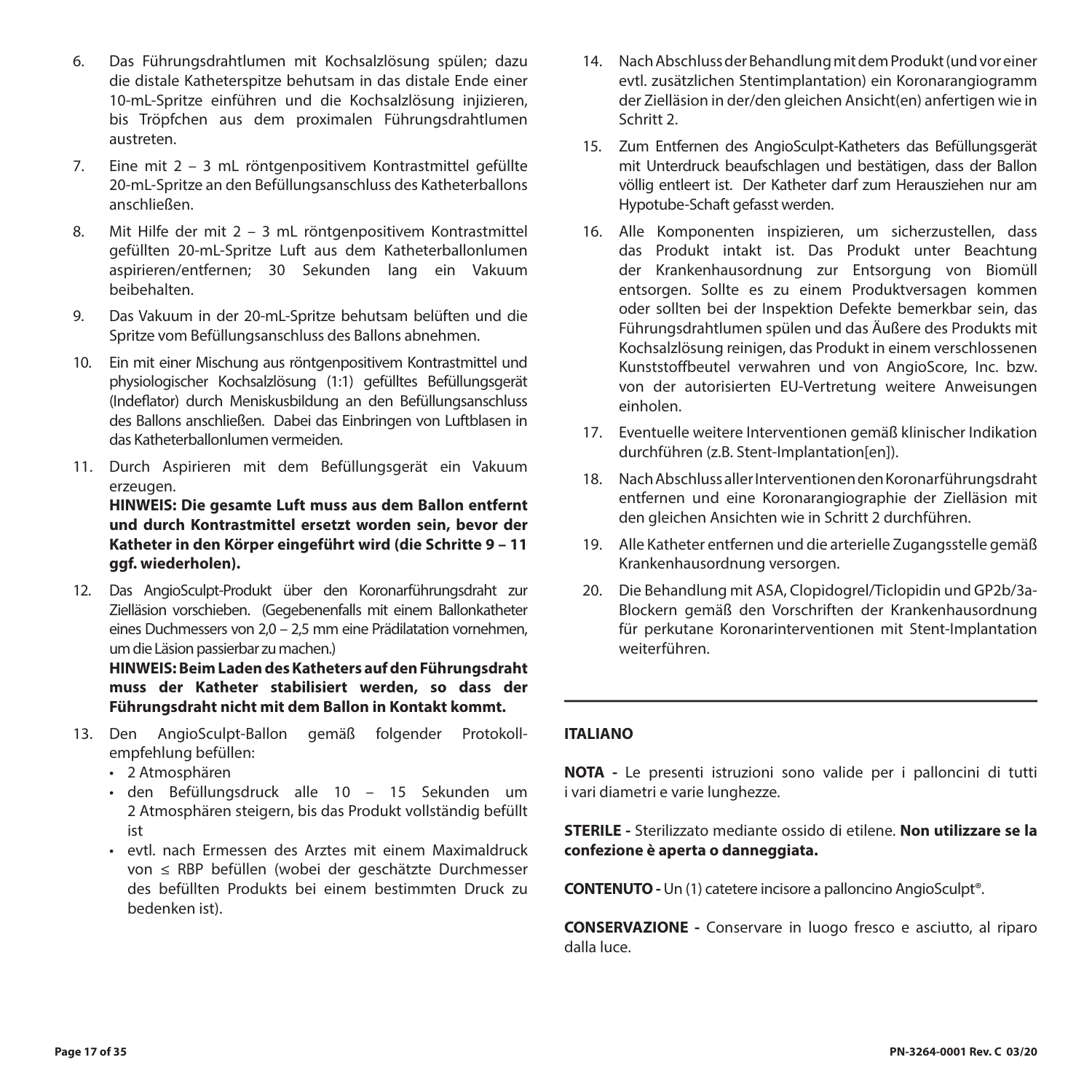#### **DESCRIZIONE DEL DISPOSITIVO**

Il catetere AngioSculpt è composto da un catetere a palloncino standard dotato di un componente in nitinolo. L'estremità prossimale del catetere è quella di un comune catetere per PTCA ed è dotata di un ipotubo collegato a un raccordo centrale in plastica. L'area di contatto tra il raccordo centrale e l'ipotubo è supportata da un attenuatore di tensione relativamente morbido che ne evita l'attorcigliamento. Il raccordo centrale viene usato per gonfiare il palloncino e può essere collegato a un dispositivo di gonfiamento standard. La sezione distale del catetere è composta da un tradizionale palloncino di nylon e da un elemento incisore in nitinolo intagliato al laser con tre o più rinforzi a spirale avvolti attorno al palloncino. Tali rinforzi creano concentrazioni focali di forza dilatante, riducendo al minimo lo slittamento del palloncino e coadiuvando l'espansione del lume delle arterie coronarie stenotiche. Il catetere è compatibile con guide coronariche standard da 0,014" e con cateteri guida da 6 F. Il catetere è lungo 137 cm circa ed è disponibile in diametri compresi tra 2,0 e 3,5 mm, in incrementi di 0,5 mm. La lunghezza utile dell'elemento incisore va da 10 a 20 mm. Il catetere viene fornito sterile ed è esclusivamente monouso. La seguente Figura 1 illustra il catetere AngioSculpt.



#### **INDICAZIONI**

Il catetere incisore a palloncino AngioSculpt è indicato per il trattamento di stenosi emodinamicamente significative a carico delle arterie coronarie, inclusa la stenosi recidiva all'interno di stent.

#### **CONTROINDICAZIONI**

Il catetere AngioSculpt non deve essere usato in presenza di:

- lesioni delle arterie coronarie non idonee al trattamento mediante rivascolarizzazione percutanea
- spasmo dell'arteria coronaria in assenza di stenosi significativa

#### **AVVERTENZE**

Questo dispositivo è esclusivamente monouso. Per evitare di compromettere le prestazioni del dispositivo e di aumentare il rischio di sterilizzazione inadeguata e di contaminazione crociata, non risterilizzarlo né riutilizzarlo.

Per ridurre la possibilità di danni al vaso, il diametro del palloncino gonfio deve avvicinarsi al diametro del vaso in posizione appena prossimale e distale rispetto alla stenosi.

È necessario prendere cautamente in considerazione l'esecuzione della PTCA (angiopalstica coronarica transluminale percutanea) nei pazienti che non sono candidati idonei per gli interventi chirurgici di bypass coronarico; ciò può includere anche la necessità del possibile supporto emodinamico durante la PTCA, poiché il trattamento di tale popolazione di pazienti è particolarmente rischioso.

Quando il catetere si trova all'interno del sistema vascolare, esso va manipolato sotto osservazione fluoroscopica ad alta precisione. Non fare avanzare o ritirare il catetere a meno che il palloncino non sia completamente sgonfio e con pressione negativa. Se si riscontra resistenza durante la manipolazione, determinarne la causa prima di procedere.

La pressione del palloncino non deve eccedere la pressione nominale di scoppio. [La pressione nominale di scoppio si basa sui risultati di prove condotte in vitro. Almeno il 99,9% dei palloncini (con un margine di sicurezza del 95%) non scoppia a valori di pressione pari o inferiori alla pressione nominale di scoppio indicata. Per evitare la pressurizzazione eccessiva del palloncino, si consiglia l'uso di un dispositivo atto al monitoraggio della pressione.]

La procedura PTCA con il dispositivo AngioSculpt va eseguita esclusivamente presso strutture ospedaliere adeguatamente equipaggiate per interventi chirurgici di bypass coronarico di emergenza (o presso enti in prossimità di tali strutture) per far fronte a eventuali complicanze potenzialmente dannose o letali.

Utilizzare esclusivamente il mezzo di gonfiamento del palloncino consigliato. Non usare mai aria né sostanze gassose per il gonfiamento del palloncino.

Procedere con cautela durante l'uso del catetere AngioSculpt all'interno di uno stent metallico non rivestito o a eluizione di farmaco impiantato da poco. Il catetere AngioSculpt non è stato sottoposto a studi clinici per il collaudo nella post-dilatazione di stent o in lesioni distali rispetto a stent impiantati di recente. Le prove di laboratorio hanno dimostrato che non sussiste alcun ulteriore rischio per quanto riguarda l'inserimento o il ritiro del catetere AngioSculpt attraverso stent (nessuna interferenza con i rinforzi degli stent, nessuna ritenzione e nessun danno al catetere AngioSculpt).

Utilizzare il catetere prima della data di scadenza specificata sulla confezione.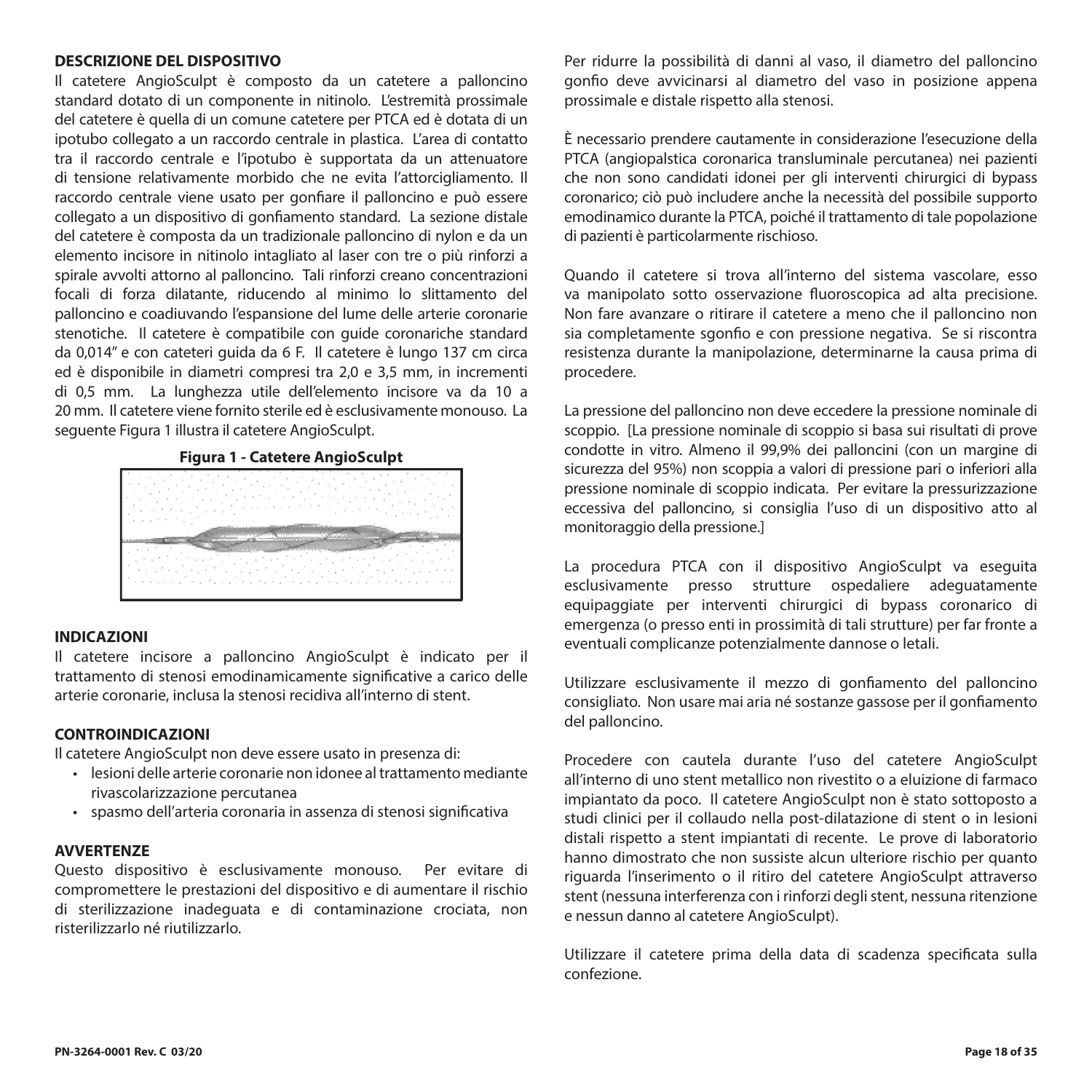#### **Tabella 1 - Possibili complicanze**

#### **PRECAUZIONI**

Prima dell'angioplastica, il catetere va esaminato per confermarne la funzionalità e l'integrità e per accertare l'idoneità della misura scelta per la procedura specifica nella quale si intende utilizzarlo.

Il catetere deve essere usato solo da medici che abbiano ricevuto un addestramento adeguato nell'esecuzione delle procedure di angiopalstica coronarica transluminale percutanea.

Durante e dopo la procedura, è necessario sottoporre il paziente all'opportuno trattamento antipiastrinico, anticoagulante e vasodilatatore delle coronarie in base alle prassi della struttura sanitaria di appartenenza, o sottoporlo a procedure di impianto di stent coronarici.

Non fare ruotare il corpo del catetere di più di 180 gradi quando la punta è vincolata.

Non fare ruotare il raccordo Luer del catetere di più di cinque (5) giri durante l'uso.

Non fare avanzare o ritirare il catetere AngioSculpt sulla sezione floscia della guida.

La manipolazione del catetere, inclusi l'avanzamento e il ritiro, va eseguita afferrando il corpo dell'ipotubo.

Se si riscontra resistenza anomala durante la manipolazione del catetere o se si sospetta che la guida si sia attorcigliata, rimuovere con cautela l'intero sistema (catetere AngioSculpt e guida orientabile) come singola unità.

Se l'osservazione fluoroscopica indica che il catetere AngioSculpt è stato avanzato oltre l'estremità della guida, ritirare il catetere e ricaricare la guida prima di farlo avanzare nuovamente.

#### **COMPLICANZE**

Tra le possibili complicazioni vi sono quelle elencate nella seguente Tabella 1.

- Decesso
- Attacco cardiaco (infarto miocardico acuto)
- Occlusione totale dell'arteria coronaria trattata
- Dissezione, perforazione, rottura o lesione dell'arteria coronaria
- Tamponamento pericardico
- Ripristino assente o lento del flusso nel vaso trattato
- Intervento di bypass coronarico (CABG) di emergenza
- Intervento coronarico percutaneo di emergenza
- Artefatti cardiovascolari/ictus
- Pseudoaneurisma
- Restenosi del vaso dilatato
- Dolore instabile al petto (angina)
- Tromboembolia o ritenzione di componenti del dispositivo
- Irregolarità del ritmo cardiaco (aritmia, inclusa la fibrillazione ventricolare potenzialmente letale)
- Pressione sanguigna eccessivamente bassa (ipotensione) o alta (ipertensione)
- Spasmo dell'arteria coronaria
- Emorragia o ematoma
- Necessità di trasfusione ematica
- Necessità di riparazione chirurgica del sito di accesso vascolare
- Creazione di un percorso per il flusso sanguigno tra l'arteria e la vena inguinale (fistola arterovenosa)
- Reazioni farmacologiche, reazioni allergiche al mezzo di contrasto radiografico
- Infezione

#### **RIEPILOGO DELLO STUDIO CLINICO**

#### **Struttura dello studio**

Uno studio clinico prospettico multicentrico, non randomizzato, a braccio singolo, è stato condotto per valutare la sicurezza e l'efficacia del catetere AngioSculpt in una vasta gamma di lesioni a carico delle arterie coronarie, sia nei vasi nativi che a seguito di restenosi all'interno di stent. La popolazione in studio era costituita da pazienti adulti da sottoporre ad intervento coronarico percutaneo in base alle indicazioni cliniche. Dopo avere fornito il consenso informato, 45 pazienti che soddisfavano i criteri dello studio sono stati sottoposti al trattamento con il catetere AngioSculpt.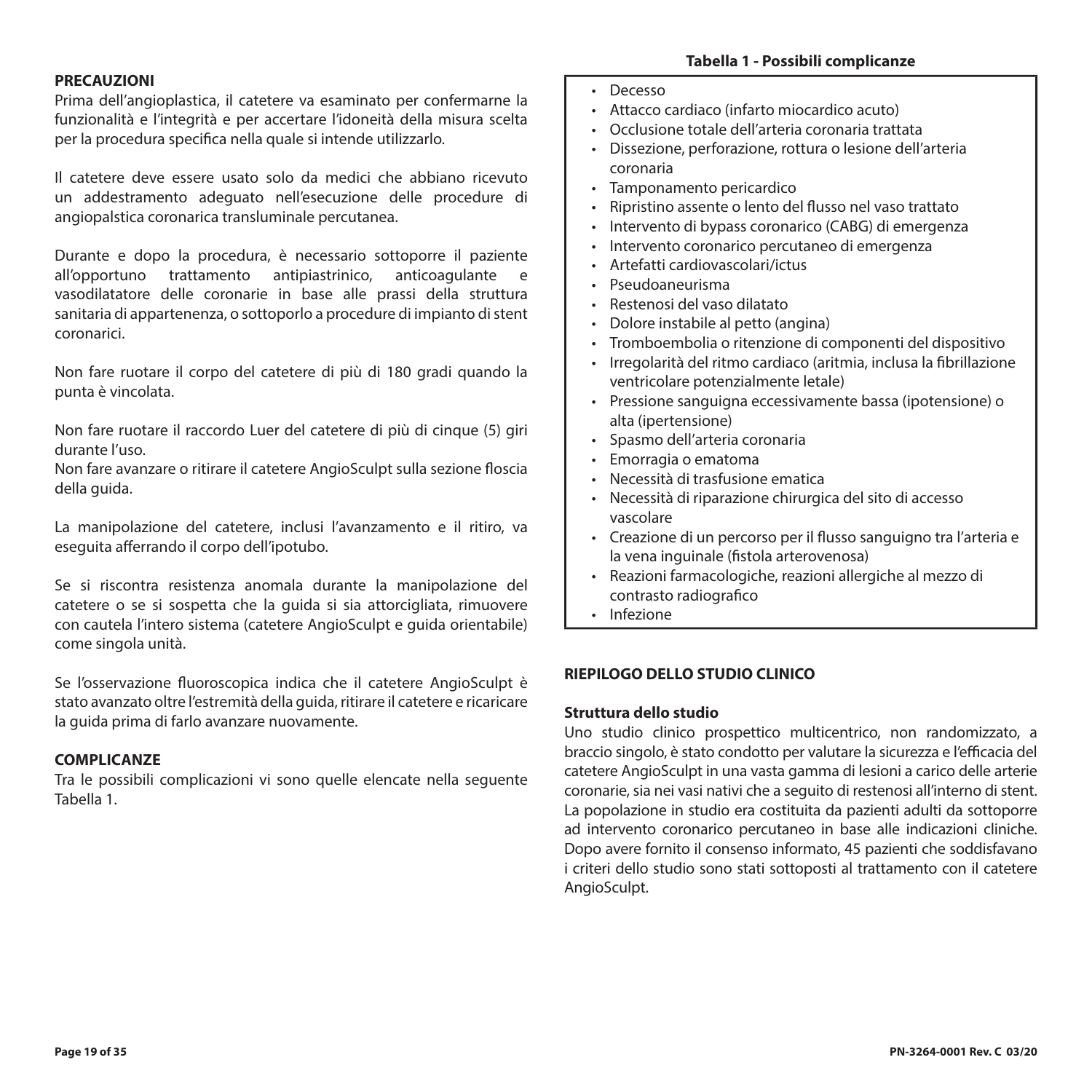#### **Selezione dei pazienti**

Per la selezione dei pazienti sono stati utilizzati i seguenti criteri di inclusione chiave.

- Pazienti con pianificato intervento coronarico percutaneo clinicamente indicato nelle arterie native, inclusa la restenosi all'interno di stent
- Diametro di riferimento del vaso con la lesione bersaglio compreso tra 2,0 e 4,0 mm
- Lunghezza della lesione bersaglio ≤ 30 mm
- Entità della lesione bersaglio: stenosi ≥ 60% del diametro

I pazienti che hanno soddisfatto i suddetti criteri sono stati poi esclusi per uno qualsiasi dei seguenti motivi.

- Lesione bersaglio nell'arteria coronaria principale sinistra
- Lesione bersaglio in innesto della vena safena degenerato
- Lesione bersaglio in corrispondenza di un'angolazione del vaso >60 gradi
- Lesione bersaglio distale rispetto a uno stent recentemente impiantato
- Lesione bersaglio con evidenza di grave dissezione prima dell'azionamento del catetere AngioSculpt
- Trombo visibile (mediante angiografia) in corrispondenza del sito della lesione bersaglio

#### **Obiettivi**

Il principale obiettivo in materia di sicurezza è stato quello di dimostrare l'incidenza e la gravità delle complicanze correlate al dispositivo (eventi coronarici avversi maggiori: decesso, infarto miocardico con onda Q/ senza onda Q, rivascolarizzazione della lesione bersaglio) al follow-up di un mese dall'intervento.

Il principale obiettivo in materia di prestazioni è stato quello di dimostrare il successo della rivascolarizzazione percutanea (definita come una riduzione del diametro della stenosi della lesione bersaglio a ≤ 50% dopo il completamento di tutti gli interventi e in assenza di eventi coronarici avversi maggiori in sede nosocomiale).

#### **Metodi**

I pazienti sono stati trattati con i metodi standard e in base alle prassi della struttura sanitaria per quanto riguarda gli interventi coronarici percutanei, incluso l'uso di anticoagulanti (come l'eparina) e degli agenti antipiastrinici (ASA, clopidogrel). Non si è alterata in alcun modo la prassi standard per questi pazienti in studio se non per quanto riguarda l'impiego del dispositivo sperimentale.

Prima dell'azionamento del dispositivo si è eseguita l'angiografia coronarica nelle viste in grado di mostrare al meglio la lesione bersaglio. Quando tecnicamente possibile, prima dell'azionamento del dispositivo, presso uno dei due centri clinici, si è eseguita un'ecografia intravascolare della lesione bersaglio.

Una cineangiografia del dispositivo azionato è stata eseguita immediatamente prima e durante il gonfiamento. L'angiografia coronarica della lesione bersaglio a seguito del completamento di ciascun trattamento mediante il dispositivo (e prima dell'impianto di ulteriori stent) è stata quindi eseguita nelle viste originali. L'ecografia intravascolare della lesione bersaglio è stata eseguita dopo il trattamento mediante il dispositivo (e prima dell'impianto di ulteriori stent).

Sono stati eseguiti ulteriori interventi clinicamente indicati (come l'impianto di stent); successivamente, dopo il completamento di tutti gli interventi, è stata eseguita l'angiografia coronarica della lesione bersaglio nelle viste originali.

Il regime farmacologico post-intervento è stato somministrato in base al protocollo della struttura sanitaria per quanto riguarda gli interventi coronarici percutanei con stent. L'ECG è stato registrato immediatamente dopo la procedura e a distanza di 24 ore o alle dimissioni (in base a quale delle due situazioni si sia verificata per prima). La creatinfosfochinasi (e la troponina I nel caso di creatinfosfochinasi eccessivamente elevata), è stata registrata a 4 e 12 ore dopo la procedura e a 24 ore o alle dimissioni (in base a quale delle due situazioni si sia verificata per prima).

I pazienti trattati con il catetere AngioSculpt sono stati sottoposti a una visita di follow-up 14-28 giorni dalla procedura: tale visita si è svolta in ambulatorio o mediante la compilazione per via telefonica di un questionario per la valutazione dello stato vitale, dell'infarto miocardico post-dimissione, dell'intervento CABG/intervento coronarico percutaneo post-dimissione, classe di angina e una valutazione ECG.

#### **Risultati**

Dopo aver fornito il consenso informato, 45 pazienti consecutivi (di età media pari a 63±10,7 anni, per il 69% di sesso maschile) indicati per l'intervento coronarico percutaneo e soddisfacenti i criteri di inclusione dello studio sono stati sottoposti al trattamento con il catetere AngioSculpt. L'età e il sesso dei pazienti studiati riflettono la distribuzione tipica dei pazienti non selezionati indicati per l'intervento coronarico percutaneo.

I pazienti sono stati trattati con farmaci standard durante la procedura inclusa aspirina, clopidogrel, eparina endovenosa e inibitori della glicoproteina 2b/3a a discrezione del ricercatore.

Tutti i pazienti sono stati disponibili e si sono sottoposti a followup clinico a 14-28 giorni dopo il trattamento mediante catetere AngioSculpt.

Il catetere AngioSculpt è stato utilizzato in 45 pazienti e in un totale di 46 lesioni. Di tali 46 lesioni, 32 erano a carico dei vasi nativi e 14 erano restenosi all'interno di stent. L'AngioSculpt è stato usato come trattamento autonomo in 10 lesioni (9 restenosi all'interno di stent e 1 in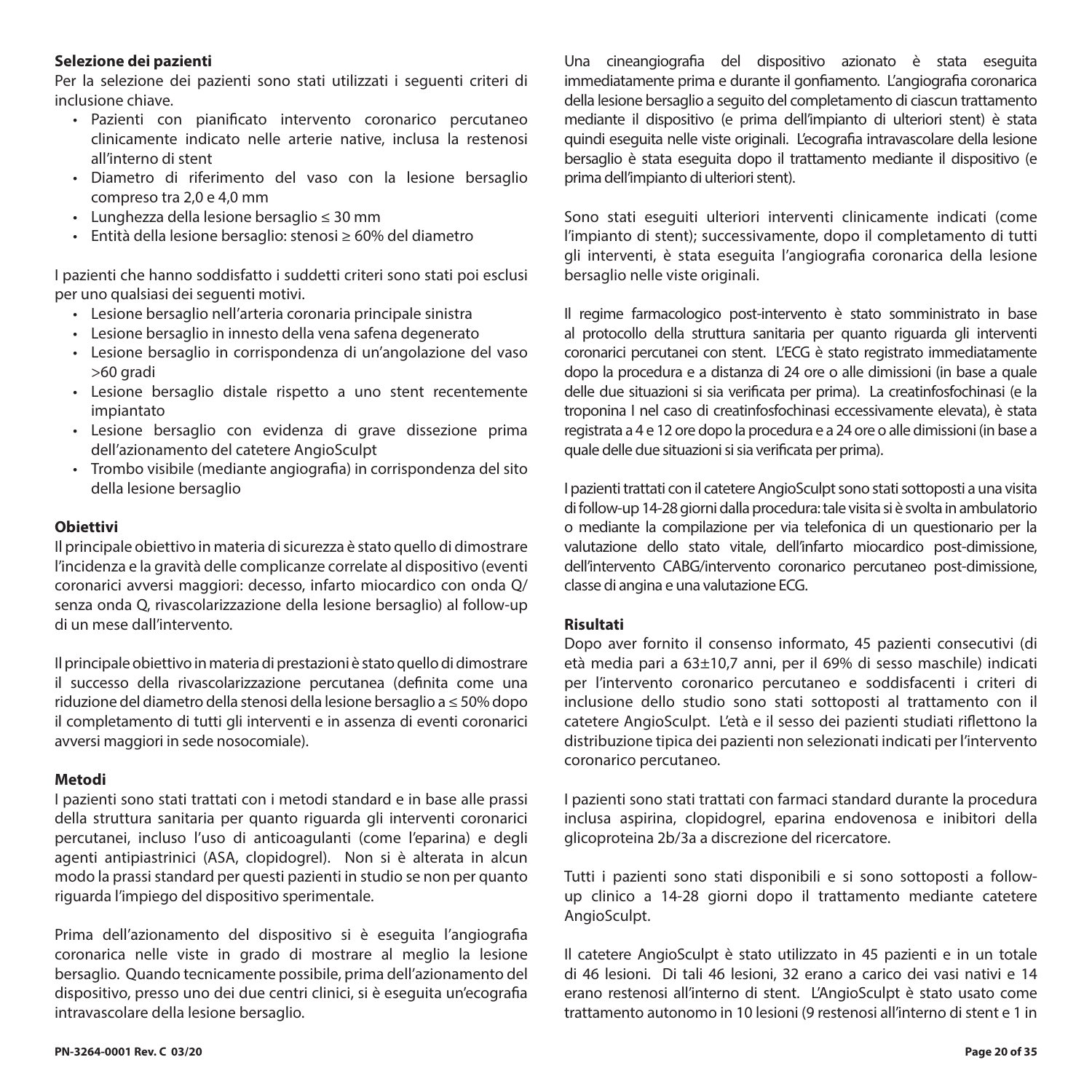vaso nativo) ed è stato usato in combinazione con impianto di stent nelle rimanenti 36 lesioni. In questi casi, l'AngioSculpt è stato intenzionalmente selezionato di dimensioni leggermente inferiori rispetto al diametro del vaso di riferimento allo scopo di facilitare il posizionamento dello stent (cioè, la "predilatazione").

Non si sono riscontrati eventi coronarici avversi maggiori correlati al dispositivo: decesso, infarto miocardico con onda Q o senza onda Q, rivascolarizzazione della lesione bersaglio secondaria a ischemia durante il ricovero o il periodo di follow-up (24,8  $\pm$  8,5 giorni). Non si è verificata alcuna perforazione delle arterie coronarie correlata al dispositivo. Non si è verificato alcun malfunzionamento del dispositivo.

Un paziente è stato nuovamente ricoverato durante il periodo di follow-up a causa di un episodio di tachicardia sopraventricolare già nota come condizione preesistente e indipendente dal catetere AngioSculpt. Un secondo paziente ha accusato la perforazione di un ramo diagonale dell'arteria coronaria associata a un infarto miocardico senza onda Q durante il trattamento con un palloncino per angioplastica tradizionale e in una posizione e un'arteria lontane dal sito trattato con l'AngioSculpt. Questo paziente non ha richiesto l'intervento chirurgico e non ha accusato alcun altro evento coronarico avverso maggiore durante il follow-up.

Il catetere AngioSculpt è stato azionato con successo in tutte le 46 lesioni. In tutte le 46 lesioni tentate, il primo endpoint delle prestazioni, ovvero la riduzione della stenosi del diametro della lesione a ≤ 50% al completamento della procedura, è stato raggiunto con successo. In tutte le lesioni trattate, il catetere AngioSculpt ha dimostrato una posizione stabile durante l'azionamento senza alcun significativo slittamento evidenziato in angiografia. I risultati angiografici sono riassunti nella Tabella 2.

|                    | Pre-AS<br>$(n=46)$ | AS<br>da solo<br>$(n=10)$ | AS<br>pre-stent<br>$(n=36)$ | Post-stent<br>$(n=36)$ |
|--------------------|--------------------|---------------------------|-----------------------------|------------------------|
| <b>DVR</b>         | $2,87 \pm 0,41$    | N/A                       | N/A                         | N/A                    |
| Lunghezza<br>(mm)  | $15,67 \pm 6,14$   | N/A                       | N/A                         | N/A                    |
| DS<br>(%)          | $75,27 \pm 12,91$  | $17,46 \pm 8,15*$         | $38,68 \pm 17,19*$          | $3,81 \pm 3,75$        |
| <b>DLM</b><br>(mm) | $0.75 \pm 0.35$    | $2,49 \pm 0,43*$          | $1,83 \pm 0.59*$            | $2,91 \pm 0,47$        |

#### **Tabella 2 - Risultati angiografici**

*DVR = diametro del vaso di riferimento*

*DS = diametro della stenosi*

*DLM = diametro luminale minimo*

*\*p<0,001 in confronto a pre-AngioSculpt*

L'ecografia intravascolare è stata eseguita prima e dopo il trattamento con il catetere AngioSculpt allo scopo di valutare gli effetti morfologici del dispositivo sulla placca e di confermare ulteriormente la sicurezza del dispositivo. I risultati dell'ecografia intravascolare hanno dimostrato l'incisione della placca e l'espansione luminale dopo il trattamento con il catetere AngioSculpt. Non si è verificata alcuna perforazione e non vi è stata evidenza di lesioni impreviste dei vasi durante la valutazione mediante ecografia intravascolare. I risultati dell'ecografia intravascolare sono riassunti nella Tabella 3.

|                                  | Pre-AS<br>$(n=30)$ | AS<br>da solo<br>$(n=11)$ | AS<br>pre-stent<br>$(n=19)$ | Post-stent<br>$(n=19)$ |
|----------------------------------|--------------------|---------------------------|-----------------------------|------------------------|
| <b>ALM</b><br>(mm <sup>2</sup> ) | $2,01 \pm 0,71$    | $4,55 \pm 2,2*$           | $2,65 \pm 0.9*$             | $6,28 \pm 2,02$        |

*ALM = area luminale minima \*p<0,001 in confronto a pre-AngioSculpt*

Il catetere AngioSculpt è stato azionato con successo in tutte le 46 lesioni. In quattro lesioni, la stenosi era talmente grave che inizialmente non è stato possibile attraversarla né con il catetere per ecografia intravascolare né con il catetere AngioSculpt; è quindi stata predilatata con un piccolo catetere a palloncino (1,5/2,0 mm) che ha successivamente consentito la riuscita dell'azionamento del catetere AngioSculpt.

Non si è verificato alcun malfunzionamento del dispositivo, alcuna ritenzione di componenti del dispositivo o embolizzazione. Ciascun dispositivo è stato esaminato attentamente al completamento della procedura. Non è stato rilevato alcun danno o deterioramento di alcuno dei dispositivi.

#### **MATERIALI NECESSARI PER L'USO CON IL CATETERE ANGIOSCULPT**

#### **AVVERTENZA - Usare materiali esclusivamente monouso. Non risterilizzare né riutilizzare.**

- Catetere quida femorale, brachiale o radiale ( $\geq 6$  F)
- Valvola emostatica
- Mezzo di contrasto diluito in rapporto 1:1 con soluzione fisiologica normale
- Soluzione fisiologica eparinata normale sterile
- Siringhe da 10 cc e 20 cc per il lavaggio e la preparazione del palloncino
- Dispositivo di gonfiamento (Indeflator)
- Guida coronarica da 0,014"
- Introduttore per la guida
- Dispositivo di torsione per la guida
- Mezzo di contrasto radiografico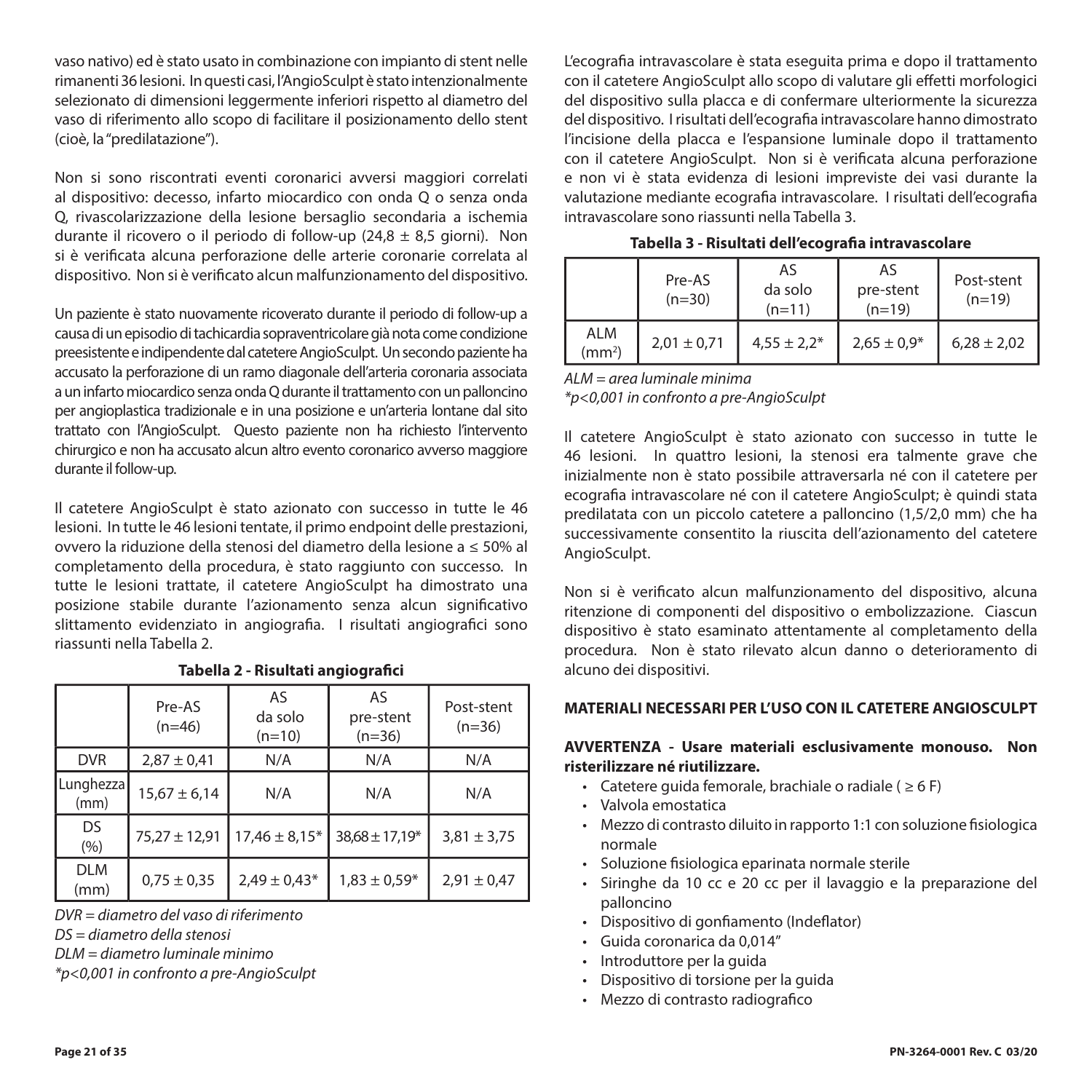• Collettore (per il monitoraggio della pressione e per l'iniezione del mezzo di contrasto), cannula di prolunga a pressione

#### **ISTRUZIONI PER L'USO**

*Prima dell'uso dell'AngioSculpt, esaminarlo attentamente per verificare che non sia danneggiato e confermarne l'integrità. Non usarlo se il catetere presenta piegature, attorcigliamenti, componenti mancanti o altri danni.*

- 1. Premedicare il paziente con ASA, clopidogrel/ticlopidina, anticoagulanti endovenosi, vasodilatatori coronarici e bloccanti della GP2b/3a in base al protocollo della struttura di appartenenza per quanto riguarda gli interventi coronarici percutanei con impianto di stent.
- 2. Prima dell'azionamento del dispositivo, eseguire l'angiografia coronarica nelle viste in grado di mostrare al meglio la lesione bersaglio.
- 3. Posizionare una guida coronarica da 0,014" fino a sorpassare la lesione bersaglio.
- 4. Usando una tecnica sterile, estrarre un dispositivo AngioSculpt delle dimensioni idonee (≤ 1,0 x diametro del vaso di riferimento (DVR)) dalla confezione sterile e introdurlo nel campo sterile.
- 5. Esaminare il dispositivo per accertarsi che tutti i componenti siano intatti.
- 6. Lavare il lume per la guida con soluzione fisiologica inserendo con cautela la punta distale del catetere nell'estremità distale di una siringa da 10 cc e iniettando soluzione fisiologica fino alla fuoriuscita di goccioline dal lume prossimale per la guida.
- 7. Collegare una siringa da 20 cc contenente 2-3 cc di mezzo di contrasto radiografico al raccordo per il gonfiamento del palloncino del catetere.
- 8. Aspirare e rimuovere l'aria dal lume del palloncino del catetere usando la siringa da 20 cc contenente 2-3 cc di mezzo di contrasto radiografico e mantenere il vuoto per 30 secondi.
- 9. Rilasciare delicatamente la pressione negativa con la siringa da 20 cc e staccare quest'ultima dal raccordo per il gonfiamento del palloncino.
- 10. Collegare il dispositivo di gonfiamento (Indeflator), contenente una miscela in rapporto 50:50 di mezzo di contrasto radiografico e di soluzione fisiologica normale, al raccordo per il gonfiamento del palloncino, creando un menisco. Evitare di introdurre bolle d'aria nel lume del palloncino del catetere.
- 11. Aspirare con il dispositivo di gonfiamento, bloccando il vuoto. **NOTA - Prima di inserire il dispositivo nel corpo del paziente, è necessario eliminare tutta l'aria presente nel palloncino mediante il mezzo di contrasto (se necessario,**

#### **ripetere i passaggi da 9 a 11).**

- 12. Fare avanzare il dispositivo AngioSculpt sulla guida coronarica fino a raggiungere la lesione bersaglio (se necessario, per consentire l'attraversamento della lesione, è possibile eseguire la predilatazione con un catetere a palloncino con diametro di 2,0-2,5 mm). **NOTA - Quando si infila il catetere sulla guida, il catetere va supportato opportunamente per accertarsi che la guida non venga a contatto con il palloncino.**
- 13. Gonfiare il palloncino dell'AngioSculpt in base al seguente protocollo consigliato:
	- 2 atmosfere
	- aumentare la pressione di gonfiamento di 2 atmosfere ogni 10-15 secondi fino a ottenere il completo gonfiamento del dispositivo
	- è possibile effettuare il gonfiamento fino alla pressione massima inferiore o uguale alla pressione nominale di scoppio a discrezione del medico (tenendo presente il diametro del dispositivo gonfiato a una determinata pressione)
- 14. Eseguire l'angiografia coronarica (nella stessa vista o viste del passaggio 2) della lesione bersaglio dopo il completamento del trattamento mediante il dispositivo (e prima del posizionamento di ulteriori stent).
- 15. Per rimuovere il dispositivo AngioSculpt, applicare pressione negativa al dispositivo di gonfiamento e confermare che il palloncino sia completamente sgonfio. Il catetere va ritirato unicamente afferrando il corpo dell'ipotubo.
- 16. Esaminare tutti i componenti per accertarsi che il dispositivo sia intatto. Attenersi alle prassi standard adottate dalla struttura sanitaria di appartenenza per lo smaltimento dei rifiuti che costituiscono pericolo biologico. In caso di malfunzionamento del dispositivo, o se nel corso dell'esame si notano altri difetti, lavare il lume per la guida e pulire la superficie esterna del dispositivo con soluzione fisiologica, riporre il dispositivo in una busta in plastica a tenuta ermetica e rivolgersi alla AngioScore, Inc. o al rappresentante autorizzato per l'UE per ottenere ulteriori istruzioni.
- 17. Completare gli ulteriori eventuali interventi in base alle indicazioni cliniche (come ad esempio, il posizionamento di stent).
- 18. Rimuovere la guida coronarica ed eseguire l'angiografia coronarica (nella stessa vista o viste del passaggio 2) della lesione bersaglio dopo il completamento degli interventi.
- 19. Rimuovere tutti i cateteri e procedere alla gestione del sito di accesso all'arteria secondo la prassi standard.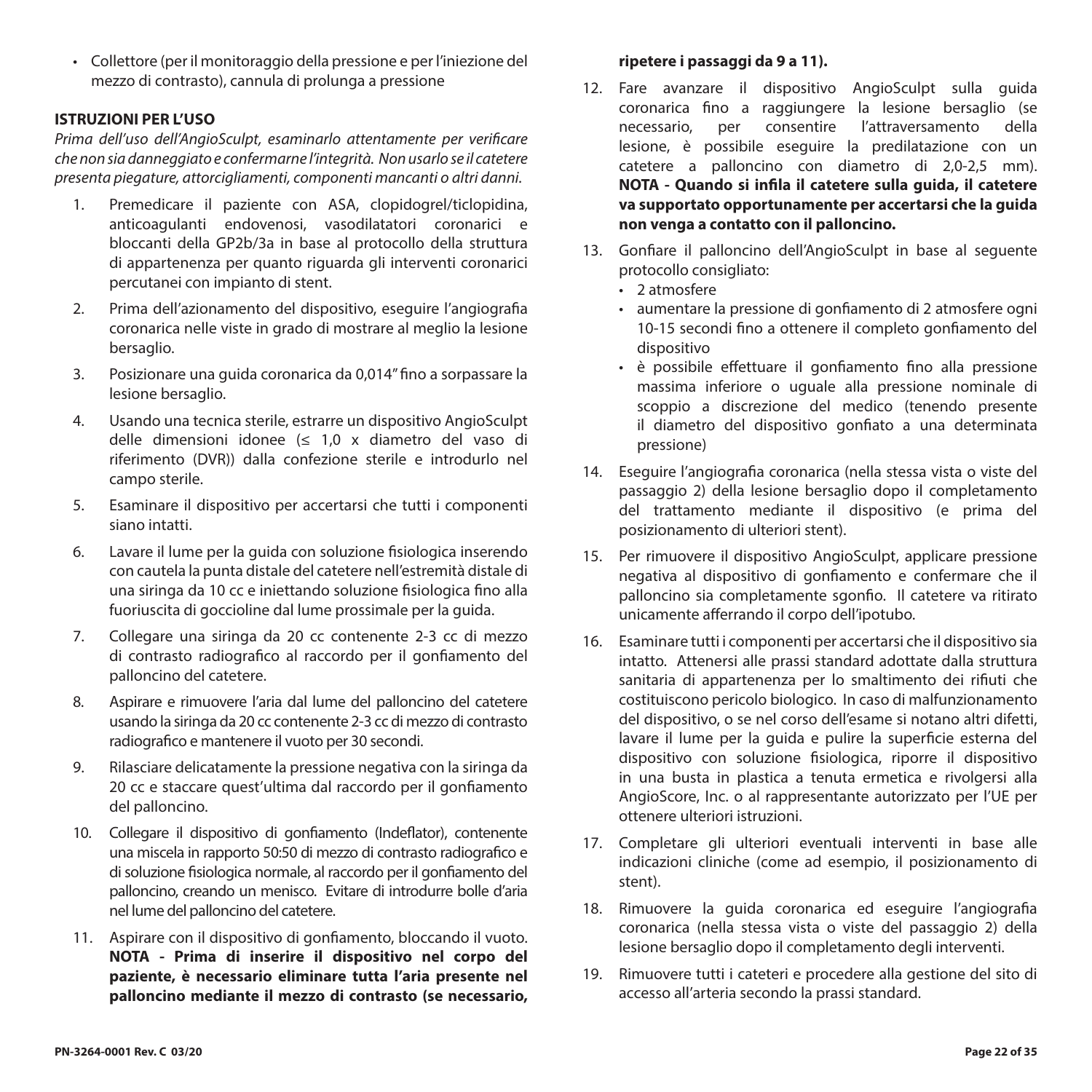20. Continuare il trattamento con ASA, clopidogrel/ticlopidina e bloccanti della GP2b/3a in base al protocollo della struttura sanitaria di appartenenza per quanto riguarda gli interventi coronarici percutanei con uso di stent.

#### **PORTUGUÊS**

**NOTA:** Estas instruções aplicam-se a todos os diâmetros e comprimentos de balões.

**ESTÉRIL:** Esterilizado pelo óxido de etileno. Não utilizar se a embalagem se encontrar aberta ou danificada.

**CONTEÚDO:** Um (1) Cateter de Balão Promotor de Sulcos AngioSculpt®.

**ARMAZENAMENTO:** Guardar num local seco, ao abrigo da luz e fresco.

#### **DESCRIÇÃO DO DISPOSITIVO**

O cateter AngioSculpt é composto por um cateter de balão padrão associado a um componente de nitinol. A extremidade proximal do cateter possui a configuração de um cateter para PTCA comum, sendo composta por um hipotubo ligado a uma entrada em plástico. A área de contacto entrada-hipotubo é sustentada por um destorcedor relativamente mole, concebido para evitar a torção. A entrada é utilizada para insuflar o balão e pode ser ligada a um dispositivo de insuflação padrão. A parte distal do cateter é composta por um balão convencional em nylon e por um elemento em nitinol cortado a laser, com três ou mais espirais que envolvem o balão, que promove a abertura de sulcos (scoring). As espirais originam concentrações focais da força de dilatação, que minimizam o deslizamento do balão e ajudam a expandir o lume de artérias coronárias estenosadas. O cateter é compatível com fios-guia padrão para coronárias, de 0,014", e com cateteres-guia de 6F. O comprimento do cateter é de cerca de 137 cm e está disponível em diâmetros de 2,0 a 3,5 mm, em incrementos de 0,5 mm. O comprimento útil do elemento promotor da abertura de sulcos está compreendido entre 10-20 mm. O cateter é fornecido estéril, destinando-se a ser utilizado apenas uma vez. A Figura 1 apresentada a seguir é uma ilustração do cateter AngioSculpt.

#### **Figura 1: Cateter AngioSculpt:**



#### **INDICAÇÕES**

O cateter de balão promotor de sulcos AngioSculpt está indicado para o tratamento de estenose coronária importante, do ponto de vista hemodinâmico, incluindo reestenose intra-stent.

#### **CONTRA-INDICAÇÕES**

O cateter AngioSculpt não deve ser utilizado nos seguintes casos:

- Lesões da artéria coronária em que esteja contra-indicado o tratamento por revascularização percutânea.
- Espasmo da artéria coronária na ausência de estenose significativa.

#### **ADVERTÊNCIAS**

Este dispositivo destina-se a ser utilizado apenas uma vez. Não reesterilize e/ou reutilize, pois se o fizer poderá comprometer o desempenho do dispositivo e aumentar o risco de reesterilização inadequada e de contaminação.

Para reduzir o potencial de lesões vasculares o diâmetro do balão insuflado deve aproximar-se do diâmetro do vaso imediatamente proximal e distal à estenose.

A realização de PTCA em doentes com contra-indicação para cirurgia de bypass coronário requer uma avaliação cuidadosa, incluindo eventual apoio hemodinâmico durante a PTCA, em virtude do tratamento desta população de doentes apresentar riscos especiais.

Quando o cateter está exposto ao sistema vascular deve ser manipulado sob controlo fluoroscópico de elevada qualidade. Não introduza nem remova o cateter se o balão não estiver totalmente desinsuflado e com vácuo. No caso de sentir resistência durante a manipulação determine a causa antes de prosseguir.

A pressão aplicada ao balão não deve exceder a pressão baseia-se nos resultados de testes in-vitro. Pelo menos 99,9% dos balões (com uma confiança de 95%) não rompem a uma pressão igual ou inferior à sua. Recomenda-se a utilização de um dispositivo de monitorização da pressão para evitar a aplicação de pressão em excesso.]

Só se deve efectuar PTCA com o dispositivo AngioSculpt em hospitais que permitam a rápida realização, no local (ou em instalações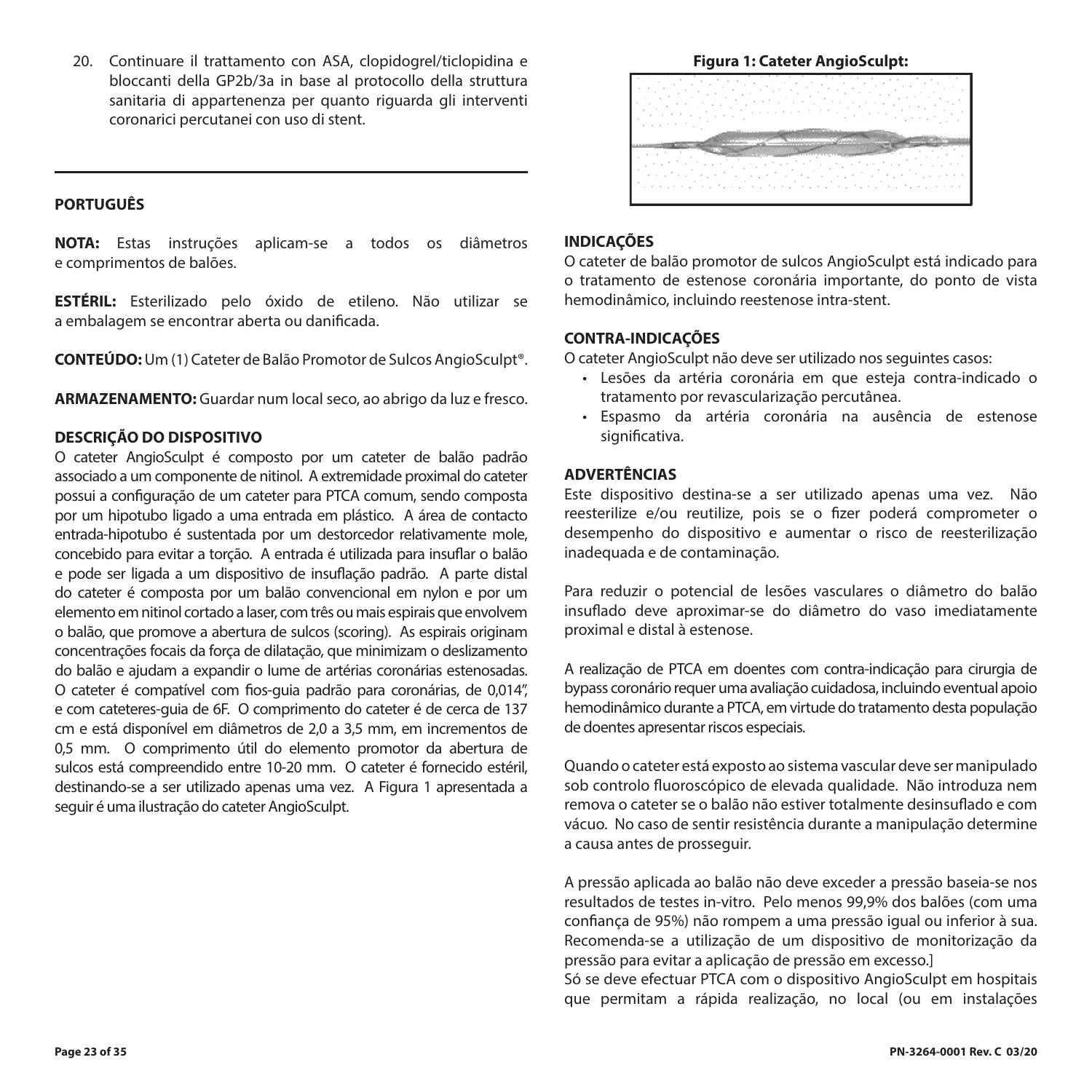próximas), de cirurgia de bypass coronário de emergência, no caso de complicação potencialmente lesiva ou que implique perigo de vida.

Utilize apenas o meio de insuflação recomendado para o balão. Nunca utilize ar ou qualquer meio gasoso para insuflar o balão.

Proceda com cuidado quando utilizar o cateter AngioSculpt no interior de um stent só de metal ou eluidor de fármacos recém-aplicado. Não foram efectuados estudos clínicos para testar o cateter AngioSculpt na pós-dilatação de stents ou em lesões distais a stents recém-aplicados. O teste efectuado por comparação com padrões não revelou qualquer risco adicional durante a inserção ou remoção do cateter AngioSculpt através de stents (sem interferências no reticulado do stent e sem retenção ou danos no cateter AngioSculpt).

Utilize o cateter antes do fim do prazo de validade indicado na embalagem.

#### **PRECAUÇÕES**

Antes da angioplastia o cateter deve ser examinado para verificar a sua funcionalidade e integridade, bem como para garantir que o seu tamanho e comprimento são adequados ao procedimento específico para o qual vai ser utilizado.

O sistema do cateter só deve ser utilizado por médicos experientes na realização de angioplastia coronária transluminal percutânea.

Durante e após o procedimento deve administrar-se ao doente terapêutica anti-plaquetária, anti-coagulante e vasodilatadora coronária, de acordo com a prática da instituição de cuidados de saúde ou com os procedimentos para implante de stents nas coronárias.

Não rode o corpo do cateter mais de 180 graus se a ponta estiver presa.

Não rode a entrada luer do cateter mais de cinco (5) vezes durante a utilização.

Não introduza nem retire o cateter AngioSculpt através da parte flexível do fio-guia.

A manipulação do cateter, incluindo a sua introdução e remoção, deve ser efectuada agarrando pelo corpo do hipotubo.

No caso de sentir uma resistência não habitual durante a manipulação do cateter ou se suspeitar que o fio-guia está vincado, retire a totalidade do sistema do cateter (cateter AngioSculpt e fio-guia orientável), como um todo.

Se o controlo fluoroscópico indicar que o cateter AngioSculpt foi introduzido para além do fio-guia, retire o cateter e volte a introduzir o fio-guia antes de introduzir novamente o cateter.

#### **COMPLICAÇÕES**

As possíveis complicações incluem, entre outras, as referidas no Quadro 1 apresentado a seguir:

#### **Quadro 1: Complicações Possíveis**

- Morte
- Ataque Cardíaco (Enfarte agudo do miocárdio)
- Oclusão total da artéria coronária submetida a tratamento
- Dissecção, perfuração, ruptura ou lesão da artéria coronária
- Tamponamento do pericárdio
- Ausência de refluxo / refluxo lento do vaso tratado
- Bypass coronário de emergência
- Intervenção coronária percutânea de emergência
- AVC/trombose
- Pseudo-aneurisma
- Reestenose do vaso dilatado
- Dor torácica instável (angina)
- Trombo-embolismo ou retenção de componentes do dispositivo
- Ritmo cardíaco irregular (arritmias, incluindo fibrilação ventricular que implique perigo de vida)
- Tensão arterial baixa (hipotensão) / elevada (hipertensão) grave
- Espasmo da artéria coronária
- Hemorragia ou hematoma
- Necessidade de efectuar transfusão sanguínea
- Reparação cirúrgica do local de acesso vascular
- Criação de uma via para o fluxo de sangue entre a artéria e a veia na virilha (Fístula arteriovenosa)
- Reacções medicamentosas, reacções alérgicas ao corante do raios-X (meio de contraste)
- Infecção

#### **SUMÁRIO DOS ESTUDOS CLÍNICOS**

#### **Concepção do Estudo**

Estudo clínico multicêntrico, não aleatorizado, realizado num único grupo e prospectivo, destinado a avaliar a segurança e a eficácia do cateter AngioSculpt numa vasta gama de lesões da artéria coronária em vasos que nunca tinham sido submetidos a intervenção e após reestenose intra-stent. A população em estudo foi constituída por adultos com intervenção coronária percutânea programada por indicação clínica. Após a obtenção de consentimento informado, 45 doentes que obedeciam aos critérios de inclusão no estudo foram submetidos a tratamento com o cateter AngioSculpt.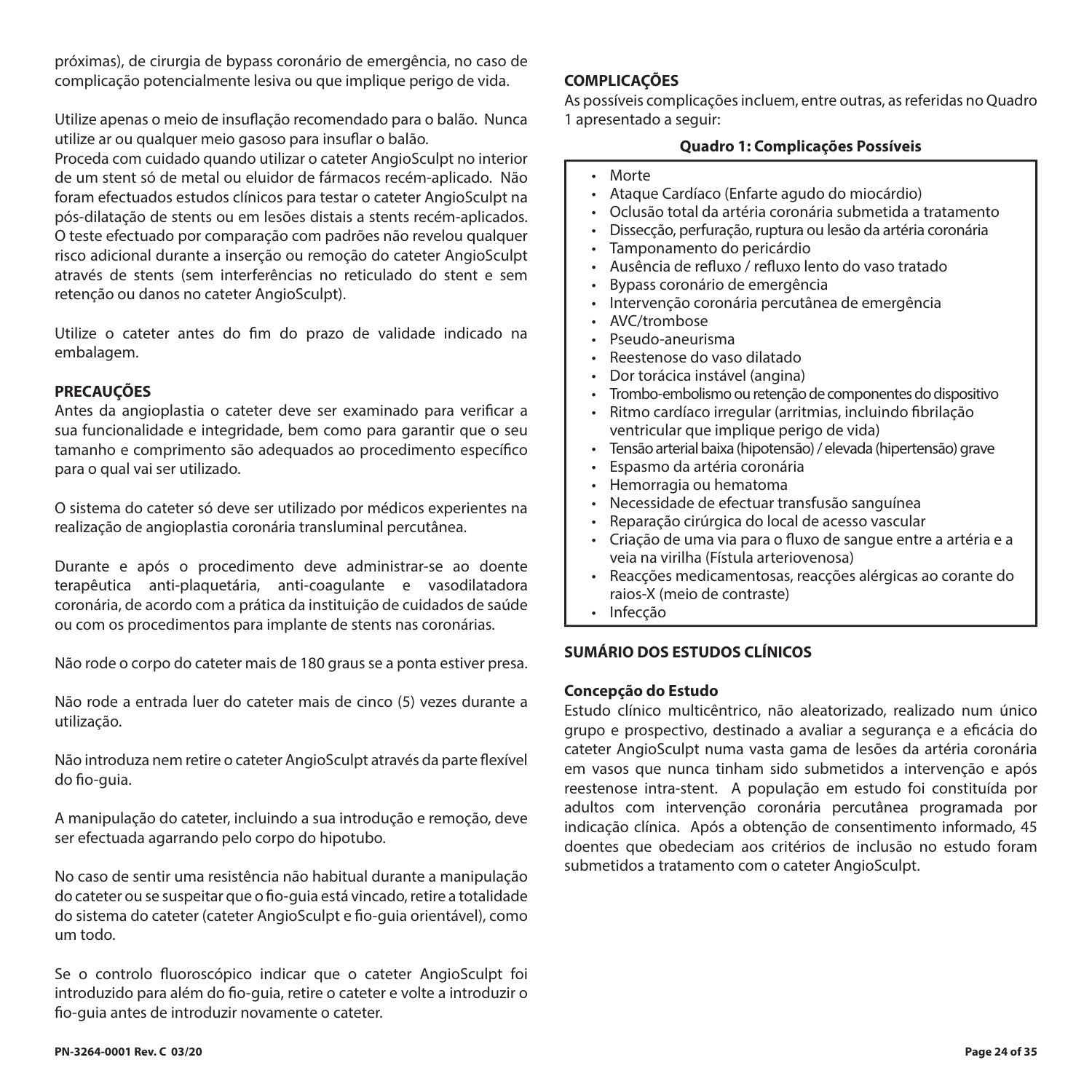#### **Selecção dos Doentes**

Para a selecção dos doentes foram utilizados os seguintes critérios chave de inclusão:

- Intervenção coronária percutânea programada por indicação clínica, em artérias coronárias que nunca tinham sido submetidas a intervenção e com reestenose intra-stent.
- Vaso de referência da lesão alvo com um diâmetro de 2,0-4,0 mm
- Comprimento da lesão alvo ≤ 30 mm
- Gravidade da lesão alvo: diâmetro da estenose ≥ 60%

Os doentes que obedeciam aos critérios anteriores podiam ser excluídos devido a uma das seguintes razões:

- Lesão alvo na artéria coronária principal esquerda
- Lesão alvo em degeneração de enxerto da veia safena
- Lesão alvo formando um ângulo pronunciado: > 60 graus
- Lesão alvo distal a stent recém-aplicado
- Lesão alvo demonstrando dissecção major antes da aplicação do cateter AngioSculpt
- Trombos visíveis (por angiografia) na lesão alvo

#### **Objectivos**

O principal objectivo de segurança consistiu em demonstrar a incidência e gravidade de complicações relacionadas com o dispositivo (ECAM: morte, EM com onda Q /sem onda Q, RLA (Revascularização da Lesão Alvo)) após um seguimento de um mês.

O principal objectivo do desempenho consistiu em demonstrar uma revascularização percutânea bem sucedida (definida como uma redução da estenose do diâmetro da lesão alvo para ≤ 50% após a conclusão de todas as intervenções e a ausência de eventos coronários adversos major durante o internamento).

#### **Métodos**

Os doentes foram submetidos ao tratamento habitual e em conformidade com a prática da instituição de cuidados de saúde para intervenções coronárias percutâneas, incluindo o uso de anticoagulantes (e.g. heparina) e agentes anti-agregantes plaquetários (AAS, clopidogrel). Para além da utilização do dispositivo em investigação não foi efectuada qualquer tentativa para alterar a prática de cuidados padrão ministrados aos doentes que participaram no estudo.

Realizou-se angiografia coronária nas visualizações que melhor demonstraram a lesão alvo, antes de proceder à aplicação do dispositivo. Sempre que possível, do ponto de vista técnico, realizouse USIV da lesão alvo antes de aplicar o dispositivo em um dos dois centros de estudo.

Realizou-se um cineangiograma do dispositivo aplicado imediatamente antes e durante a insuflação. Realizou-se angiografia coronária da lesão alvo após conclusão de cada tratamento com o dispositivo (e antes de se proceder ao implante do stent acessório) nas visualizações originais. Realizou-se USIV da lesão alvo após tratamento com o dispositivo (e antes de proceder ao implante do stent acessório).

Procederam-se às intervenções com indicação clínica (e.g. implante do stent), realizando-se uma angiografia coronária da lesão alvo depois de todas as intervenções estarem concluídas nas visualizações originais.

A medicação pós-intervenção foi administrada em conformidade com o protocolo da instituição de cuidados de saúde para intervenções coronárias percutâneas com stents. Procedeu-se à realização de um ECG imediatamente após o procedimento e às 24 horas ou antes da alta (consoante o que ocorreu primeiro). Procedeu-se à determinação da CPK (e da Troponina-I, no caso de CPK invulgarmente elevada), 4 e 12 horas após o procedimento e 24 horas após o procedimento/antes da alta (consoante o que ocorreu primeiro).

Os doentes tratados com o cateter AngioSculpt foram submetidos a um exame de seguimento 14-28 dias após o procedimento, que consistiu na resposta a um questionário durante uma consulta ou por telefone, sendo avaliados os sinais vitais, a ocorrência de eventual enfarte do miocárdio pós-alta, a necessidade de efectuar cirurgia de bypass coronário (CBC) pósalta/intervenção coronária percutânea (ICP), determinado o tipo de angina e realizado um ECG.

#### **Resultados**

Após obtenção do consentimento informado, foram submetidos a tratamento com o cateter AngioSculpt 45 doentes sucessivos (idade 63±10,7 anos, sendo 69% do sexo masculino) orientados para intervenção coronária percutânea, que obedeceram aos critérios de inclusão no estudo. A idade e sexo dos doentes que participaram no estudo reflectiu a distribuição típica em doentes não seleccionados orientados para intervenção coronária percutânea.

Os doentes efectuaram tratamento com medicação padrão administrada peri-procedimento, incluindo aspirina, clopidogrel, heparina intravenosa e inibidores da glicoproteína 2b/3a, de acordo com os critérios do investigador.

Todos os doentes estavam disponíveis e foram submetidos a seguimento clínico até 14-28 dias após o tratamento com o cateter AngioSculpt.

O cateter AngioSculpt foi utilizado em 45 doentes e num total de 46 lesões. Destas 46 lesões, 32 ocorreram em vasos nunca tinham sido submetidos a intervenção e 14 em reestenoses intra-stent (RIS). O AngioSculpt foi utilizado como tratamento isolado em 10 lesões (9 RIS e 1 vaso que nunca tinha sido submetido a intervenção) e ainda em combinação com stents nas restantes 36 lesões. Nestes casos, o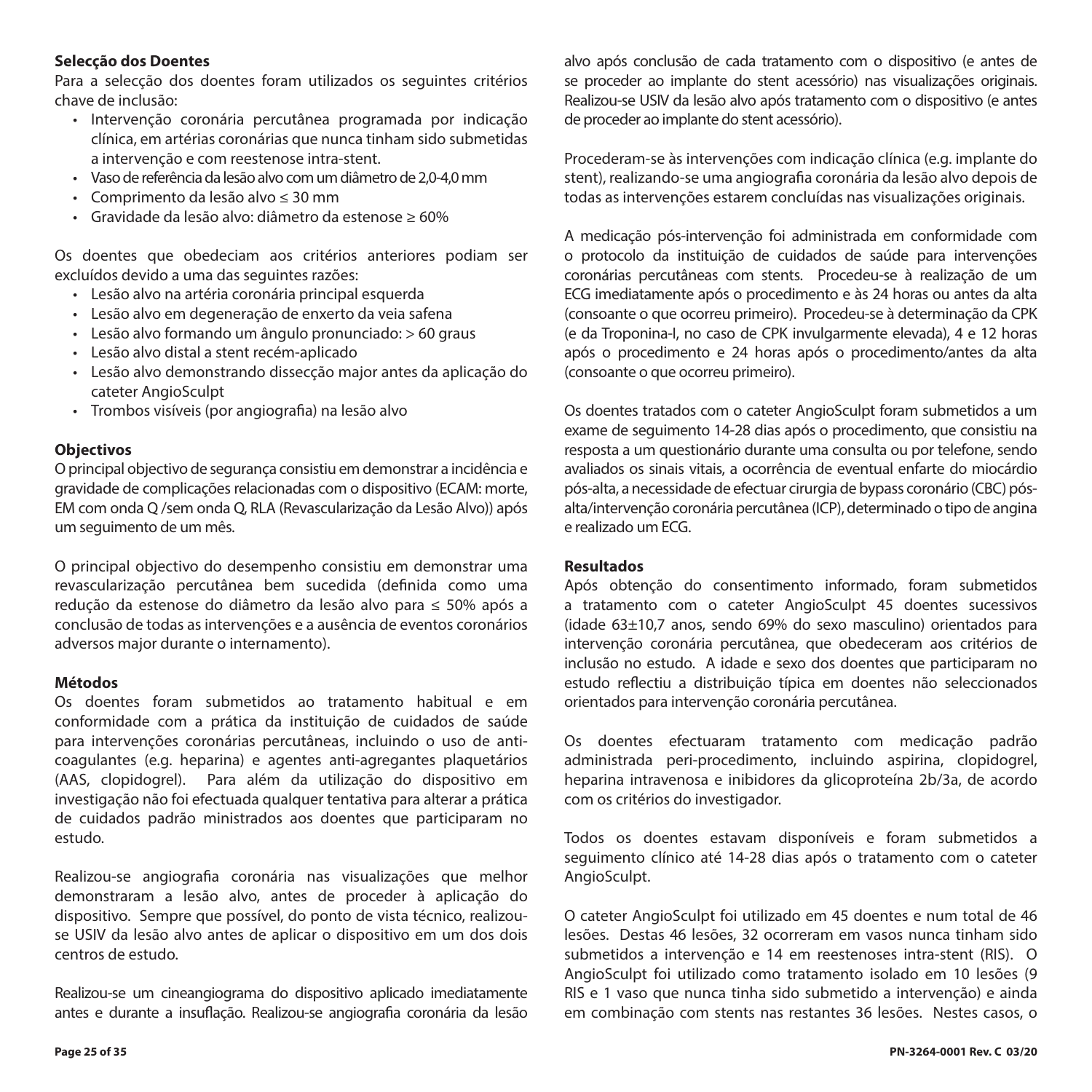AngioSculpt foi intencionalmente insuflado abaixo do diâmetro do vaso de referência para facilitar o implante do stent (i.e. "pré-dilatação").

Não se verificaram eventos clínicos adversos major (ECAM: morte, enfarte do miocárdio com onda Q ou sem onda Q, revascularização da lesão alvo devido a isquemia) relacionados com o dispositivo durante o internamento ou durante o período de seguimento (24,8±8,5 dias). Não se verificaram perfurações da artéria coronária relacionadas com o dispositivo. Não se verificou funcionamento deficiente do dispositivo.

Um doente voltou a ser internado durante o período de seguimento devido a um episódio de taquicardia supra-ventricular, que foi documentada como patologia pré-existente e não relacionada com o cateter AngioSculpt. Um segundo doente sofreu perfuração de um ramo diagonal da artéria coronária, que foi associada a EM sem onda Q durante tratamento com um balão convencional de angioplastia e num local e artéria distantes do local de tratamento com o AngioSculpt. Este doente não necessitou de ser submetido a intervenção cirúrgica e não apresentou ECAMs adicionais durante o seguimento.

O cateter AngioSculpt foi aplicado com sucesso na totalidade das 46 lesões. Em todas as 46 lesões tratadas, o principal ponto terminal do desempenho, a redução da estenose do diâmetro da lesão para ≤ 50% no fim do procedimento de intervenção, foi atingido com sucesso. Em todas as lesões tratadas, o cateter AngioSculpt demonstrou uma posição estável durante a aplicação sem deslizamento significativo durante a angiografia. Os resultados angiográficos estão resumidos no Quadro 2.

|                     | Pré-AS<br>$(n=46)$ | Apenas AS<br>$(n=10)$ | AS Pré-Stent<br>$(n=36)$ | Pós-Stent<br>$(n=36)$ |
|---------------------|--------------------|-----------------------|--------------------------|-----------------------|
| <b>DVR</b>          | $2,87 \pm 0,41$    | N/A                   | N/A                      | N/A                   |
| Comprimento<br>(mm) | $15,67 \pm 6,14$   | N/A                   | N/A                      | N/A                   |
| DE<br>(%)           | $75,27 \pm 12,91$  | $17,46 \pm 8,15*$     | $38,68 \pm 17,19*$       | $3,81 \pm 3,75$       |
| <b>DLM</b><br>(mm)  | $0.75 \pm 0.35$    | $2,49 \pm 0,43*$      | $1,83 \pm 0.59*$         | $2,91 \pm 0,47$       |

**Quadro 2: Resultados Angiográficos**

*DVR= diâmetro do vaso de referência*

*DE= diâmetro da estenose*

*DLM= diâmetro luminal mínimo*

*\*p<0,001 em relação ao verificado pré-AngioSculpt*

Realizou-se ultra-sonografia intravascular (USIV) pré e pós-tratamento com o cateter AngioSculpt para avaliar os efeitos morfológicos do dispositivo sobre a placa e para confirmar melhor a segurança do dispositivo. Os resultados da USIV demonstraram a abertura de sulcos na placa e a expansão luminal após tratamento com o cateter AngioSculpt. Não se verificaram perfurações ou outras evidências de lesão não prevista do vaso durante a USIV. Os resultados da USIV estão resumidos no Quadro 3.

|  |  | Quadro 3: Resultados da USIV |  |  |
|--|--|------------------------------|--|--|
|--|--|------------------------------|--|--|

|                           | Pré-AS          | Apenas AS        | AS Pré-Stent    | Pós-Stent       |
|---------------------------|-----------------|------------------|-----------------|-----------------|
|                           | $(n=30)$        | $(n=11)$         | $(n=19)$        | $(n=19)$        |
| <b>ALM</b><br>$\rm (mm2)$ | $2,01 \pm 0,71$ | $4,55 \pm 2,2^*$ | $2,65 \pm 0.9*$ | $6,28 \pm 2,02$ |

*ALM= área luminal mínima*

*\*p<0,001 em relação ao verificado pré-AngioSculpt*

O cateter AngioSculpt foi aplicado com sucesso na totalidade das 46 lesões. Em quatro lesões, a estenose foi tão grave que inicialmente não pode ser atravessada pelo cateter de USIV ou pelo cateter AngioSculpt, pelo que se procedeu à sua pré-dilatação com um pequeno cateter de balão (1,5/2,0 mm) após o que o cateter AngioSculpt foi aplicado com sucesso.

Não se verificaram casos de funcionamento deficiente do dispositivo, retenção de componentes do dispositivo ou embolização. Cada dispositivo foi cuidadosamente inspeccionado após a conclusão do procedimento. Não se verificaram evidências de qualquer lesão ou deterioração em nenhum dos dispositivos.

#### **MATERIAIS NECESSÁRIOS PARA UTILIZAÇÃO COM O CATETER ANGIOSCULPT**

#### **ADVERTÊNCIA: Utilize apenas itens não reutilizáveis. Não reesterilize nem reutilize.**

- Cateter-guia para a femoral, braquial ou radial ( $\geq 6$ F)
- Válvula hemostática
- Meio de contraste diluído 1:1 em solução salina normal
- Solução salina normal heparinizada estéril
- Seringas de 10cc e de 20cc para irrigar e preparar o balão
- Dispositivo insuflador (indeflator)
- Fio-guia para coronárias, de 0,014"
- Introdutor de fio-guia
- Dispositivo para torção de fio-guia
- Contraste radiográfico
- Tubo distribuidor (para monitorização da pressão e injecção de contraste), extensão de tubo de pressão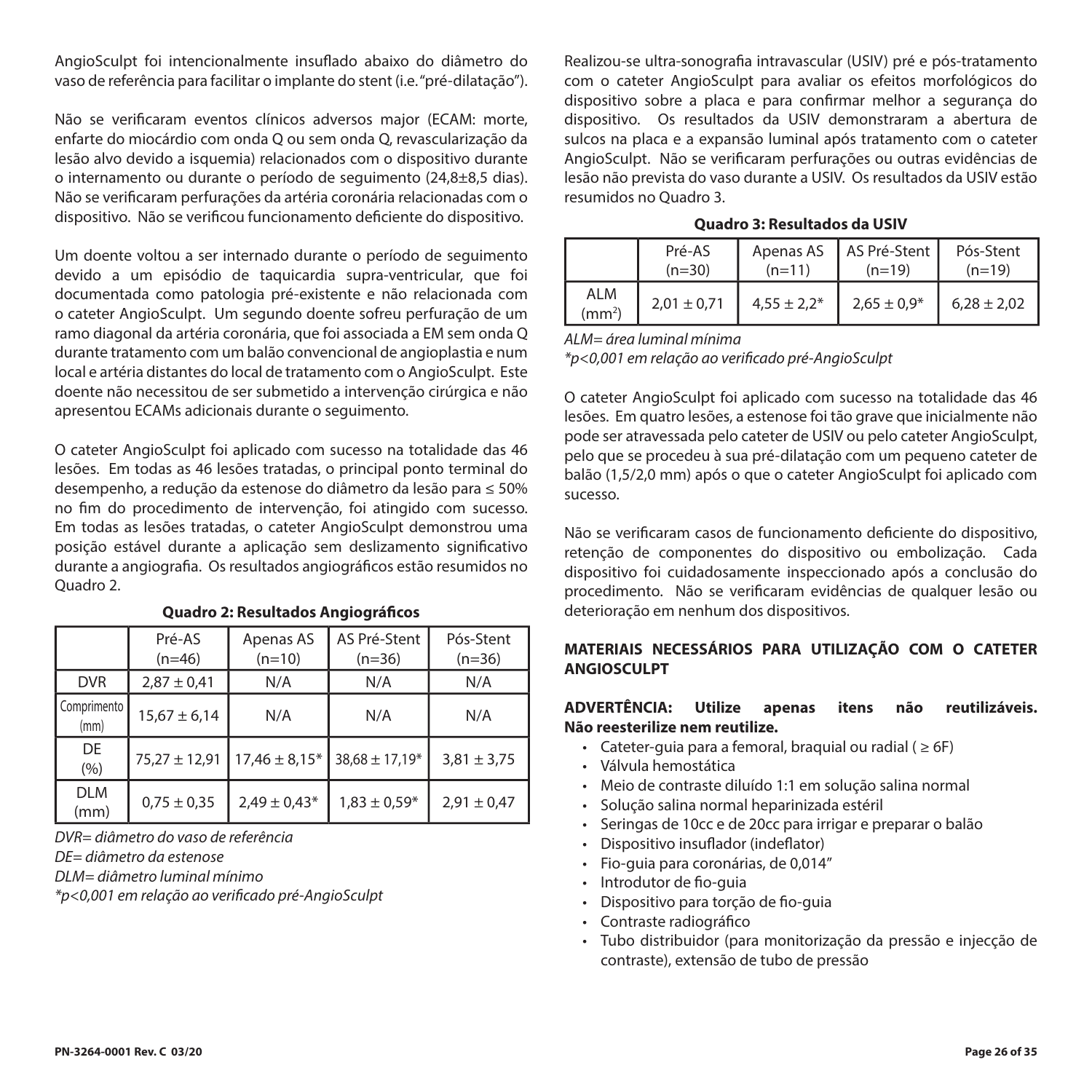#### **INSTRUÇÕES DE UTILIZAÇÃO**

*Antes de utilizar o AngioSculpt examine-o cuidadosamente para detectar eventuais danos e verificar a integridade do dispositivo. Se o cateter apresentar dobras, vincos, componentes em falta ou outros danos, não o utilize.*

- 1. Proceda à pré-medicação dos doentes com AAS, Clopidogrel/ Ticlopidina, anti-coagulantes intravenosos, vasodilatadores coronários e bloqueadores GP2b/3a, em conformidade com o protocolo da instituição de cuidados de saúde para intervenções coronárias percutâneas com stents.
- 2. Realize uma angiografia coronária na visualização que melhor demonstra a lesão alvo, antes de utilizar o dispositivo.
- 3. Posicione o fio-guia para as coronárias, de 0,014", para além da lesão-alvo.
- 4. Recorrendo a uma técnica estéril retire um dispositivo AngioSculpt com a dimensão adequada ( ≤1,0 x diâmetro do vaso de referência (DVR)) da embalagem esterilizada e coloque-o no campo esterilizado.
- 5. Inspeccione o dispositivo para se assegurar de que todos os componentes estão intactos.
- 6. Irrigue o lume do fio-guia com solução salina, inserindo com cuidado a ponta distal do cateter na extremidade distal da seringa de 10 cc e injectando solução salina até surgirem gotículas do lume do fio-guia proximal.
- 7. Aplique uma seringa de 20 cc com 2-3 cc de contraste radiográfico na porta de insuflação do cateter de balão.
- 8. Aspire/retire o ar existente no lume do cateter de balão utilizando uma seringa da 20 cc com 2-3 cc de contraste radiográfico e deixe ficar no vácuo durante 30 segundos.
- 9. Liberte o vácuo da seringa de 20 cc com cuidado e retire-o da porta de insuflação do balão.
- 10. Aplique o dispositivo de insuflação do dispositivo (indeflator), cheio com uma mistura de 50:50 de contraste radiográfico e solução salina normal, na porta de insuflação do balão, criando um menisco. Evite introduzir bolhas de ar no lume do cateter de balão.
- 11. Aspire utilizando o dispositivo de insuflação, aplicando vácuo. **NOTA: É necessário retirar todo o ar do balão e deslocálo com meio de contraste antes de o inserir no corpo do doente (repita os passos 9-11, se necessário).**
- 12. Introduza o dispositivo AngioSculpt através do fio-guia para coronárias até atingir a lesão alvo (pode proceder à prédilatação, utilizando um cateter de balão com um diâmetro de 2,0-2,5 mm, se necessário, para atravessar a lesão).

#### **NOTA: Quando inserir o cateter através do fio-guia deverá amparar o cateter para que o fio-guia não entre em contacto com o balão.**

- 13. Insufle o balão AngioSculpt de acordo com o seguinte protocolo recomendado:
	- 2 atmosferas
	- aumente a pressão de insuflação 2 atmosferas de 10-15 segundos até insuflar totalmente o dispositivo
	- pode insuflar até uma pressão máxima ≤ PER, consoante o critério do clínico (tendo em conta o diâmetro insuflado estimado do dispositivo para uma determinada pressão)
- 14. Efectue a angiografia coronária (nas mesmas visualizações utilizadas para o passo 2) da lesão alvo depois de concluir o tratamento com o dispositivo (e antes de proceder ao implante do stent acessório).
- 15. Para retirar o dispositivo AngioSculpt aplique pressão negativa ao dispositivo de insuflação e verifique se o balão está totalmente desinsuflado. O cateter só deve ser retirado agarrando pelo corpo do hipotubo.
- 16. Inspeccione todos os componentes para se assegurar de que o dispositivo está intacto. Siga os procedimentos da instituição de cuidados de saúde para a eliminação de perigos biológicos. Se o dispositivo funcionar de forma deficiente ou no caso de se verificarem quaisquer defeitos durante a inspecção, irrigue o lume do fio-guia e limpe a superfície exterior do dispositivo com solução salina, guarde o dispositivo num saco de plástico selado e contacte a AngioScore, Inc. ou o Representante Autorizado na CE, para obter mais instruções.
- 17. Conclua as intervenções adicionais de acordo com as indicações clínicas (e.g. implante de stents).
- 18. Retire o fio-guia para coronárias e efectue uma angiografia coronária (nas mesmas visualizações utilizadas para o passo 2) da lesão alvo depois de concluir todas as intervenções.
- 19. Retire todos os cateteres e trate o acesso arterial em conformidade com o protocolo da instituição de cuidados de saúde.
- 20. Continue o tratamento com AAS, Clopidogrel/Ticlopidina e bloqueantes GP2b/3a, em conformidade com o protocolo da instituição de cuidados de saúde para intervenções coronárias percutâneas com stents.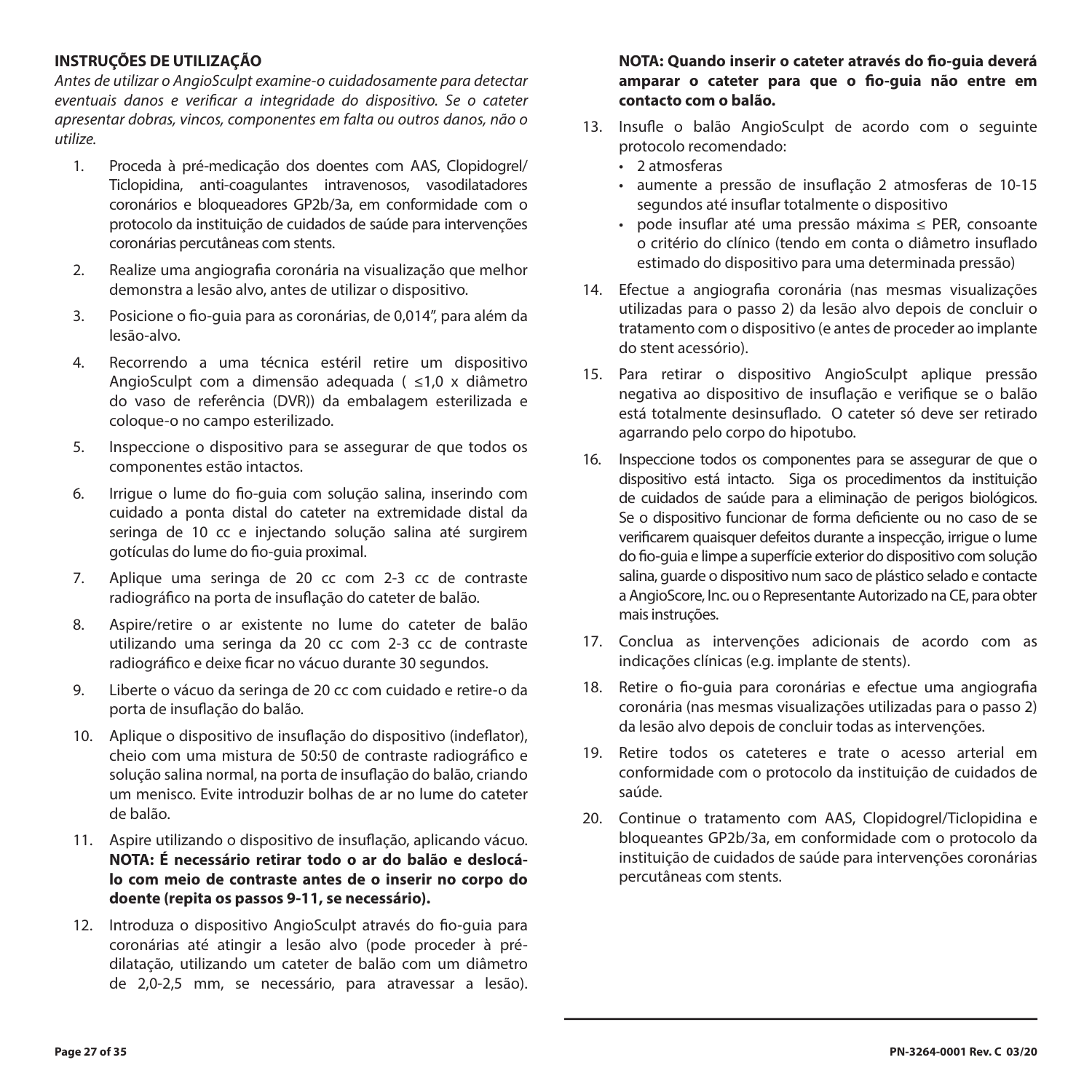#### **ESPAÑOL**

**NOTA:** Estas instrucciones se aplican a los balones de todos los diámetros y longitudes.

**ESTÉRIL:** Esterilizado con óxido de etileno gaseoso. **No utilice este dispositivo si el envase está abierto o dañado.**

**CONTENIDO:** Un (1) catéter balón surcador AngioSculpt®.

**ALMACENAMIENTO:** Conserve este dispositivo en un lugar seco, oscuro y fresco.

#### **DESCRIPCIÓN DEL DISPOSITIVO**

El dispositivo AngioSculpt es un catéter balón estándar que incorpora un componente de nitinol. El extremo proximal del dispositivo es un catéter de angioplastia coronaria transluminal percutánea (ACTP) de diseño corriente que contiene un tubo hipodérmico acoplado a una conexión de plástico. El área de contacto entre la conexión y el tubo hipodérmico descansa sobre un anclaje para alivio de tensión relativamente blando que impide el acodamiento. La conexión, que se utiliza para inflar el balón, puede acoplarse a un dispositivo de inflado estándar. La parte distal del catéter se compone de un balón convencional de nylon y un elemento surcador de nitinol cortado a láser, que posee tres o más filamentos helicoidales enrollados alrededor del balón. Los filamentos generan zonas de fuerza de dilatación concentrada, lo cual reduce a un mínimo el potencial de deslizamiento del balón y facilita la expansión de la luz de coronarias estenóticas. El catéter es compatible con guías coronarias estándar de 0,36 mm (0,014 pulg.) y catéteres guía de 6 F. El dispositivo AngioSculpt mide aproximadamente 137 cm de largo y está disponible en diámetros de 2,0 a 3,5 mm, a incrementos de 0,5 mm. La longitud útil del elemento surcador oscila entre 10 y 20 mm. El catéter se suministra estéril y está destinado a un solo uso. En la figura 1, a continuación, se ilustra el catéter AngioSculpt.





#### **INDICACIONES**

El catéter con globo de incisión AngioSculpt está indicado para el tratamiento de estenosis hemodinámicamente significativas de la arteria coronaria (incluida la reestenosis intrastent).

#### **CONTRAINDICACIONES**

Está contraindicado el catéter AngioSculpt en las siguientes situaciones:

- Lesiones de arteria coronaria no aptas para ser tratadas por revascularización percutánea.
- Espasmo de arteria coronaria en ausencia de estenosis significativa.

#### **ADVERTENCIAS**

Este dispositivo está diseñado para un solo uso y no se debe volver a esterilizar o utilizar, ya que ello podría disminuir su rendimiento y aumentar el peligro de reesterilización deficiente y contaminación cruzada.

Para que el potencial de lesiones vasculares sea mínimo, el diámetro del balón inflado debe aproximarse al diámetro del vaso en las posiciones justo proximal y distal a la estenosis.

La angioplastia coronaria transluminal percutánea (ACTP) en pacientes que no son candidatos adecuados para una cirugía de revascularización coronaria debe ser objeto de gran reflexión, ya que el tratamiento de esta población de pacientes acarrea riesgos especiales. Debe contemplarse la posibilidad de ofrecer apoyo hemodinámico a estos pacientes durante la intervención.

Una vez que se vea expuesto al sistema vascular, el catéter debe ser manipulado bajo visualización radioscópica de alta calidad. No haga avanzar ni retraer el catéter a menos que el balón haya sido desinflado completamente bajo vacío. Si surge resistencia durante la manipulación, determine el motivo antes de continuar.

La presión del balón inflado no debe superar el valor de la presión nominal de estallido (PNE). (La PNE se basa en resultados de pruebas in vitro. Al menos el 99,9 % de los balones [con una confianza del 95 %] no estallarán al alcanzar su PNE o a presiones inferiores. Se recomienda utilizar un manómetro para impedir el sobreinflado del balón.)

La ACTP efectuada con el dispositivo AngioSculpt debe practicarse sólo en hospitales capacitados para realizar rápidamente cirugía de revascularización coronaria de urgencia in situ (o en un centro médico cercano) en la eventualidad de que surja una complicación potencialmente perjudicial o letal.

Infle el balón sólo con el medio recomendado. No emplee aire ni ningún medio gaseoso para inflar el balón.

Proceda con cautela si va a colocar el catéter AngioSculpt en el interior de un stent de metal descubierto o liberador de fármacos recién desplegado. El catéter AngioSculpt no ha sido estudiado para la dilatación posterior de stents ni en lesiones distales a stents recién desplegados en ensayos clínicos. En las pruebas en banco se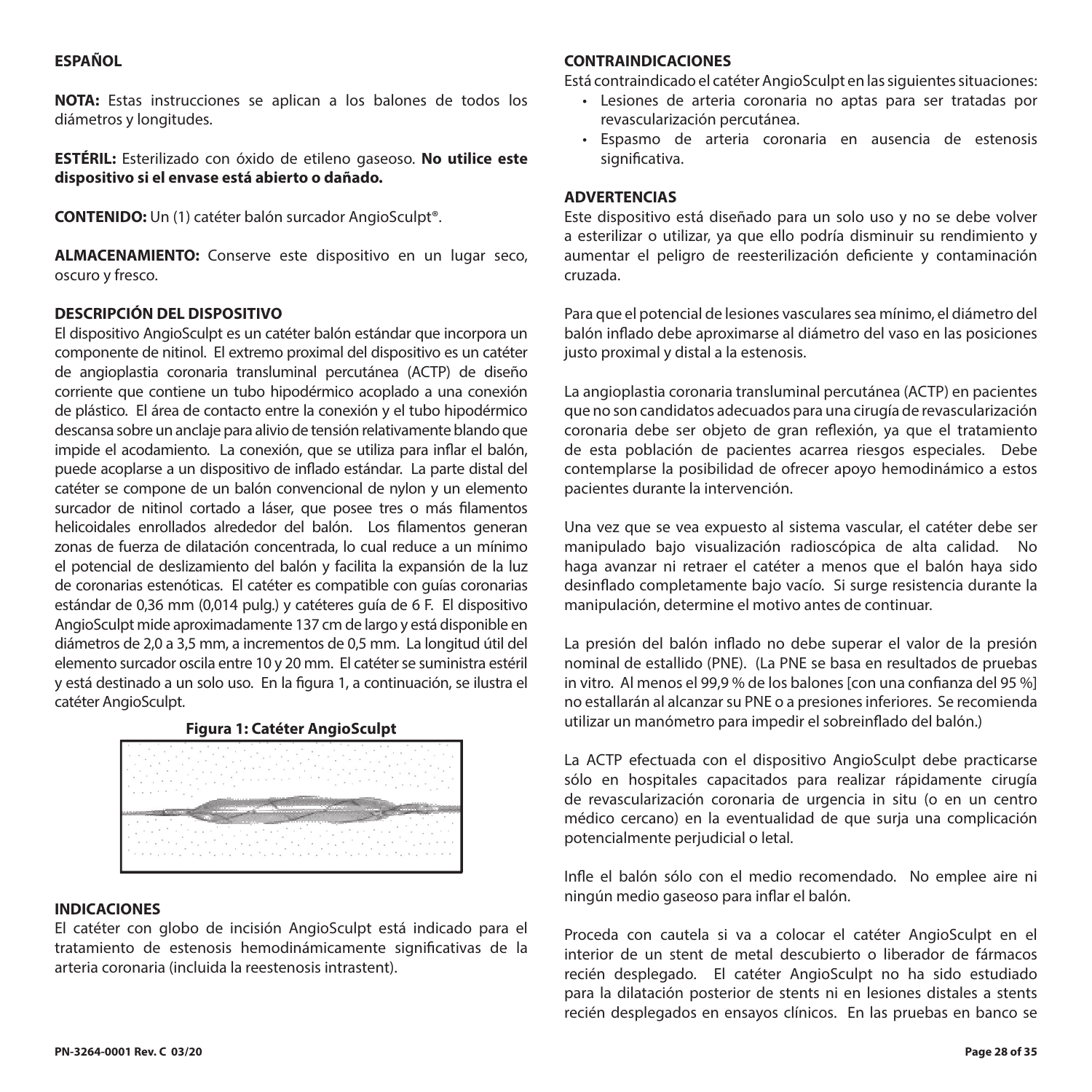demostró que no existe ningún riesgo adicional durante la inserción o extracción del catéter AngioSculpt a través de stents (no se observaron interferencias con los filamentos de stent ni retención o daños del catéter AngioSculpt).

Utilice el catéter antes de la fecha de caducidad especificada en el envase.

#### **PRECAUCIONES**

Antes de la angioplastia, debe examinarse el catéter para verificar su funcionalidad e integridad, y también para garantizar que su tamaño y longitud sean adecuados para la intervención en la que se ha de utilizar.

Sólo los médicos capacitados para realizar angioplastias coronarias transluminales percutáneas deben emplear el sistema de catéter.

En el transcurso del procedimiento y posteriormente debe administrarse al paciente un tratamiento antiplaquetario, anticoagulante y vasodilatador coronario adecuado, que responda a las prácticas institucionales y a los procedimientos de colocación de stents coronarios.

No gire el eje del catéter más de 180 grados si la punta está comprimida.

No gire la conexión Luer-Lock del catéter más de cinco (5) veces durante su uso.

No haga avanzar ni retraer el catéter AngioSculpt sobre la parte flexible de la guía.

La manipulación del catéter, incluidos su avance y retracción, debe realizarse sujetando el eje del tubo hipodérmico.

Si surge resistencia excesiva durante la manipulación del catéter, o si sospecha que la guía está acodada, retire cuidadosamente el sistema de catéter en su totalidad (es decir, el catéter AngioSculpt y la guía dirigible) como si se tratara de una unidad.

Si la visualización radioscópica indica que el catéter AngioSculpt ha avanzado más allá de la punta de la guía, extraiga el catéter y vuelva a cargar la guía antes de repetir el avance.

#### **COMPLICACIONES**

Algunas de las posibles complicaciones del procedimiento se resumen en la tabla 1, a continuación:

#### **Tabla 1: Posibles complicaciones**

- Muerte
- Ataque cardíaco (infarto agudo de miocardio)
- Oclusión total de la arteria coronaria tratada
- Disección, perforación, rotura o lesión de la arteria coronaria
- Tamponamiento pericárdico
- Ausencia de reflujo, o reflujo lento del vaso tratado
- Revascularización coronaria de urgencia
- Intervención coronaria percutánea de urgencia
- Accidente cerebrovascular/ictus
- Pseudoaneurisma
- Reestenosis del vaso dilatado
- Dolor torácico inestable (angina)
- Tromboembolia o retención de componentes del dispositivo
- Ritmo cardíaco irregular (arritmias, incluida la fibrilación ventricular posiblemente letal)
- Tensión arterial excesivamente baja (hipotensión) o elevada (hipertensión)
- Espasmo de la arteria coronaria
- Hemorragia o hematoma
- Necesidad de una transfusión de sangre
- Reparación quirúrgica del lugar de acceso vascular
- Creación de un conducto de circulación sanguínea entre la arteria y la vena inguinal (fístula arteriovenosa)
- Reacciones medicamentosas, alergias al colorante radiográfico (medio de contraste)
- Infección

#### **RESUMEN DE ESTUDIOS CLÍNICOS**

#### **Diseño del estudio**

Se llevó a cabo un estudio clínico multicéntrico prospectivo, de rama única y no aleatorizado, para valorar la inocuidad y eficacia del catéter AngioSculpt en una amplia gama de lesiones coronarias, tanto en arterias nativas como tras una reestenosis intrastent. La población del estudio consistió en pacientes adultos que habían programado someterse a intervenciones coronarias percutáneas indicadas clínicamente. Una vez obtenido el consentimiento informado, se trató con el catéter AngioSculpt a 45 pacientes que satisficieron los criterios de inclusión del estudio.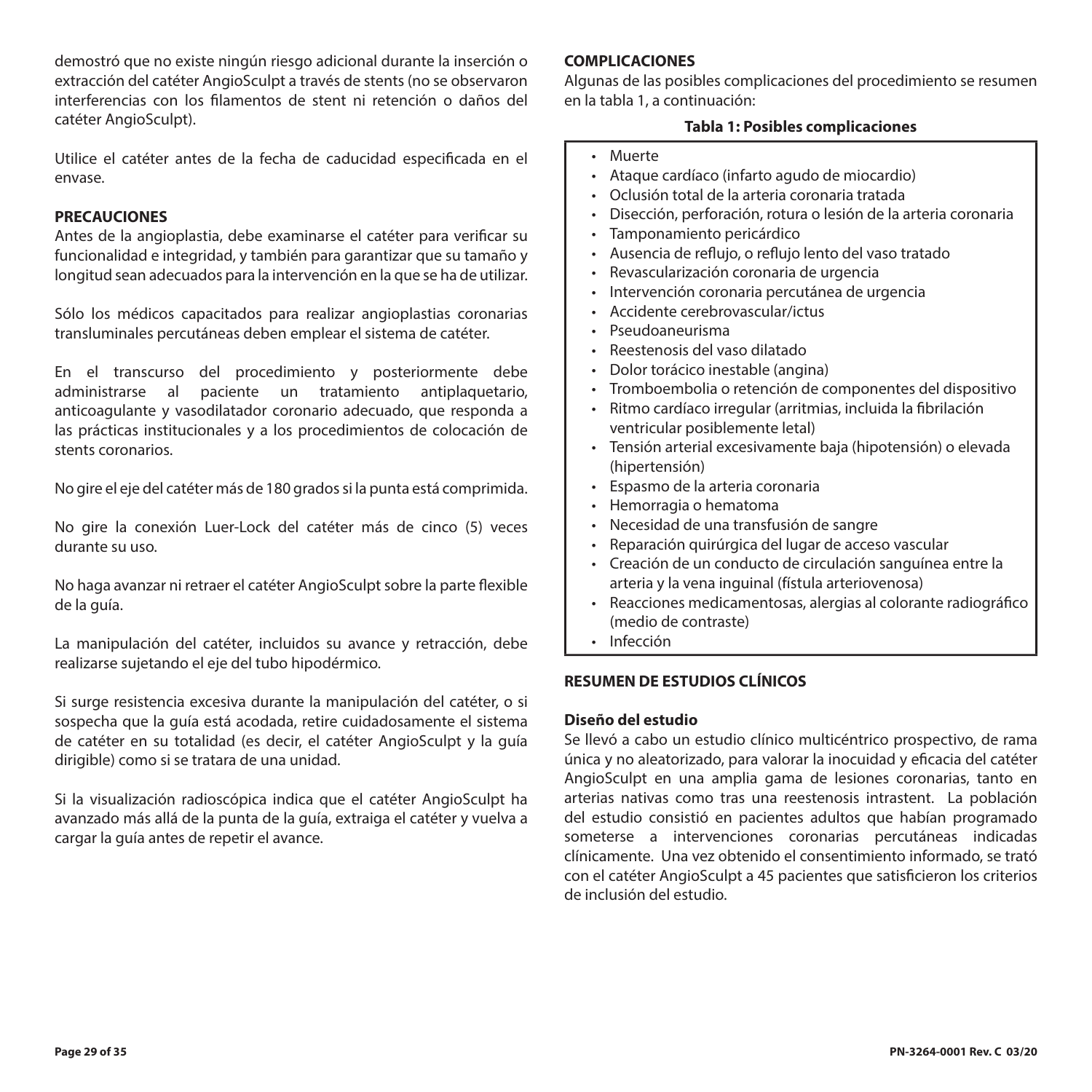#### **Selección de pacientes**

Se emplearon los siguientes criterios de inclusión básicos para seleccionar a los pacientes:

- Intención de someterse a intervención coronaria percutánea indicada clínicamente en arterias coronarias nativas, incluidos los casos de reestenosis intrastent
- Diámetro del vaso de referencia en la lesión a tratar: 2,0 a 4,0 mm
- Longitud de la lesión a tratar: ≤ 30 mm
- Gravedad de la lesión a tratar: estenosis que ocupa ≥ 60 % del diámetro

Los pacientes que cumplieron los criterios anteriores fueron excluidos si la lesión a tratar:

- Se hallaba en la arteria coronaria principal izquierda
- Se hallaba en un injerto de vena safena deteriorado
- Se hallaba en un ángulo pronunciado > 60 grados
- Se hallaba en posición distal a un stent recién desplegado
- Presentaba disección importante antes del despliegue del catéter **AngioSculpt**
- Contenía trombos detectables por angiografía

#### **Objetivos**

El estudio tuvo como objetivo primario de inocuidad demostrar la incidencia y gravedad de complicaciones relacionadas con el dispositivo (acontecimientos clínicos adversos importantes o MACE: muerte, IAM con o sin onda Q, revascularización de la lesión tratada) en la consulta de seguimiento al cabo de un mes.

El objetivo primario de rendimiento consistió en demostrar el logro de revascularización percutánea satisfactoria (definida como una reducción del diámetro de la estenosis de la lesión a tratar a ≤ 50 % tras la finalización de todas las intervenciones, y la ausencia de MACE durante la fase hospitalaria).

#### **Métodos**

Se trató a los pacientes de la manera habitual y conforme a las prácticas institucionales para intervenciones coronarias percutáneas, incluido el uso de anticoagulantes (por ej., heparina) y antiplaquetarios (ASA, clopidogrel). No se hizo ningún intento de modificar la práctica habitual para estos pacientes en estudio; la única diferencia en el tratamiento fue el uso del dispositivo experimental.

Antes del despliegue del dispositivo se realizaron angiografías coronarias en las proyecciones que mejor revelaban la lesión a tratar. Cuando fue posible desde el punto de vista técnico, antes del despliegue del dispositivo se realizó ultrasonido intravascular (IVUS) de la lesión a tratar en uno de los dos centros clínicos.

Se realizó una cineangiografía del dispositivo desplegado justo antes del inflado y en el transcurso del mismo. Se realizaron angiografías coronarias de la lesión después del tratamiento con cada dispositivo (y antes de la colocación de un stent complementario) en las proyecciones originales. Se realizó IVUS de la lesión después del tratamiento con el dispositivo (y antes de la colocación de un stent complementario).

Se practicaron las intervenciones adicionales indicadas clínicamente (por ej., la colocación de stents); una vez finalizadas éstas, se realizaron angiografías coronarias de la lesión tratada en las proyecciones originales.

Se administró medicación postoperatoria conforme al protocolo institucional vigente para las intervenciones coronarias percutáneas con stents. Se registró el ECG inmediatamente después del procedimiento, y al cabo de 24 horas o antes del alta hospitalaria (lo que haya ocurrido primero). Se registraron los valores de creatininfosfoquinasa (CPK), y de troponina-I si la CPK había resultado anormalmente elevada, a las 4 y 12 horas del postoperatorio y al cabo de 24 horas o antes del alta hospitalaria (lo que haya ocurrido primero).

Los pacientes tratados con el catéter AngioSculpt se sometieron a un examen de seguimiento entre 14 y 28 días después del procedimiento intervencionista; dicho examen comprendió: consulta médica o cuestionario telefónico para determinar el estado vital; indagación sobre posibles infartos de miocardio, revascularizaciones coronarias o intervenciones coronarias percutánea posteriores al alta; clase de angina; y una valoración electrocardiográfica en el consultorio.

#### **Resultados**

Una vez obtenido el consentimiento informado, se trató con el catéter AngioSculpt a 45 pacientes consecutivos (de  $63 \pm 10.7$  años de edad, 69 % varones) remitidos para intervención coronaria percutánea, los cuales satisficieron los criterios de inclusión del estudio. La edad y el sexo de los pacientes estudiados reflejan la distribución típica de los pacientes no seleccionados que habían sido remitidos para intervención coronaria percutánea.

A criterio del investigador, se trató a los pacientes con medicamentos perioperatorios habituales como aspirina, clopidogrel, heparina intravenosa e inhibidores de la glicoproteína IIb/IIIa.

Todos los pacientes estaban disponibles y se sometieron a un seguimiento clínico entre 14 y 28 días después del tratamiento con el catéter AngioSculpt.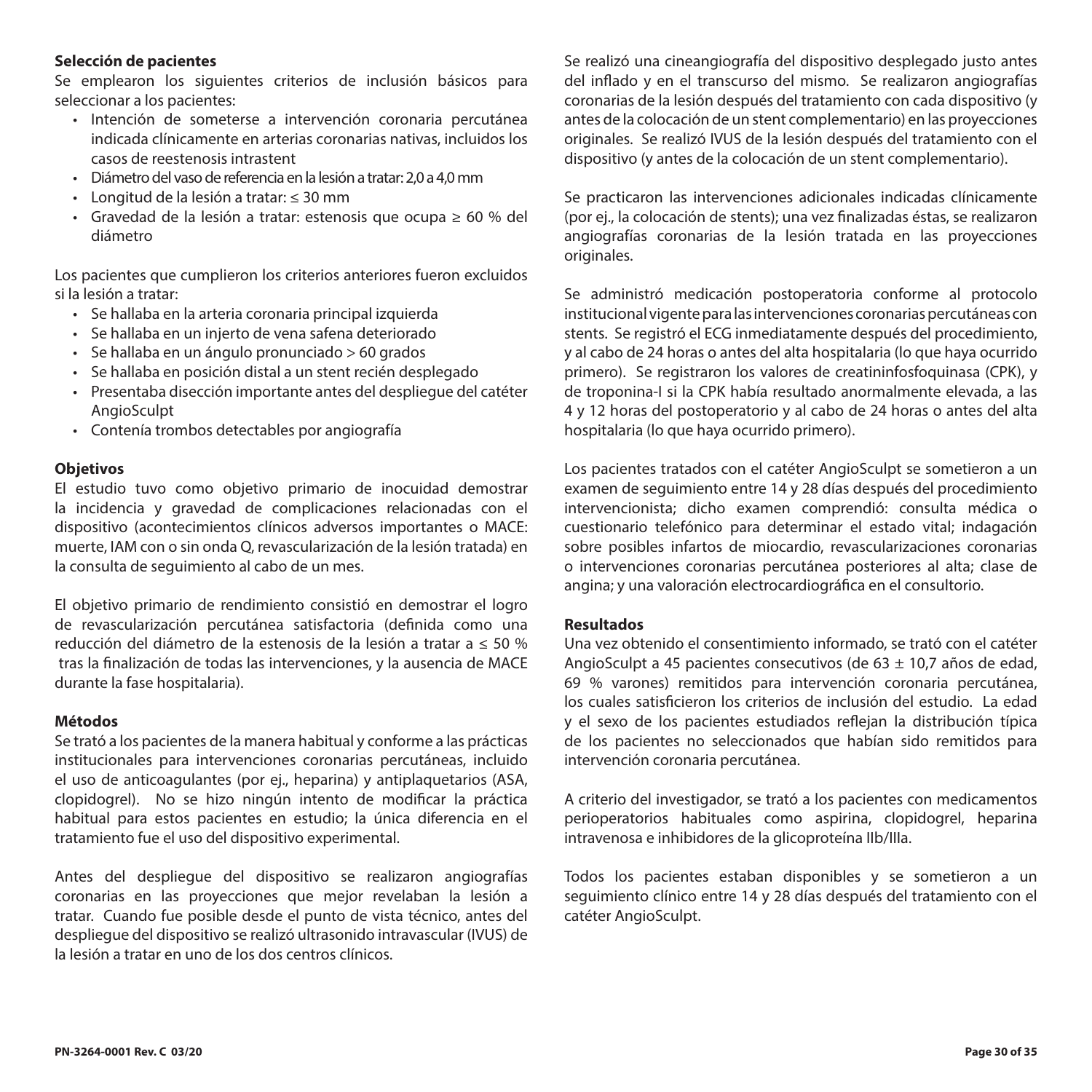Se utilizó el catéter AngioSculpt en 45 pacientes para tratar un total de 46 lesiones, de las cuales 32 se hallaban en vasos nativos y 14 en reestenosis intrastent (RIS). El catéter AngioSculpt se utilizó como tratamiento único en 10 lesiones (9 en RIS y 1 en vaso nativo), y en asociación con stents en las 36 lesiones restantes. En estos casos, se utilizó expresamente un catéter AngioSculpt de menor diámetro que el del vaso de referencia, para facilitar la subsiguiente colocación del stent (es decir, "predilatación").

No surgió ningún acontecimiento clínico adverso importante (MACE: muerte, infarto de miocardio con o sin onda Q, revascularización de la lesión tratada por isquemia) relacionado con el dispositivo, ni durante la fase hospitalaria ni en el período de seguimiento (24,8  $\pm$  8,5 días). Tampoco se presentó ninguna perforación de arteria coronaria asociada al dispositivo ni se observaron fallos del catéter.

Un paciente fue reingresado durante el período de seguimiento a causa de un episodio de taquicardia supraventricular, la causa había sido registrada como afección preexistente y no guardó relación con el catéter AngioSculpt. Otro paciente sufrió perforación de una arteria coronaria de rama diagonal, asociada a un IAM sin onda Q surgido durante el tratamiento con un balón de angioplastia convencional, y en una posición arterial distante al lugar tratado con el catéter AngioSculpt. Este paciente no requirió intervención quirúrgica ni sufrió ningún otro MACE durante el seguimiento.

El catéter AngioSculpt se desplegó satisfactoriamente en las 46 lesiones. En todas las lesiones a tratar, se alcanzó el objetivo primario de rendimiento: reducción del diámetro de la estenosis de la lesión a tratar a ≤ 50 % tras la finalización del procedimiento intervencionista. En todas las lesiones tratadas, se demostró por angiografía que el catéter AngioSculpt mantiene una posición estable durante el despliegue, sin sufrir deslizamientos de importancia. En la tabla 2 se resumen los resultados angiográficos.

#### **Tabla 2: Resultados angiográficos**

|                    | Antes del<br>catéter AS<br>$(n=46)$ | Catéter AS<br>solo<br>$(n=10)$ | Catéter AS<br>antes del stent<br>$(n=36)$ | Después del<br>stent<br>$(n=36)$ |
|--------------------|-------------------------------------|--------------------------------|-------------------------------------------|----------------------------------|
| DVR (mm)           | $2,87 \pm 0,41$                     | No<br>corresponde              | No<br>corresponde                         | No<br>corresponde                |
| Longitud<br>(mm)   | $15,67 \pm 6,14$                    | No<br>corresponde              | No<br>corresponde                         | No<br>corresponde                |
| DE<br>(% )         | $75,27 \pm 12,91$                   | $17,46 \pm 8,15*$              | $38,68 \pm 17,19*$                        | $3,81 \pm 3,75$                  |
| <b>DLM</b><br>(mm) | $0.75 \pm 0.35$                     | $2,49 \pm 0,43*$               | $1,83 \pm 0.59*$                          | $2,91 \pm 0,47$                  |

*DVR= diámetro del vaso de referencia*

*DE= diámetro de la estenosis*

*DLM= diámetro luminal mínimo*

*\*p<0,001 en comparación con el valor antes del catéter AngioSculpt*

Se realizó ultrasonido intravascular (IVUS) antes y después del tratamiento con el catéter AngioSculpt, para valorar los efectos morfológicos del dispositivo sobre la placa y confirmar ulteriormente la inocuidad del dispositivo. Los resultados del IVUS demostraron la formación de surcos en la placa y la expansión de la luz vascular después del tratamiento con el catéter AngioSculpt. La evaluación por IVUS indicó ausencia de perforaciones u otros indicios de lesiones vasculares imprevistas. En la tabla 3 se resumen los resultados del IVUS.

**Tabla 3: Resultados del IVUS**

|                            | Antes del       | Catéter AS      | Catéter AS                 | Después del     |
|----------------------------|-----------------|-----------------|----------------------------|-----------------|
|                            | catéter AS      | solo            | <b>l</b> antes del stent l | stent           |
|                            | $(n=30)$        | $(n=11)$        | $(n=19)$                   | $(n=19)$        |
| <b>ALM</b><br>$\rm (mm^2)$ | $2,01 \pm 0,71$ | $4,55 \pm 2,2*$ | $2,65 \pm 0.9*$            | $6,28 \pm 2,02$ |

*ALM= área luminal mínima*

*\*p<0,001 en comparación con el valor antes del catéter AngioSculpt*

El catéter AngioSculpt se desplegó satisfactoriamente en las 46 lesiones. En cuatro lesiones, la estenosis era de tal magnitud que inicialmente no fue posible atravesarla ni con el catéter de IVUS ni con el AngioSculpt. Por consiguiente, se predilató la lesión con un catéter balón pequeño (1,5/2,0 mm), luego de lo cual se logró desplegar satisfactoriamente el catéter AngioSculpt.

No se observó ningún caso de fallo del dispositivo ni retención o embolización de sus componentes. Se inspeccionó cuidadosamente cada dispositivo al terminar el procedimiento; ninguno de ellos presentó indicios de daños o deterioro.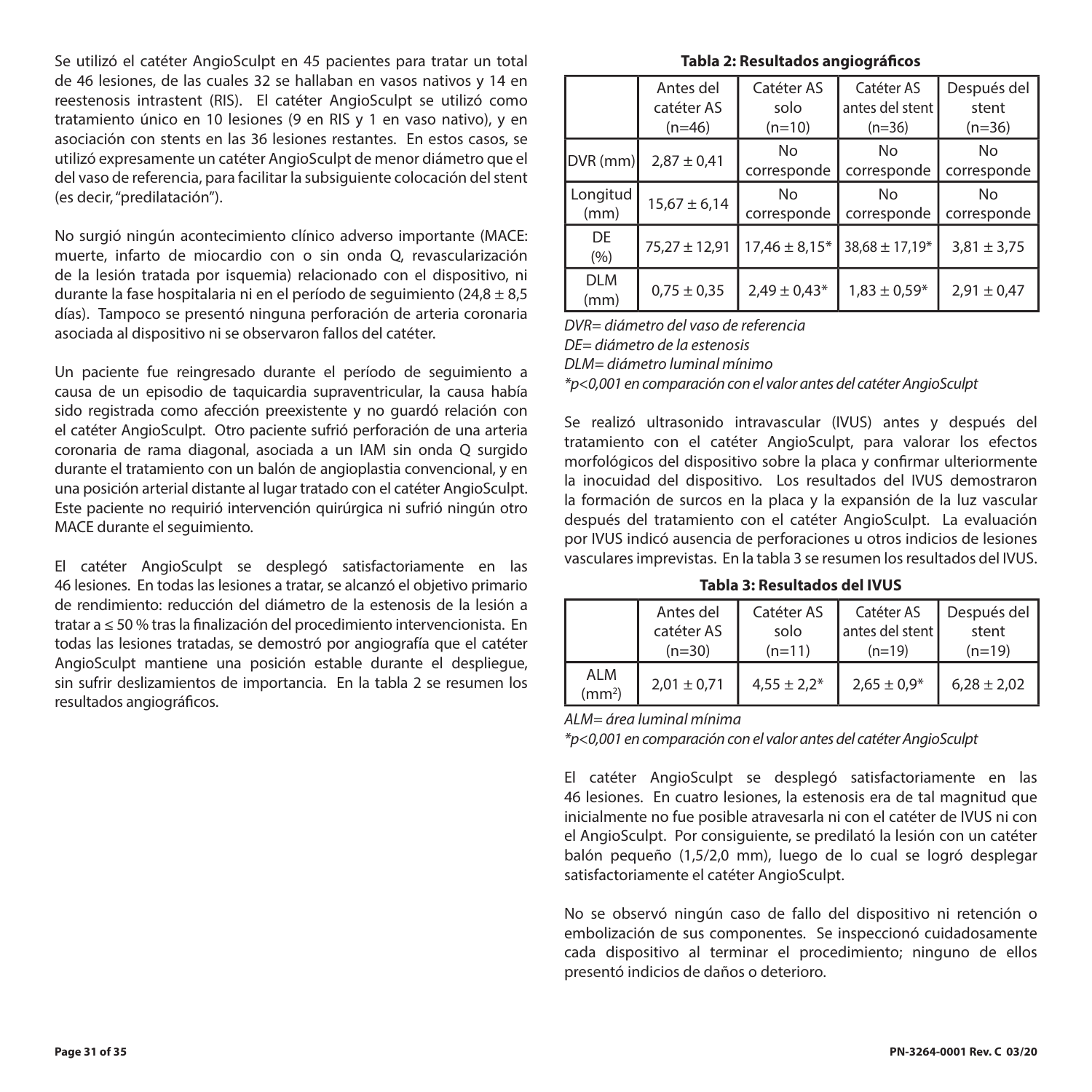#### **ADVERTENCIA: Utilice únicamente artículos de un solo uso. No vuelva a esterilizar o utilizar ningún artículo.**

- Catéter quía para arteria femoral, braquial o radial ( $\geq 6$  F)
- Válvula hemostática
- Medio de contraste diluido 1:1 con solución salina normal
- Solución salina normal, heparinizada y estéril
- Jeringas de 10 y 20 cc para lavado y preparación del balón
- Dispositivo de inflado y desinflado
- Guía coronaria de 0,36 mm (0,014 pulgadas)
- Introductor de guías
- Dispositivo de torsión de guías
- Medio de contraste radiográfico
- Múltiple (para control de presión e inyección de contraste), extensión de tubería de presión

#### **MODO DE EMPLEO**

*Antes de utilizar el catéter AngioSculpt, examínelo cuidadosamente para comprobar la ausencia de daños y la integridad del dispositivo. No utilice el catéter si le falta algún componente o si tiene dobleces, acodamientos u otros daños.*

- 1. Antes del procedimiento, administre a los pacientes ASA, clopidogrel/ticlopidina, anticoagulantes intravenosos, vasodilatadores coronarios e inhibidores de la GP IIb/IIIa, de conformidad con el protocolo institucional vigente para intervenciones coronarias percutáneas con stents.
- 2. Antes del despliegue del dispositivo, realice una angiografía coronaria en las proyecciones que mejor revelen la lesión a tratar.
- 3. Atraviese la lesión a tratar con una guía coronaria de 0,36 mm (0,014 pulgadas) de su preferencia.
- 4. Mediante una técnica aséptica, retire del envase estéril un catéter AngioSculpt de tamaño adecuado (  $\leq 1,0, x$ diámetro del vaso de referencia) y colóquelo sobre el campo estéril.
- 5. Inspeccione el dispositivo para cerciorarse de que todos sus componentes estén intactos.
- 6. Lave la luz para la guía con solución salina; para esto, introduzca cuidadosamente la punta distal del catéter en el extremo distal de una jeringa de 10 cc e inyecte solución salina hasta que salgan gotas por el extremo proximal de la luz para la guía.
- 7. Acople una jeringa de 20 cc cargada con 2 ó 3 cc de contraste radiográfico al orificio de inflado del balón del catéter.
- 8. Aspire y elimine el aire de la luz del balón del catéter utilizando la jeringa de 20 cc cargada con 2 ó 3 cc de contraste radiográfico; deje el conjunto bajo vacío durante 30 segundos.
- 9. Interrumpa cuidadosamente el vacío de la jeringa de 20 cc y retire ésta del orificio de inflado del balón.
- 10. Acople el dispositivo de inflado y desinflado, cargado con una mezcla 1:1 de contraste radiográfico y solución salina normal, al orificio de inflado del balón creando un menisco. Evite introducir burbujas de aire en la luz del balón del catéter.
- 11. Mediante el dispositivo de inflado, aspire para bloquear el vacío.

**NOTA: Es preciso expulsar todo el aire del balón y desplazarlo con medio de contraste antes de insertar el dispositivo en el cuerpo (si es necesario, repita los pasos 9 a 11).**

- 12. Haga avanzar el dispositivo AngioSculpt sobre la guía coronaria hasta llegar a la lesión a tratar (puede efectuar una predilatación con un catéter balón de 2,0 a 2,5 mm de diámetro, si esto es necesario para atravesar la lesión). **NOTA: Cuando monte el extremo distal del catéter en el extremo proximal de la guía, es preciso mantener apoyado el catéter para evitar que la guía entre en contacto con el balón.**
- 13. Infle el balón AngioSculpt conforme al siguiente protocolo recomendado:
	- 2 atmósferas
	- aumente la presión en 2 atmósferas cada 10 a 15 segundos hasta que el balón esté completamente inflado.
	- a criterio del médico, puede inflarse el balón a una presión máxima que sea inferior o igual a la presión nominal de estallido (siempre que se tenga presente el diámetro estimado del dispositivo inflado a determinada presión).
- 14. Realice una angiografía coronaria (en las mismas proyecciones que las del paso 2) de la lesión una vez terminado el tratamiento con el dispositivo y antes de la colocación de un stent complementario.
- 15. Para retirar el dispositivo AngioSculpt, aplíquele presión negativa y confirme que el balón esté completamente desinflado. Retraiga el catéter sujetándolo únicamente por el eje del tubo hipodérmico.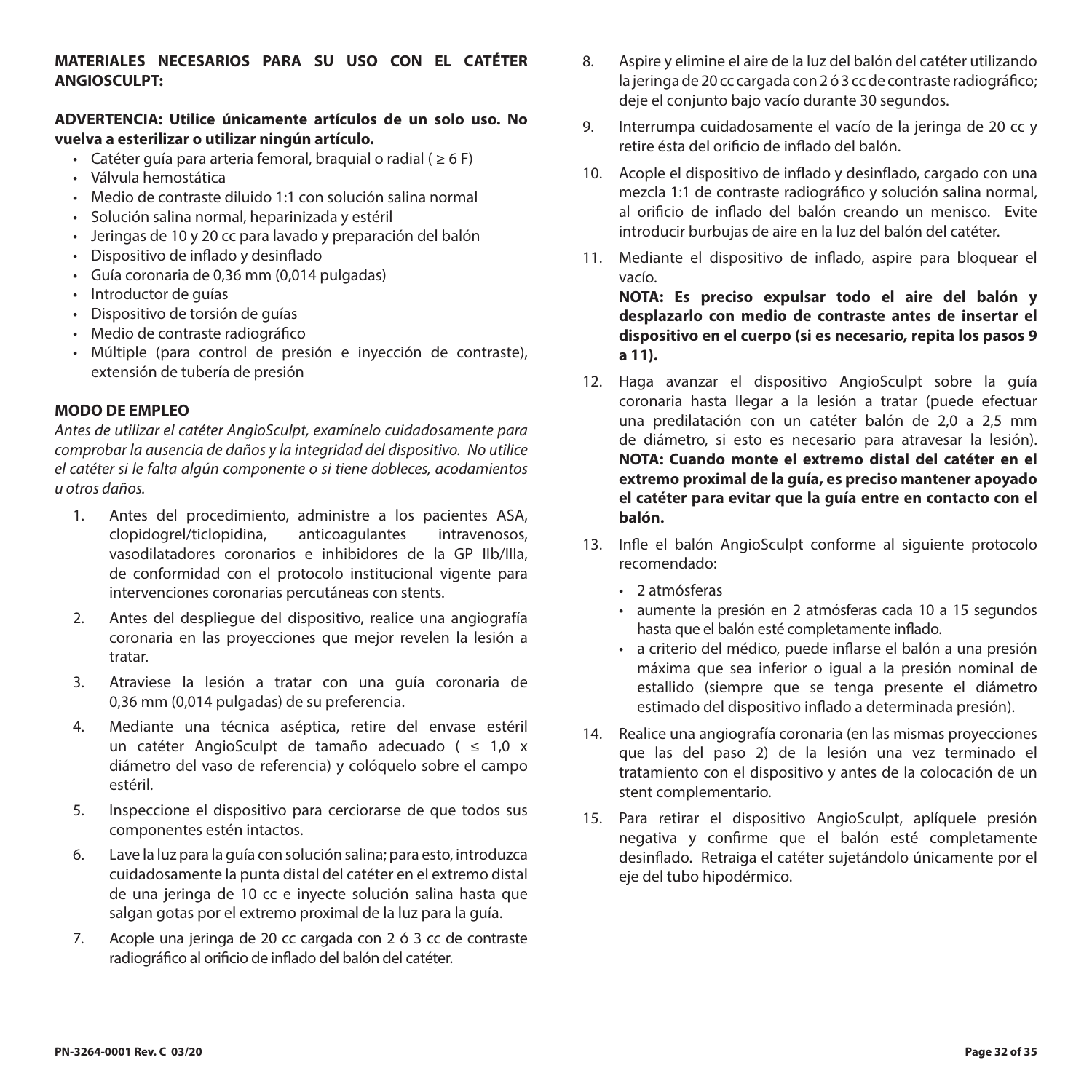- 16. Inspeccione todos los componentes para cerciorarse de que el dispositivo esté intacto. Siga los procedimientos institucionales que rigen el desecho de peligros biológicos. Si falla el dispositivo u observa algún defecto durante la inspección: lave la luz para la guía y limpie la superficie exterior del dispositivo con solución salina, guarde el dispositivo en una bolsa de plástico cerrada herméticamente y comuníquese con AngioScore, Inc. o con su representante autorizado en la CE para obtener instrucciones adicionales.
- 17. Lleve a cabo cualquier intervención adicional que esté clínicamente indicada (por ej., colocación de un stent).
- 18. Una vez terminadas todas las intervenciones, extraiga la guía y realice una angiografía coronaria (en las mismas proyecciones que las del paso 2) de la lesión tratada.
- 19. Extraiga todos los catéteres y trate el lugar de acceso arterial conforme al protocolo institucional.
- 20. Continúe el tratamiento con ASA, clopidogrel/ticlopidina e inhibidores de la GP IIb/IIIa de conformidad con el protocolo institucional vigente para intervenciones coronarias percutáneas con stents.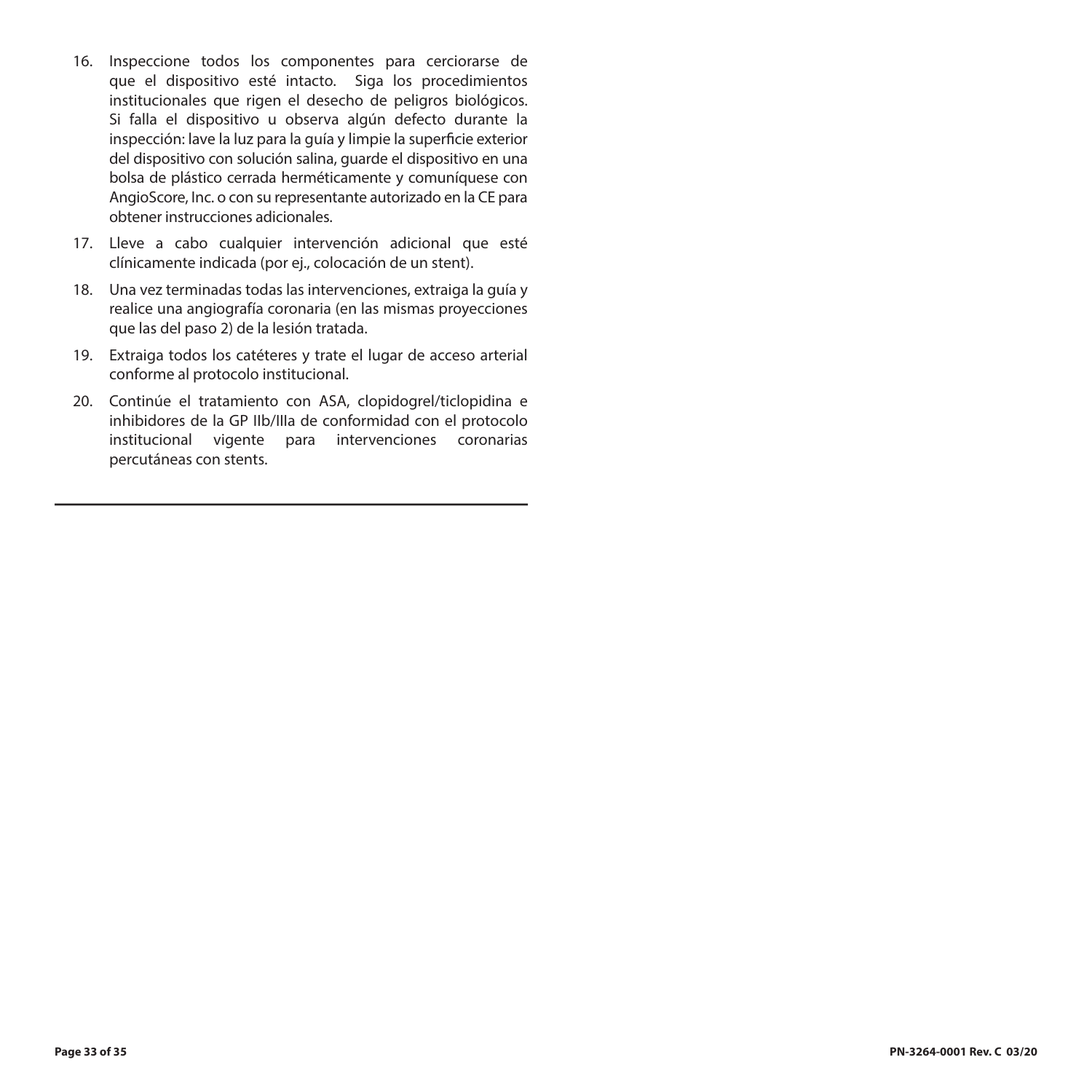**This Page Intentionally Left Blank**